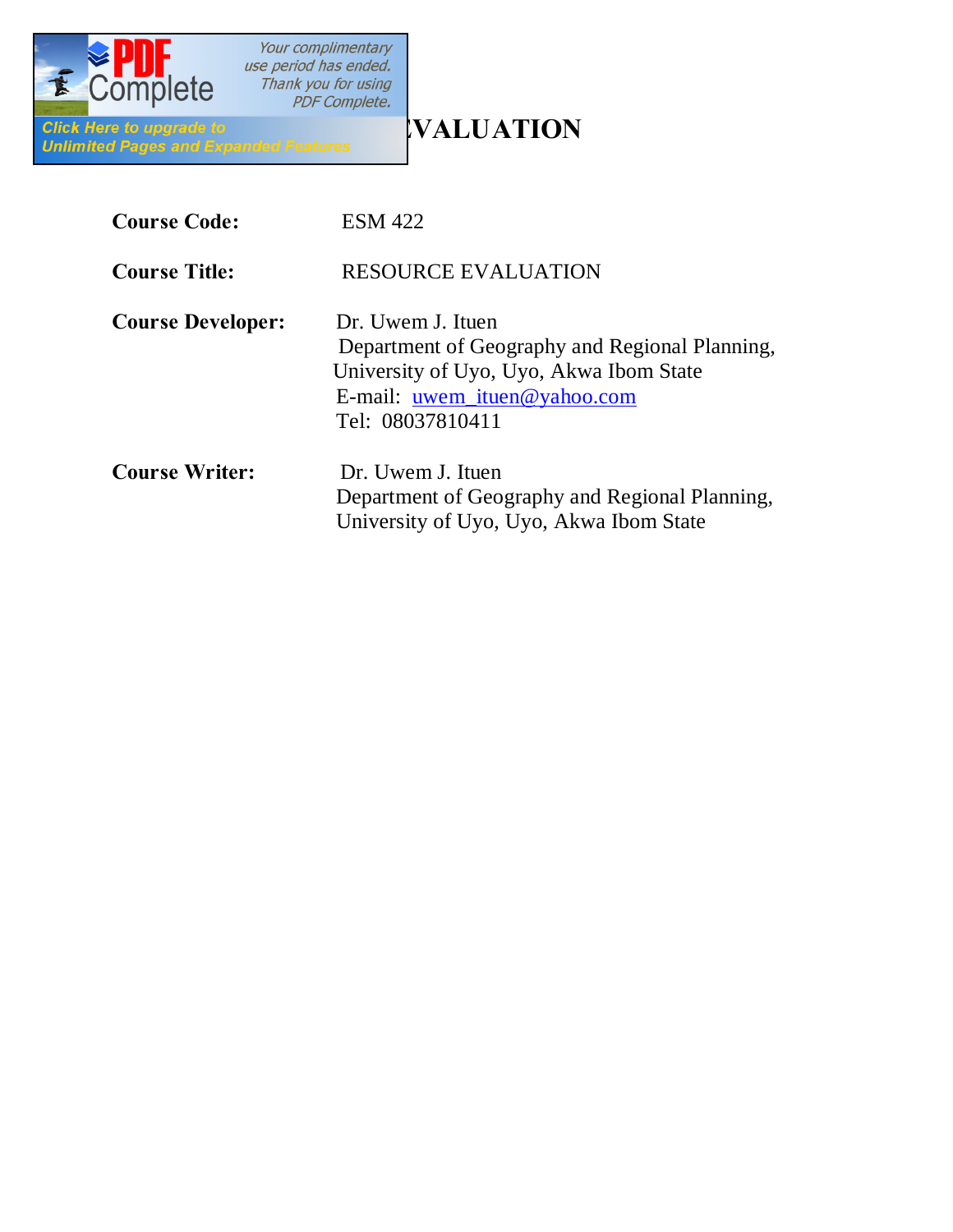

## **MODULE 1 [INTRODUCTION TO RESOURCES EVALUATION]**

## **MODULE 2 [TYPES OF RESOURCES EVALUATION]**

### **MODULE 3 [METHODS OF RESOURCES EVALUATION]**

- Unit 1 Meaning and Classification
- Unit 2 Physical Methods of Resource Evaluation
- Unit 3 Economic Methods of Resource Evaluation/Analysis

### **MODULE 4 [GEOMORPHOLOGICAL TECHNIQUES]**

Unit 1 Introduction and Overview

Unit 2 Geomorphometry

Unit 3 Seismic Techniques

Unit 4 Electrical and Electromagnetic Methods

Unit 5 Solid Mechanics

Unit 6 Fluid dynamics

Unit 7 Landscape evolution modeling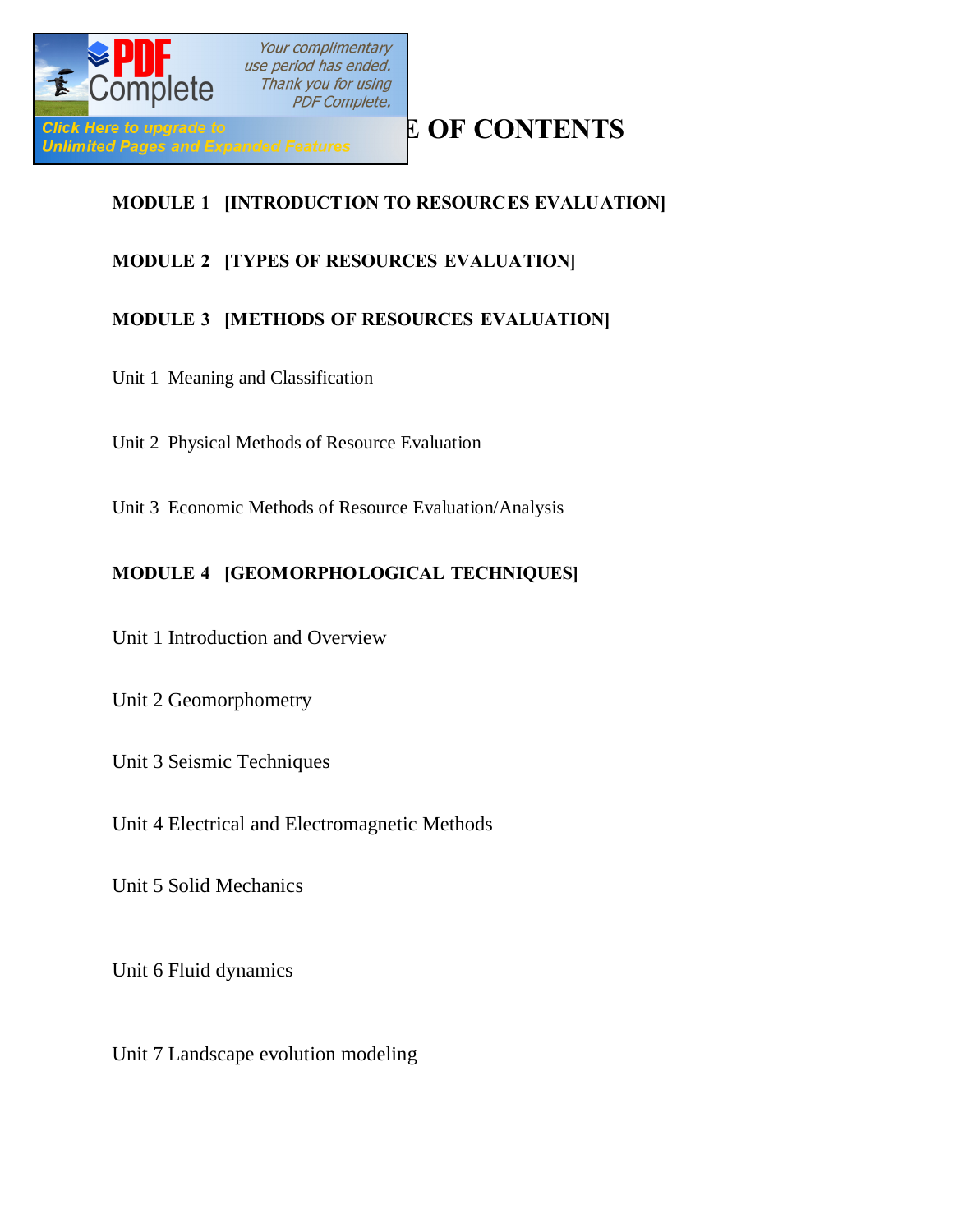

### **Unit 1 Meaning and Classification**

### **1.0 Introduction**

In this unit, the meaning of resource evaluation shall be considered. This is aimed at giving the students wider understanding of what resource evaluation really is. Also, the methods of resource evaluation which can be broadly divided into two approaches namely, the physical approaches and the economic methods. Issues surrounding these are discussed in this unit.

### **2.0 Objectives**

- a. To get the students to understand the meaning and subject matter of resource evaluation
- b. To get students to know the basis for the classification of the resource evaluation methods into the two approaches mentioned earlier.

### **3.0 Main Body**

### **3.1 The Meaning of Resource Evaluation**

According to Wikipedia Resource evaluation is carried out to in order to quantify the grade and tonnage of a mineral occurrence. The aim here is to achieve by [drilling](http://en.wikipedia.org/wiki/Drilling_rig) to sample the prospective horizon, or [strata](http://en.wikipedia.org/wiki/Stratum) where the minerals of interest are deposited. The ultimate goal of resource evaluation is to generate a density of drilling enough to meet the economic and statutory standards. Depending on the financial situation and size of the deposit and the structure of the company, the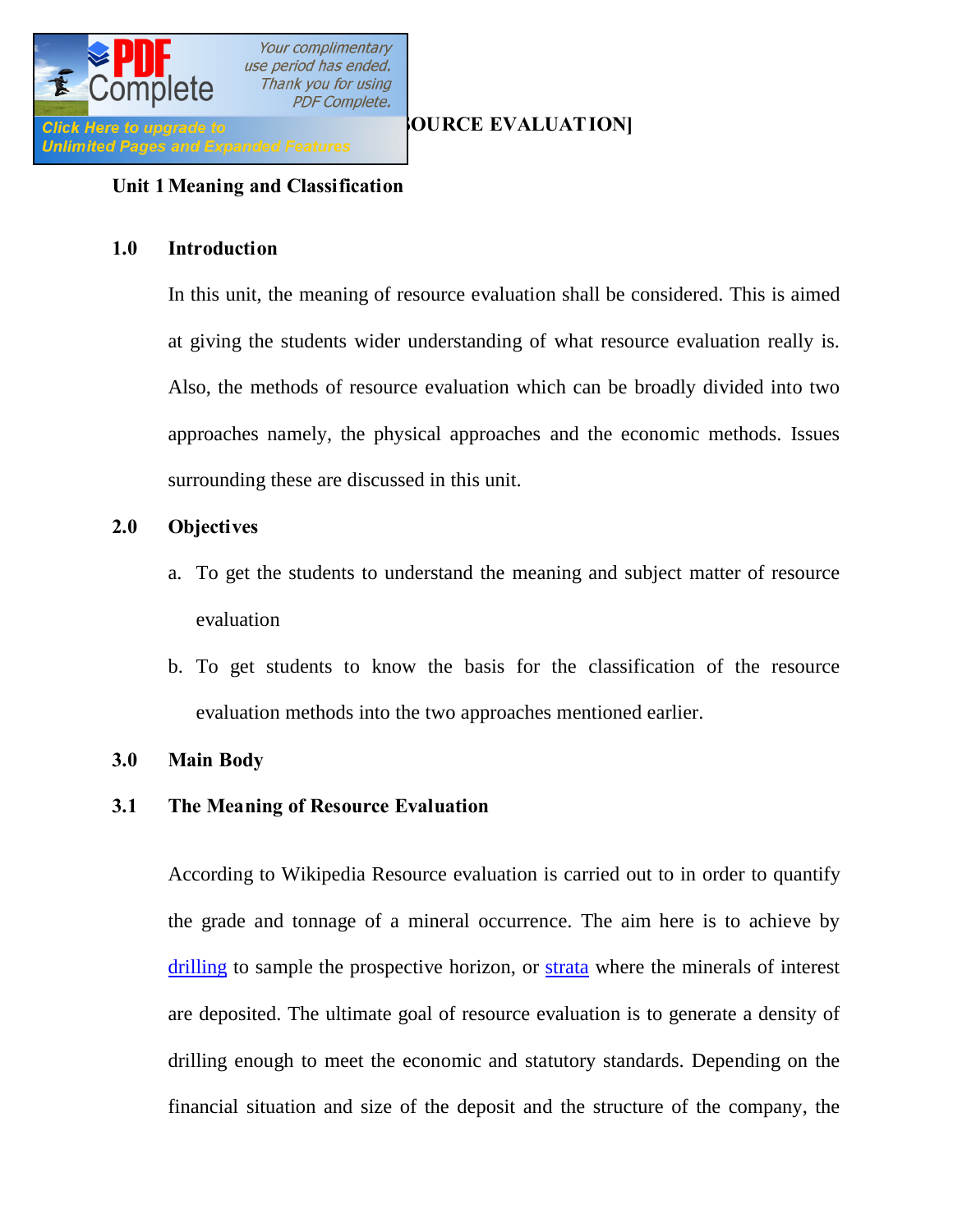

**Click Here to upgrade to generate this resource and stage at which extraction can** Unlimited Pages and Expanded Features commence varies; for small partnerships and private non-corporate enterprises a very low level of detail is required whereas for corporations which require [debt](http://en.wikipedia.org/wiki/Debt) [equity](http://en.wikipedia.org/wiki/Ownership_equity) (loans) to build [capital](http://en.wikipedia.org/wiki/Capital_(economics)) intensive extraction [infrastructure,](http://en.wikipedia.org/wiki/Infrastructure) the rigor necessary in resource estimation is far greater (Wikipedia, URL).

> Resource evaluation also involves Resource estimation which may require pattern drilling on a set grid, and in the case of sulfide minerals, will usually call for some [geophysical](http://en.wikipedia.org/wiki/Geophysics) techniques like down-hole probing of drillholes, to delineate ore body continuity within the ground.

> Irrespective of the method used, the aim of resource evaluation is to expand the known size of the deposit and mineralisation. The method discussed above pertains to the evaluation of mineral resources. However, when other forms of resources and assets are involved, some other methods may be used. It therefore makes sense to include economic methods of resource evaluation in this discussion.

> According to Braband, Geier and Köpke (2003) an assessment of the (natural) resource base is fundamental to any development planning and project formulation effort. This provides baseline information that will help in formulating a strategy and identifying projects. It equally helps in ensuring the sustainability of the planned projects. Moving from the physical to economic/financial evaluation, in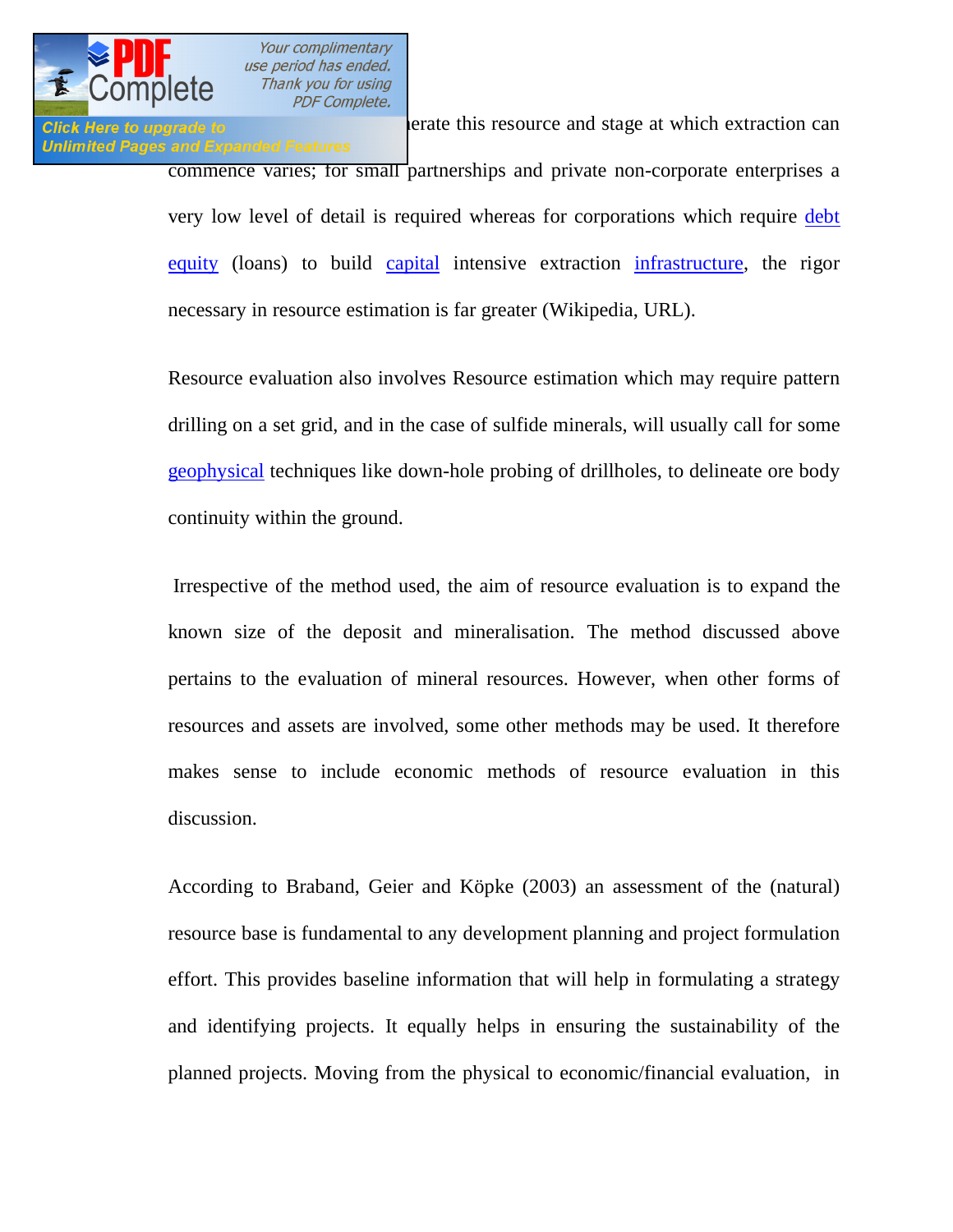

**Click Here to upgrade to resources/assets**, require applying appropriate and **Unlimited Pages and Expanded Features** consistent values to each type of resource/asset. According to Domingo and Lopez-Dee (2007), this allows aggregation of different types of environmental assets, integration in wider sets of accounts and comparison with nonenvironmental assets in terms of their contributions to the wealth of a country. According to the work, in the System of National Accounts (SNA), assets are valued at market prices which often are not available for environmental assets since these are rarely traded in the market. In the absence of market prices, the best available method of valuation is resorted to as proxy to market value.

### **4.0 Summarycv**

**In this unit, the meaning of resource evaluation was discussed**

### **5.0 Conclusion**

### **6.0 References/Further Reading**

Braband, D., Geier, U. and Köpke, U. (2003): Bio-resource evaluation within agrienvironmental assessment tools in different European countries. *Agriculture, Ecosystems*  and Environment 98 (2003) 4236434

Wikipedia, the free encyclopedia: http://en.wikipedia.org/wiki/Mineral\_exploration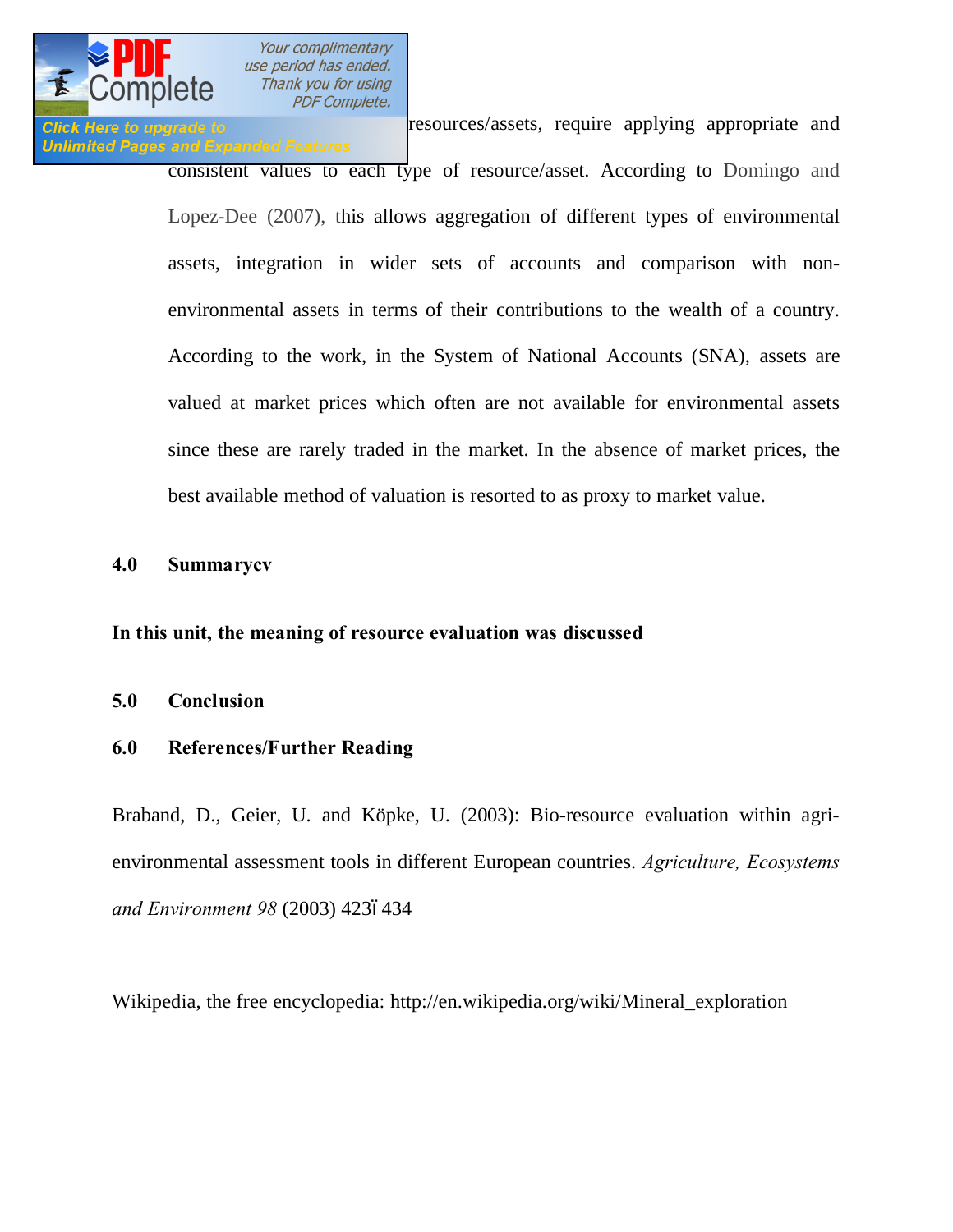

Click Here to upgrade to **E.** Lopez-Dee (2007): Valuation Methods of Mineral **Unlimited Pages and Expanded Features** Resources. 11th Meeting of the London Group on Environmental Accounting, Johannesburg, 26-30 March 2007.

M. del Mar Rubio Varas, 2005. "Value and Depreciation of Mineral Resources Over the

Very Long Run: An Empirical

Contrast of Different Methods," Economics Working Papers 867, Department of Economics and Business, Universitat Pompeu

Fabra. Found at: http://www.econ.upf.edu/docs/papers/downloads/867.pdf. Accessed date: February 22, 2007.

*Valuation Methods of Mineral Resources* 7 of 13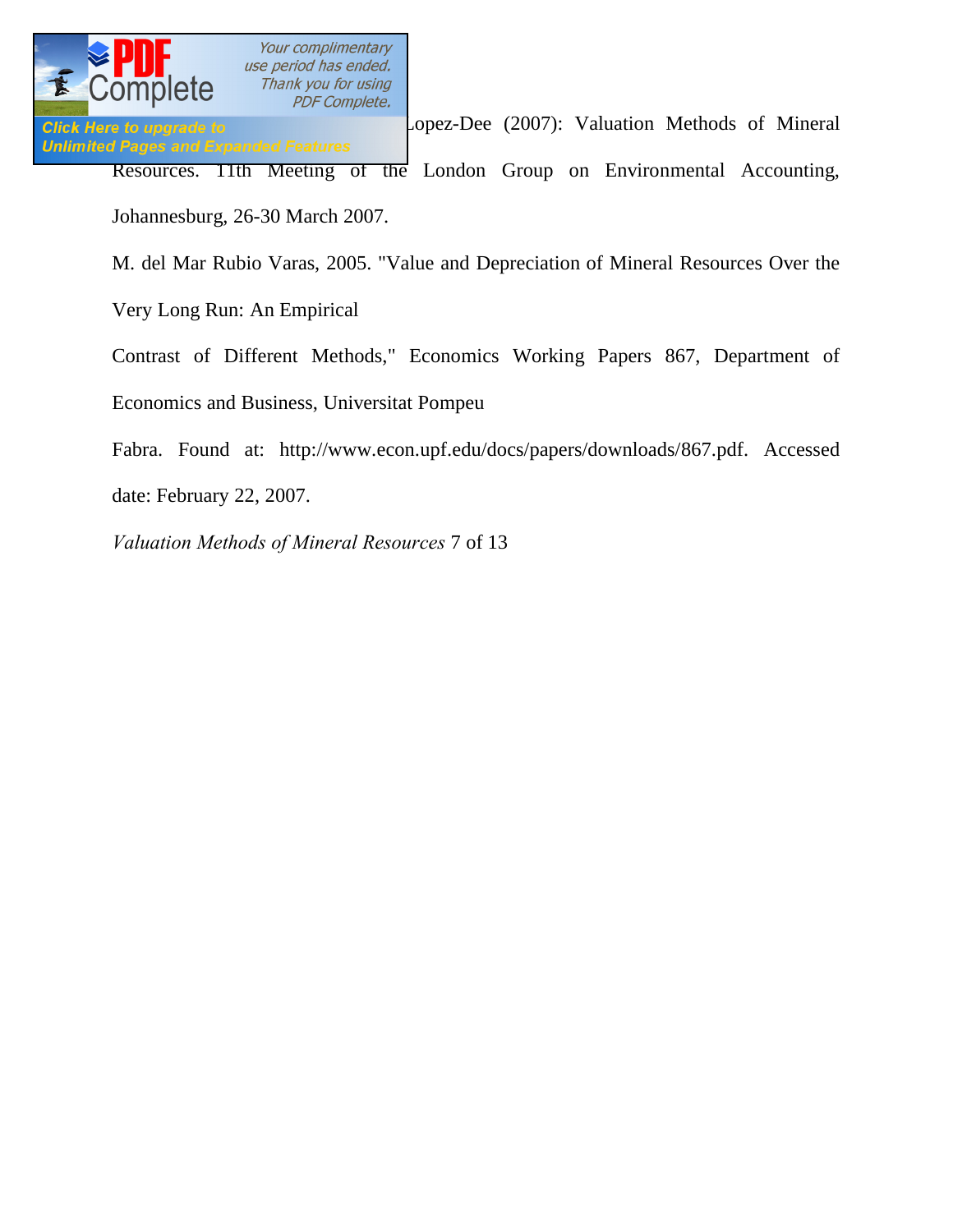

### **1.0 Introduction**

### **2.0Objectives**

To introduce the subject matter of aerial photography to the students

To get students to understand the history of aerial photography

To expose students to the geometry of aerial photograph

To get the students to know how to map from aerial photograph

**3.0Main Body**

**4.0 Summary**

**5.0Conclusion**

**6.0References/Further Reading**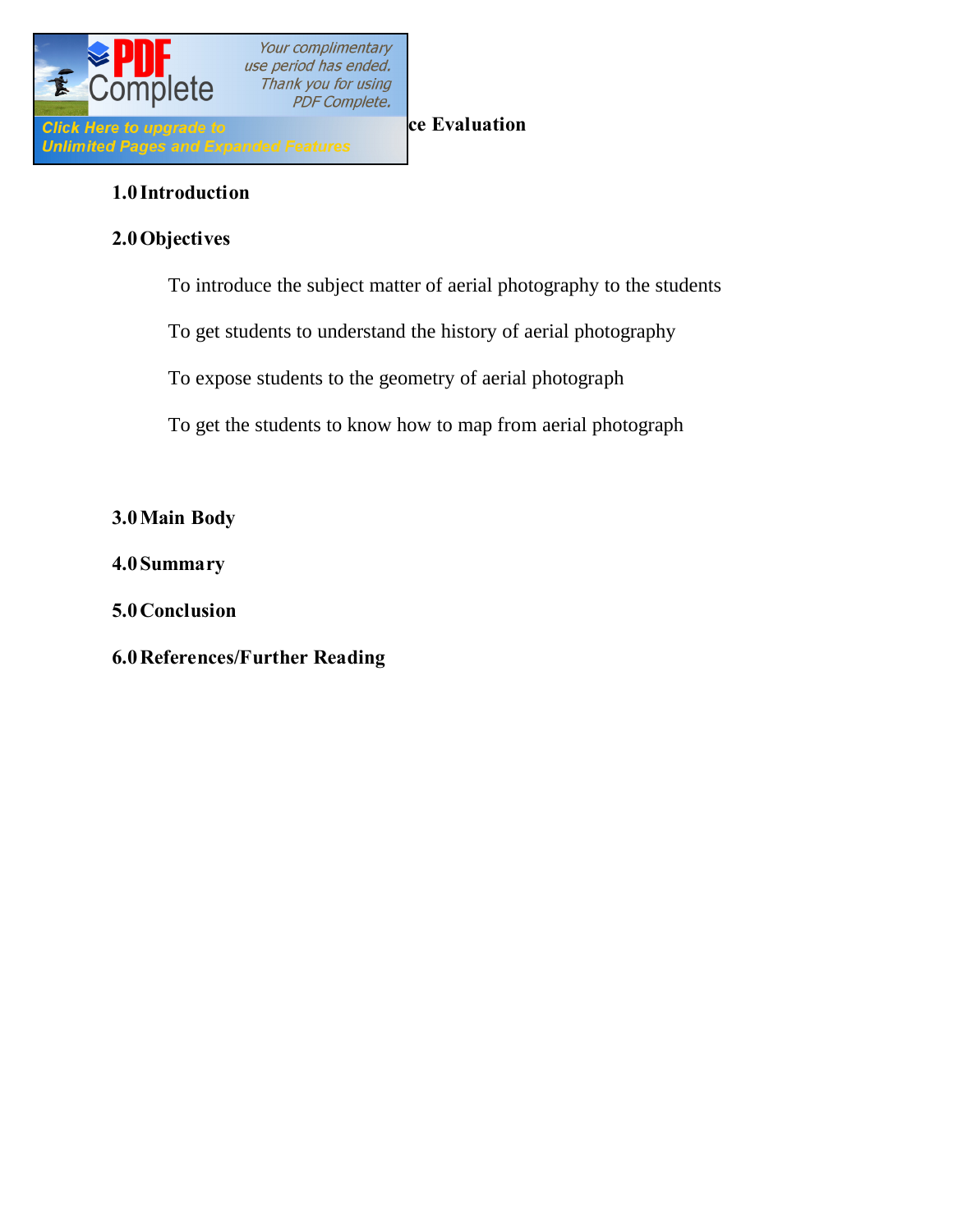

### **1.0 Introduction**

### **2.0Objectives**

- a. To introduce the subject matter of the methods of resource evaluation to the students.
- b. To get students to understand the different methods of resource evaluation
- c. To expose students to the advantages and disadvantages of each method of resource evaluation.
- d. To get the students to know how to carry out resource evaluation.

### **3.0Main Body**

### 3.1. **The Market Price Approach**

This has to do with applying the prevailing market prices where stocks of environmental assets are tradable in the market. Such must be observed in the market by the quantity of assets/goods produced or placed in stock. Examples of such minerals include petroleum, gold, copper etc. According to Domingo and Lopez-Dee (2007), only the produced mineral resources and proven mineral reserves can be valued at direct market prices. Domingo and Lopez-Dee (2007), also stressed that there are four

advantages in using the Market Price Method, namely: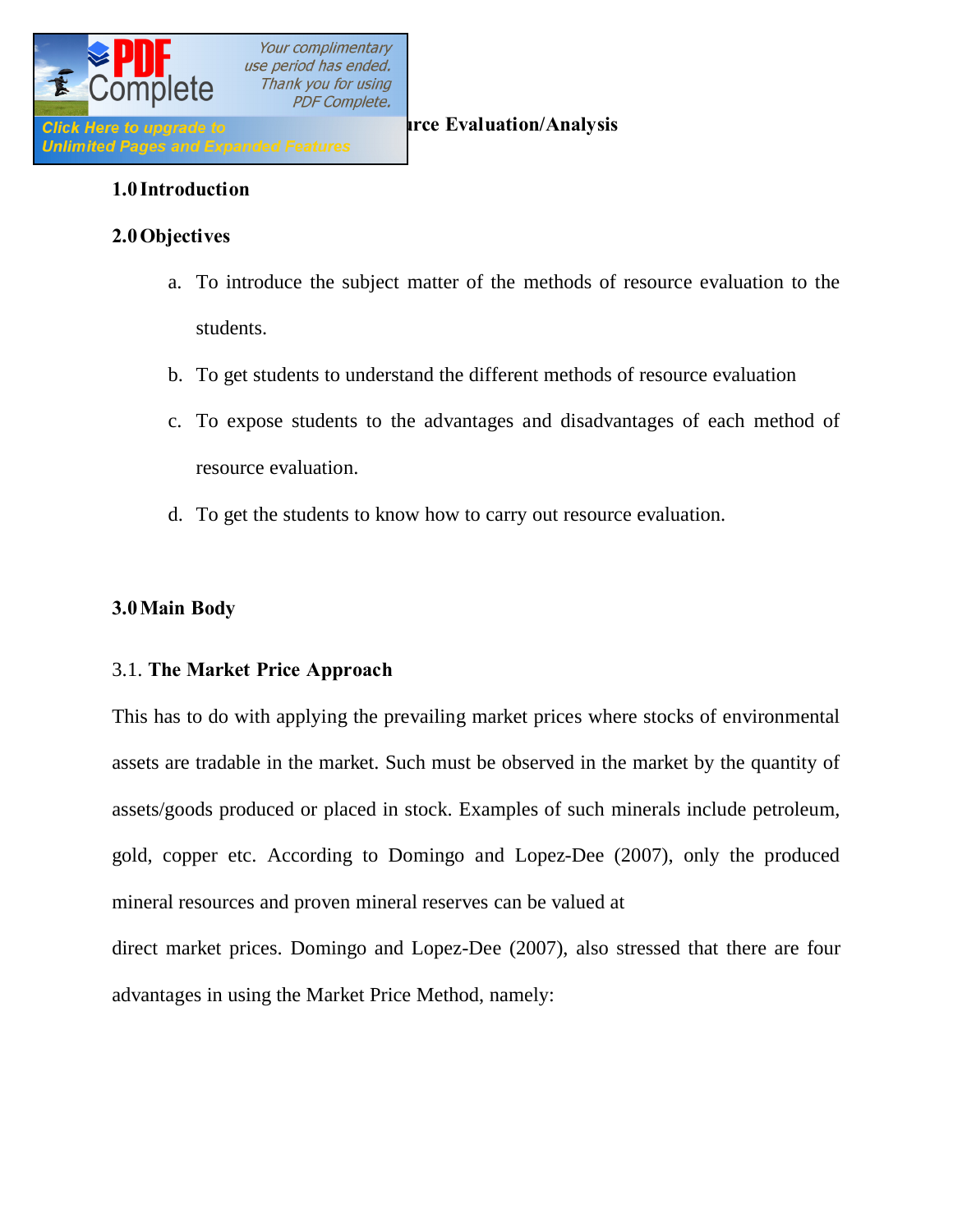**Click Here to upgrade to costs and reflects and reflects and reflects and reflects and reflects and reflects and reflects and reflects and reflects and reflects and reflects and reflects and reflects and reflects and refl Unlimited Pages and Expanded Features** benefits of goods that are bought and sold in markets, such as timber, mineral or fuel wood. Thus, peoplect values are likely to be well defined.

- b. Price, quantity and cost data are relatively easy to obtain for established markets.
- c. The method uses observed data of actual consumer preferences.
- d. The method uses standard, accepted economic techniques.

*Limitations (After* Domingo and Lopez-Dee, 2007),

- a. Market data is available only for a limited number of goods and services provided by the resource and do not reflect the value of all benefits/uses of the resource.
- b. The true economic value of goods or services may not be fully reflected in market transactions, due to market imperfections and/or policy failures.
- c. Seasonal variations and other effects on price must be considered.
- d. Usually, the market price method does not deduct the market value of other resources that are used to bring ecosystem products to market, and thus may overstate benefits

3.2. The Income Approach (After Domingo and Lopez-Dee, 2007),

The income approach is used as a proxy measure of market value or an indirect way of using market values, where these are not present. There are five (5) methods available and tried which take into account future benefits/income streams that can be derived from the mineral assets as provider of capital services. These are:

### *Net Price Method*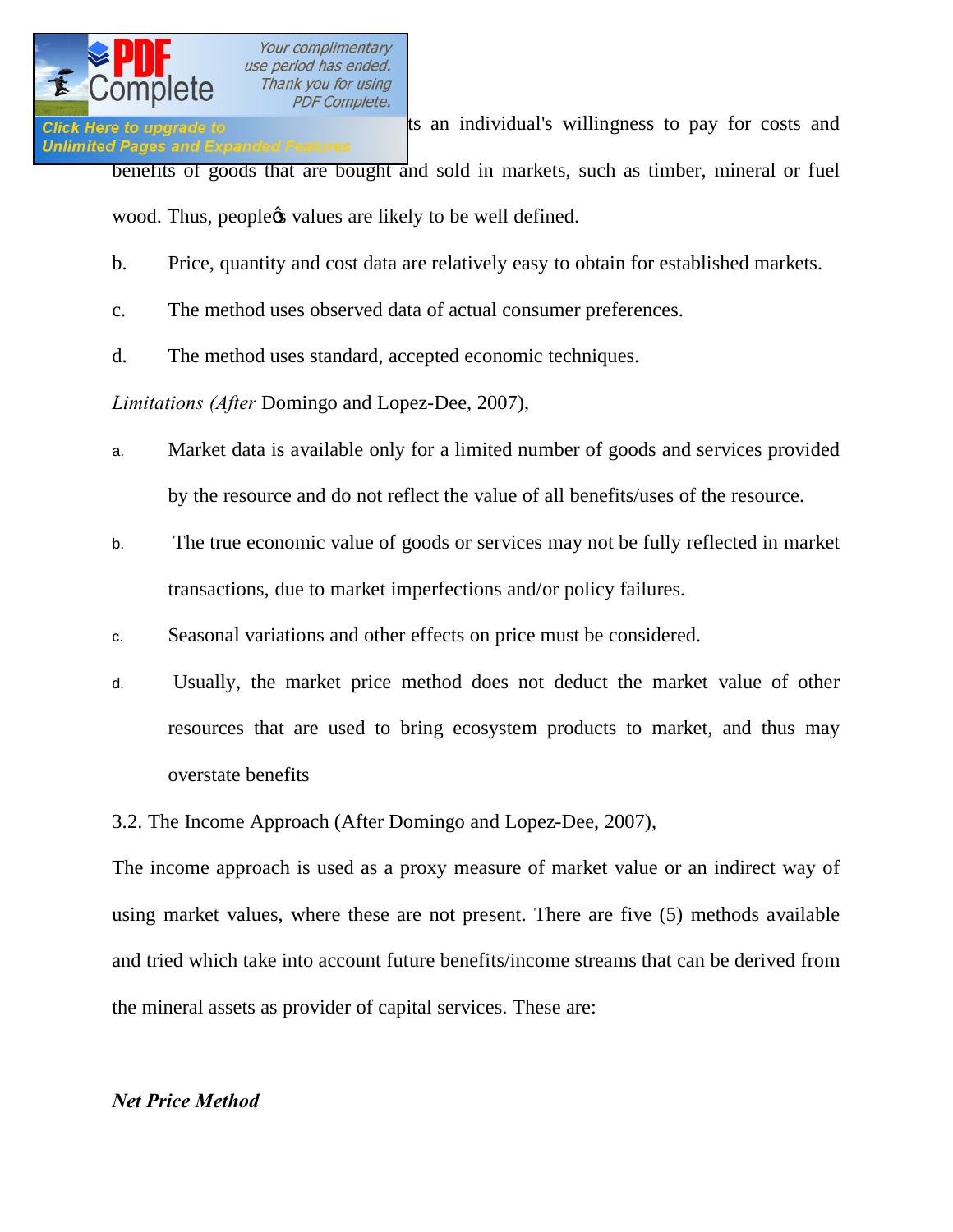

### **Unlimited Pages and Expanded Features**

Click Here to upgrade to **net price method which can be an alternative** to Net Present Value (NPV) is based on

the Hotelling rent model which assumes that, as the resource becomes scare and under certain market conditions, non-renewable resource rent will rise at a rate equal to the rate of discount (interest rate). The value of the resource stock can be calculated simply as the current rent per unit of resource multiplied by the size of the stock. Since rent rises over time at a rate exactly sufficient to offset the discount rate, there is no need to discount future resource income. This method is easy to apply, but is found to overestimate the market value of the valued resource/assets.Some countries of the world apply this method in some of their resource evaluations. Example includes The Philippines which made use of the net price method in its initial mineral accounts series and was exploring movement to net present value method. While Canada applied both the NPV method and the net price method *(*Domingo and Lopez-Dee, 2007).

### *Limitations*

a. The assumption of the Hotelling model that under perfect competition, the rents would rise in line with the rate of interest may not hold in reality due to market imperfection.

b. The rent used may include other forms of rent, e.g. rent due to the differences in the cost of production, monopoly rents due to the exercise of market power in setting price, in addition to the true resource rent.

c. The world prices of minerals are not governed by perfect competition.

### *El Serafy Method or User Cost Method*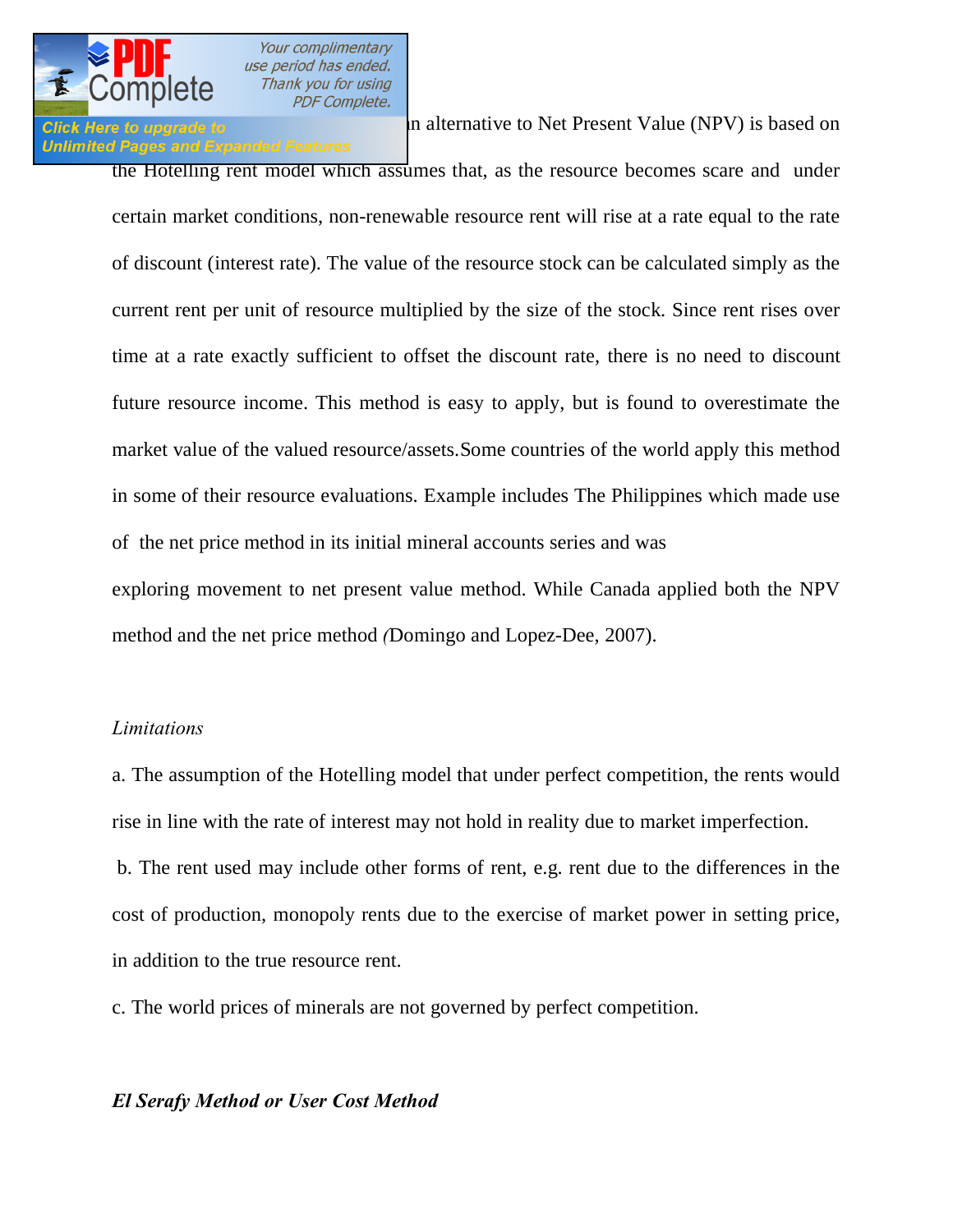

### **Unlimited Pages and Expanded Features**

Click Here to upgrade to environmental resources/assets that generate marketed services.

It makes a distinction between the otrue income oand the ogross receipts generated by an asset.It defines true income as the amount of income that would be sustained indefinitely regardless of the actual finite lifetime of the asset by suitably investing a portion of the gross receipts generated which can be the depletion cost, otherwise referred to as the user cost. In terms of formula, the relationship between true income and gross receipts is: *N* -  $X = N/(1+i)$  *n* + 1 where *X* is the true income that can be consumed, *N* is the total annual receipts (net of extraction cost), *i* the rate of discount and *n* the further number of years for which current extraction rates could be sustained.

In order to apply the user costs method, many assumptions are required that are likely to bias the estimates. Regarding *Nt,* the current level of receipts is held constant during the lifetime of the resource. The rate of extraction is also assumed constant until the final exhaustion

of the resource, thus the life expectancy of the reserve in the present year, *n*, is not allowed to

change over time. It also assumes a constant discount rate.

### *Net Present Value (NPV)*

The NPV for valuing mineral resource stocks

and changes in stocks has been recommended by the System of National Account (SNA) as well as other environmental accounting agencies. The study conducted by Domingo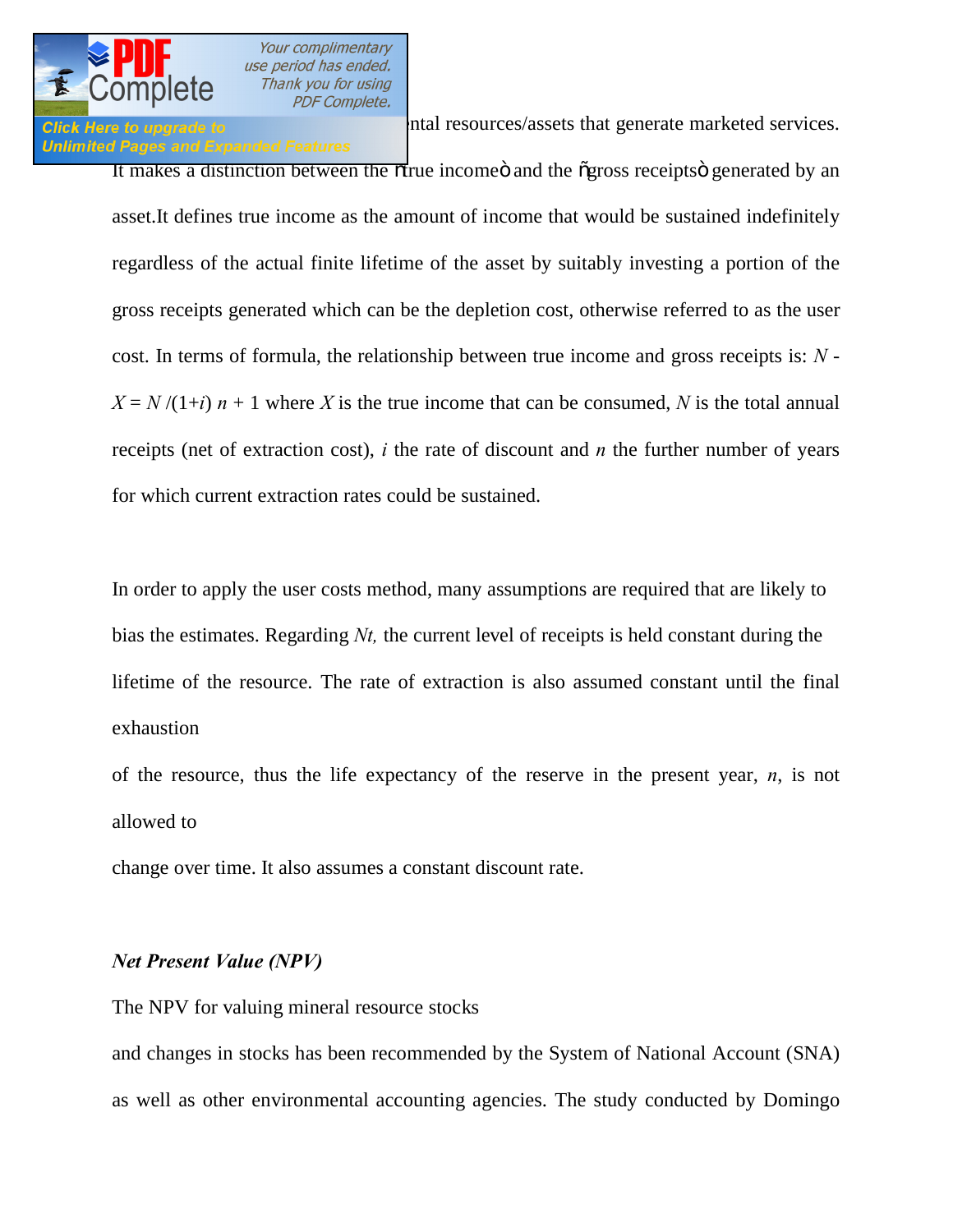

# **Unlimited Pages and Expanded Features**

**Click Here to upgrade to Dependent of the sub-solution of the source/assets group indicates that almost all the** 

countries surveyed adopted the NPV method except for the Philippines. The NPV is a standard method that predicts the net income flows of an asset over its entire economic life. It entails forecasting the stream of future net revenues a mineral resource would generate if exploited optimally, and then discounting this revenue stream using an appropriate cost of capital. Under certain c onditions -such as no taxes  $\acute{o}$  the sum of the discounted revenue values from each time period will equal the market value of the resource.

### **Advantages**.

NPV has four key elements to evaluate an asset/investment:

Time Value of Money. NPV recognizes the concept that a dollar earned today is worth more than a dollar earned five years from now.

Income Flows. NPV calculates a resource texpected income flows and includes the unique risks of these. Using NPV helps to eliminate accounting inconsistencies, since the income flows encompasses all the benefits not just the profits.

Risks. NPV incorporates the risks associated with a resource via the expected income flows and/or discount rate.

Flexibility. NPV provides flexibility and depth, since the NPV equation can adjust for inflation and be used with other analytical tools such as Scenario analysis.

NPV is consistent with maximizing the value of a firm and is used by investors in the evaluation of a company or in capital budgeting decisions when comparing the value of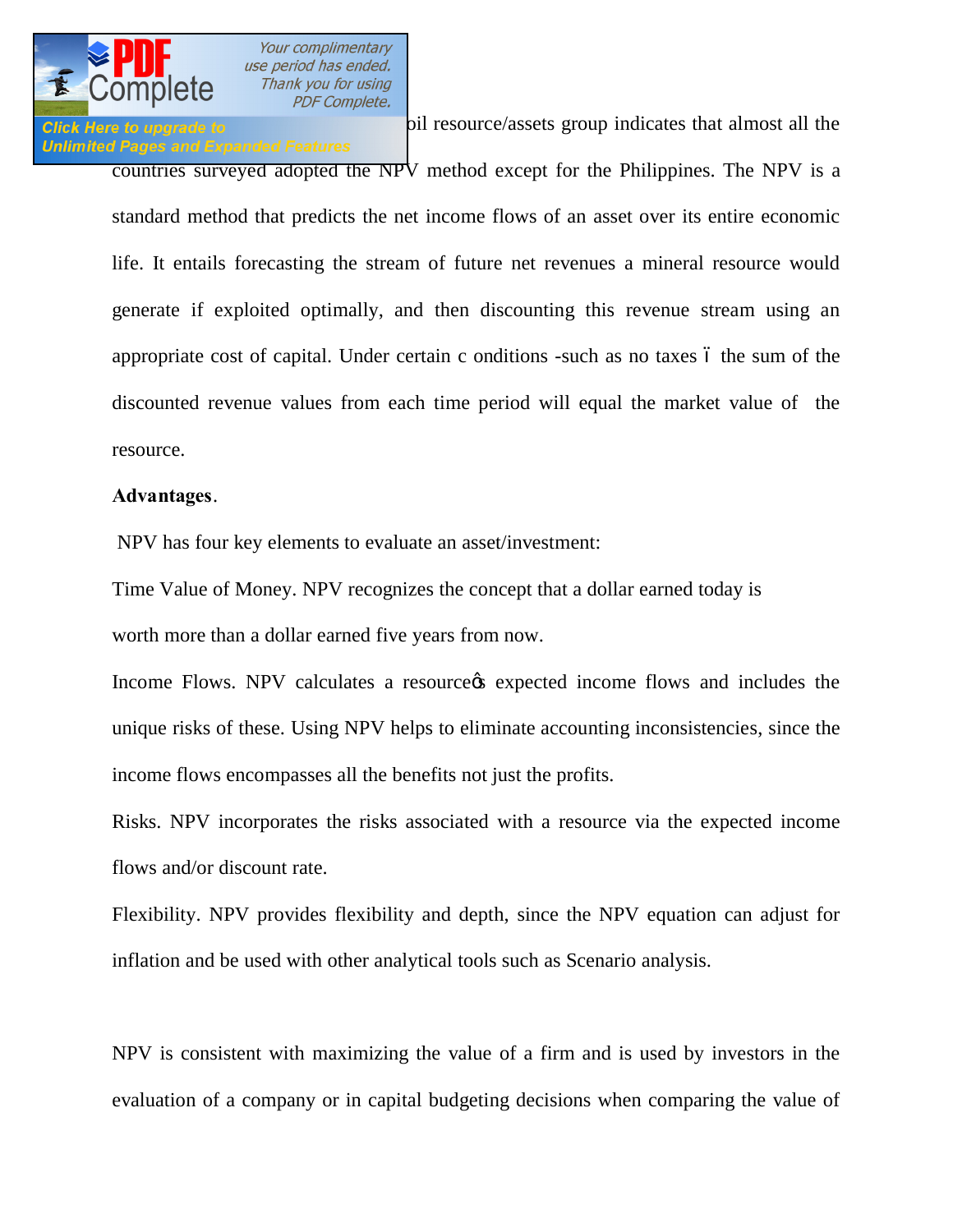

Click Here to upgrade to  $\frac{1}{2}$  is matter its many benefits, however, NPV has some limitations of

which valuators need to be aware of.

### *a.Income Flows and Discount Rate*

An NPV analysis has two main inputs: income flow and cost of capital. Income f\low represents the forecasted Net Benefits during the lifetime of the resource. In most real-life situations, determining this is not easy, considering the number of assumptions and expectations underlying the actual income flow. Choosing an appropriate discount rate is crucial to the NPV calculation. There are several ways to approximate the discount rate but the most common is to look for an investment of equivalent risk whose discount rate is known. A basic approach in selecting an appropriate discount rate, is to consider the rate of return which the capital needed for the project can yield if invested in an alternative venture. Obviously, NPV value obtained using variable discount rates within the lifetime of the resource is more realistic than that calculated using constant discount rate for the entire life of the resource.

For some professional investors, their investment funds are committed to target a specified rate of return. In such cases, that rate of return can be applied as the discount rate for the NPV calculation. In this way, a direct comparison can be made between the profitability of the project and the desired rate of return. The interest rate used to discount future income flows to their present values is a key input of this process. Most firms have a well-defined policy regarding their capital structure. So the weighted average cost of capital (after tax) is appropriate for use in all projects.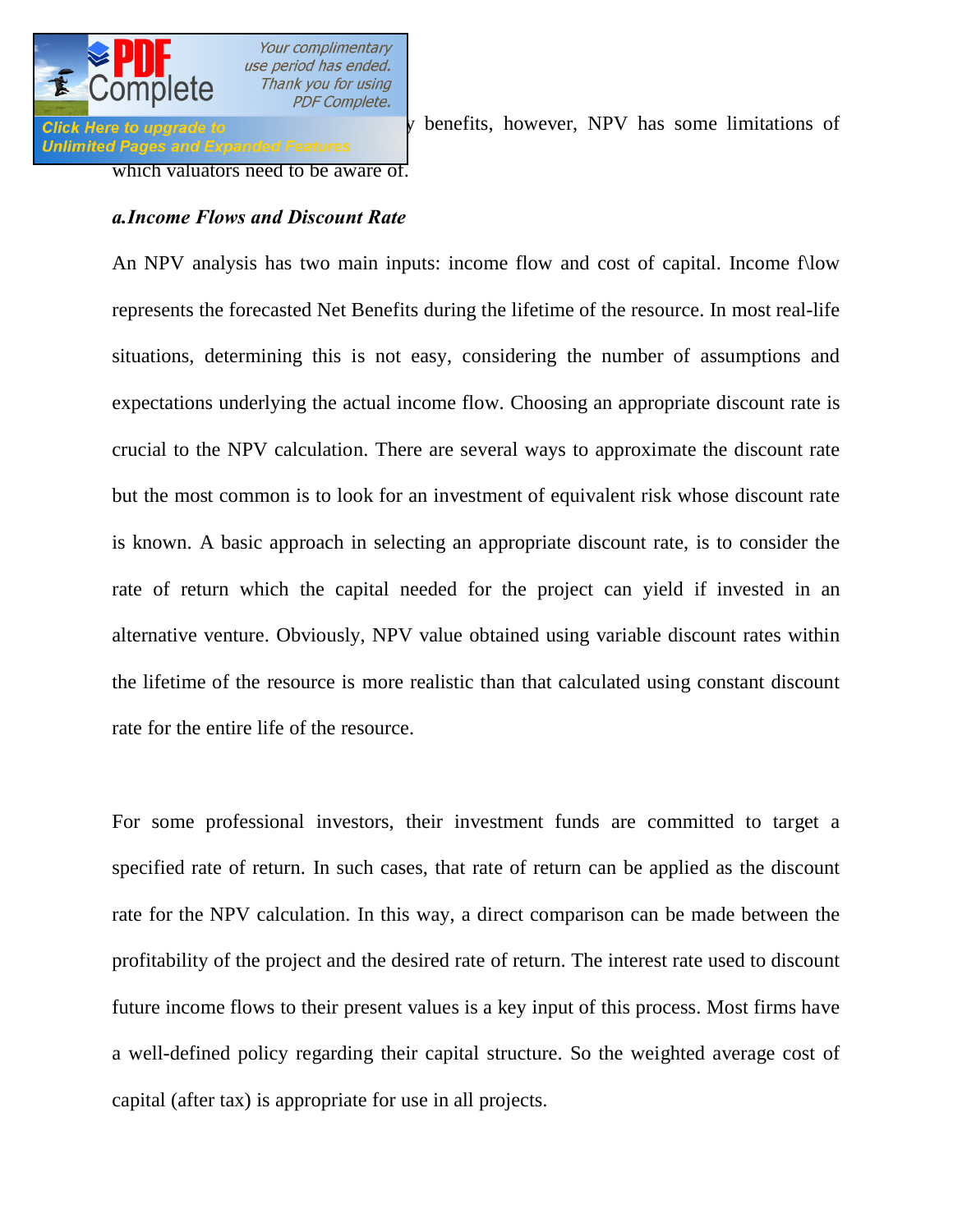

## **Unlimited Pages and Expanded Features**

Click Here to upgrade to **higher discount rates can be used for more risky projects.** Another method is to apply higher discount rates to income flows occurring further along the time span, to

reflect the yield curve premium for long-term debt.

## *b.Availability of Capital*

It is assumed that a positive NPV will be adopted regardless of the capital required. Capital is assumed to be readily available, no matter how much is needed or what are the constraints. This is rarely the case because access to capital markets is limited according to the overall performance of the company. Therefore, large NPVs may be foregone, given the capital requirements.

### *c.Option Investments*

The capital requirements may change over time, requiring decisions along the way that may change the risk profile. NPV uses information known at the time of the completion of the analysis. It is calculated in a static manner that does not allow for any future changes. The rigidity of this assumption will lead to underestimation of values.

*d.Reinvestment rate :*There are assumptions made about what rate of return is realized on cash that is freed-up before the end of the project. In the NPV model it is assumed to be reinvested at the discount rate used. This is appropriate in the absence of capital rationing. In the IRR model, no assumption is made about the reinvestment rate of free cash, which tends to exaggerate the calculated values. Some people believe that if the firm's reinvestment rate is higher than the Weighted Average Cost of Capital, it becomes, in effect, an opportunity cost and should be used as the discount rate.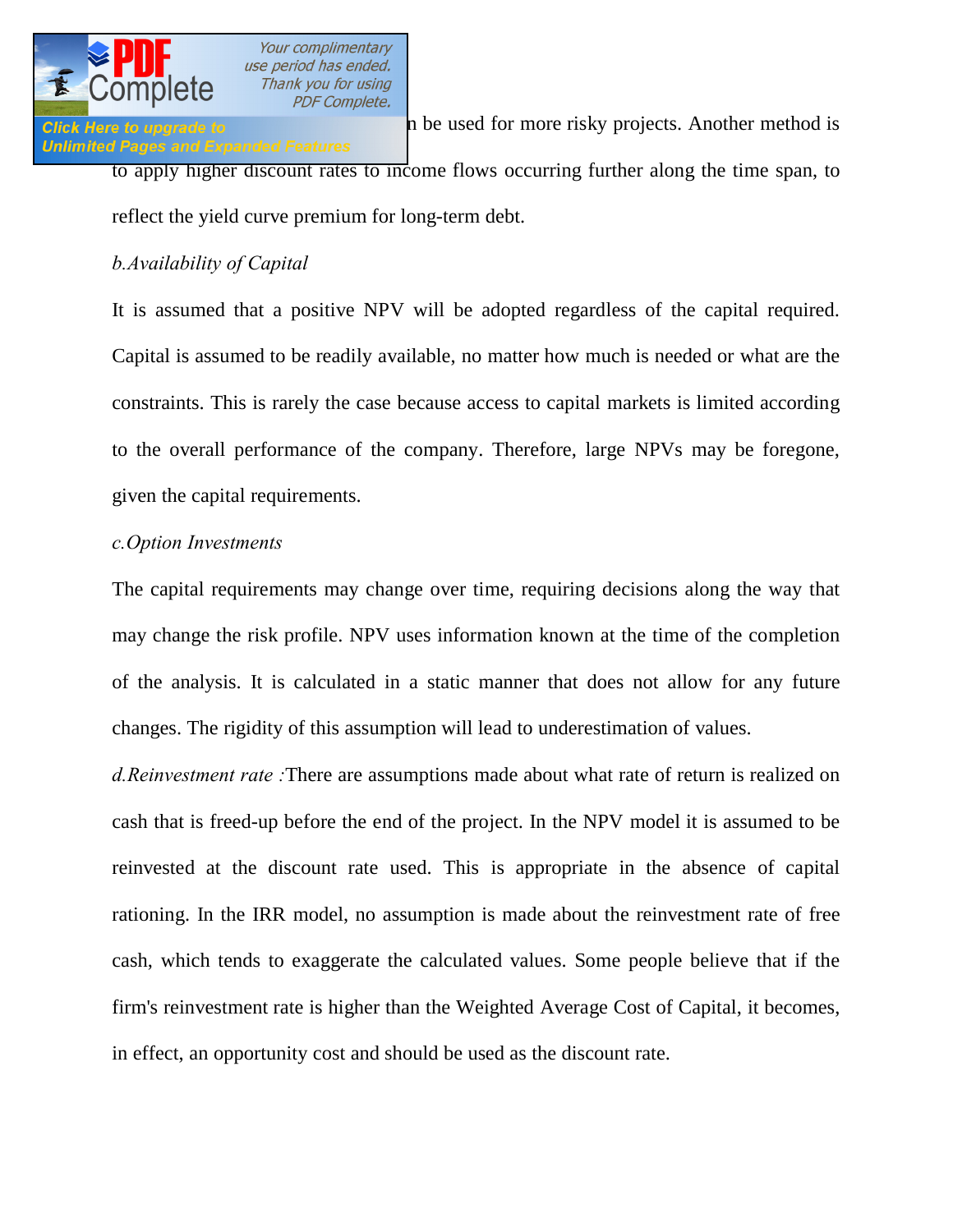

Click Here to upgrade to **the advantage of the intervalse of the intervalse of the click** Here is the click Here is that it does not require an explicit assumption about the return to invested capital associated with the resource.

### *Appropriation Method*

**PDF Complete.** 

In many countries, governments are the primary owners of the nation of natural resources. As landowners, governments collect the entire rent derived from extraction of the resources they own. Resource rent is normally collected by governments through fees, taxes and royalties levied on companies that carry out extraction. One way of estimating the economic rent attributable to a resource is to equate this with the fees, taxes and royalties collected from the companies involved in the resource extraction. However, in practice, fees, taxes and royalties tend to understate resource rent as they may be set by governments with other priorities in mind; for instance, implicit price subsidies to extractors, and encouraging employment in the industry. Also, the rate of payments to government may not move in line with market prices for the extracted product though one would expect the true economic rent to do so. When these data are not separately identifiable, or suitable, resource rent must be imputed using various indirect methods. However, if the two sets of data are available, publishing a comparison of the values may be useful for economic policy analysis. (SEEA, 2003)

### 3.3. The Cost Approach

40. The cost approach provides an alternative way of valuing mineral assets. This is used to value depletion which considers the cost needed to replace a certain mineral assets.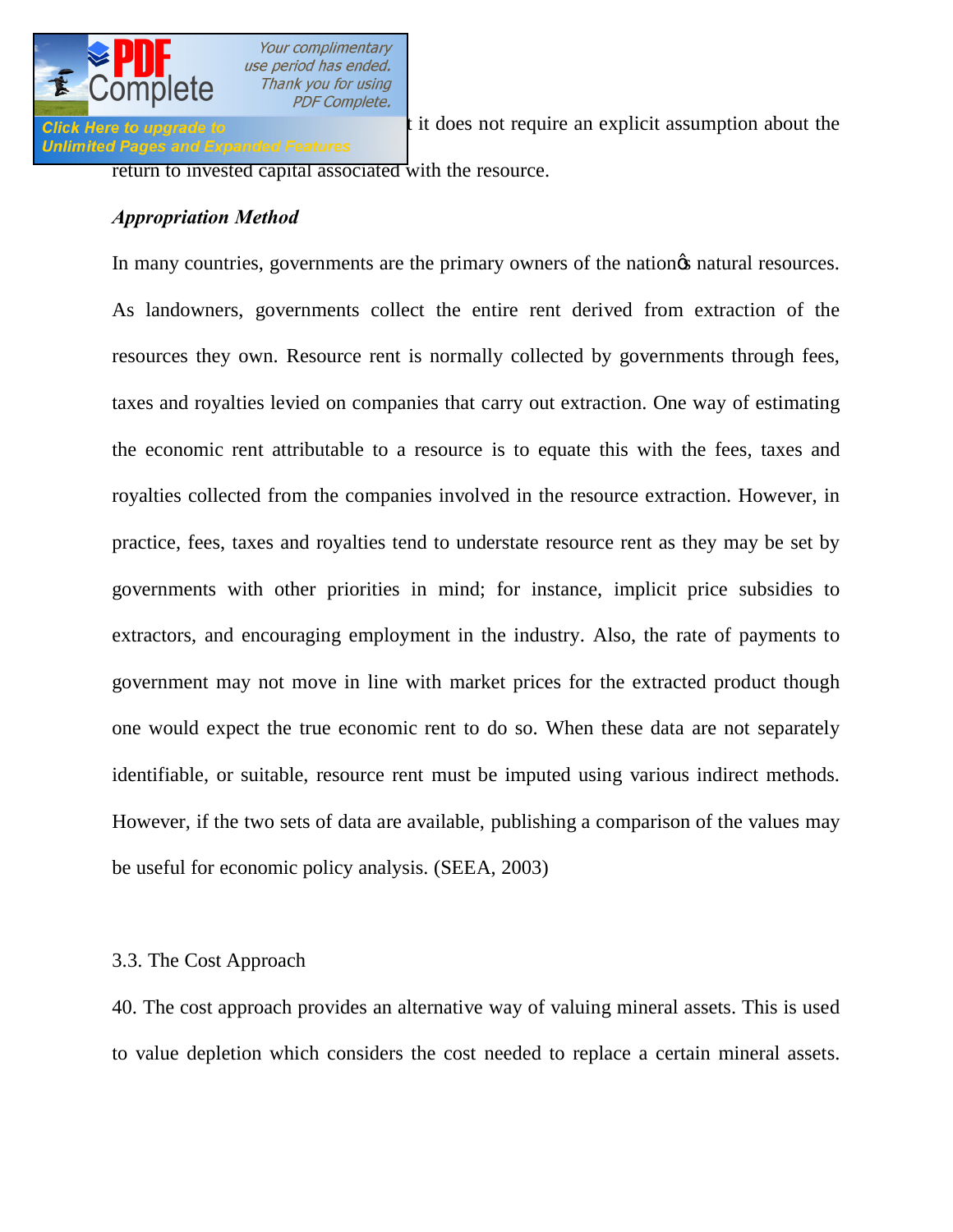

Click Here to upgrade to **Exercise 2018** on how much asset plus or minus a discount or premium as the case may be e.g. replacement cost less accrued depreciation.

### **The Appraised Value Method**

The Appraised Value Method is based on the premise that the real value of an exploration property or a marginal development property lies in its potential for the existence and discovery of an economic mineral deposit. The Appraised Value Method assumes that the amount of exploration expenditure justified on a property is related to its value. The cost approach is given some validity by the fact that option agreements on mineral properties are often based on expenditures required to earn an interest.

The basic tenet of the appraised value method is that an exploration property is worth the meaningful past exploration expenditures plus warranted future cost. . An important element of this method, which is often overlooked in its application, is that only those past expenditures which are considered reasonable and productive are retained as value. Productive means that the results of the work give sufficient encouragement to warrant further work by identifying potential for the existence and discovery of an economic mineral deposit. Warranted future costs comprise a reasonable exploration budget to test the identified potential, which can be geophysical or geochemical anomalies, or promising showings or mineralized zones already identified. As noted previously, if exploration work downgrades potential, it is not productive and its cost should not be retained as value or should be reduced. Obviously, if the property is considered to have negligible exploration potential, it has little or no value.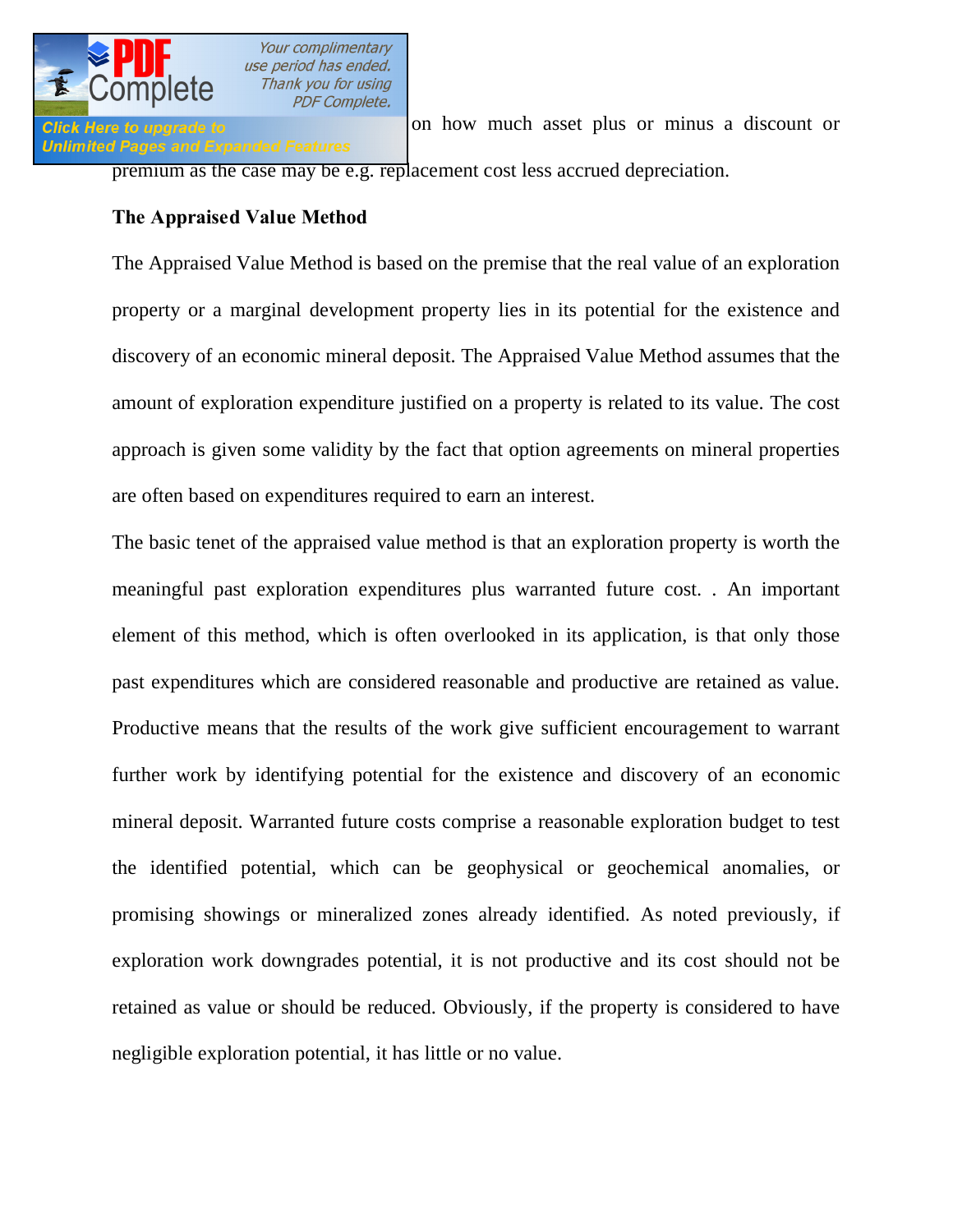

# **Unlimited Pages and Expanded Features**

**Click Here to upgrade to Expenditure and Section** and annual basis. In times of high inflation, past

expenditures are escalated to the effective date of valuation or current unit costs are applied to the work retained. Usually little of the expenditures more than five or so years prior to the effective valuation date are retained.

In the case of dual or multiple property ownership, the Appraised Value of the whole property is determined first. Then the value is apportioned to one or more of the property owners. During an option or earn-in period, the property interests of each party are assumed to be the final earned interests. Some properties carry a royalty, commonly as a net smelter return or net profits interest. Such royalties are deducted as a pro rata percentage from the Appraised Value apportioned to the non-royalty holder. This is done to recognize the existence of the royalty and is not meant to imply a value for the royalty. In some cases it may be necessary to differentiate between a net smelter return and net profits interest royalty by using a higher percentage for the former relative to the latter.

The derivation of an appraised value by adding the retained past expenditures to the warranted future costs should be thought of as an abstract exercise to determine the cost of an exploration  $\div$ play on a property, which is considered to be the Appraised Value. It should not be thought of in terms of who pays for the future exploration program, although it is similar to the earn-in aspect of some option agreements. It should also not be thought of as an accounting exercise where exploration expenditures are booked and can be written off over time or against income.

### *Limitations*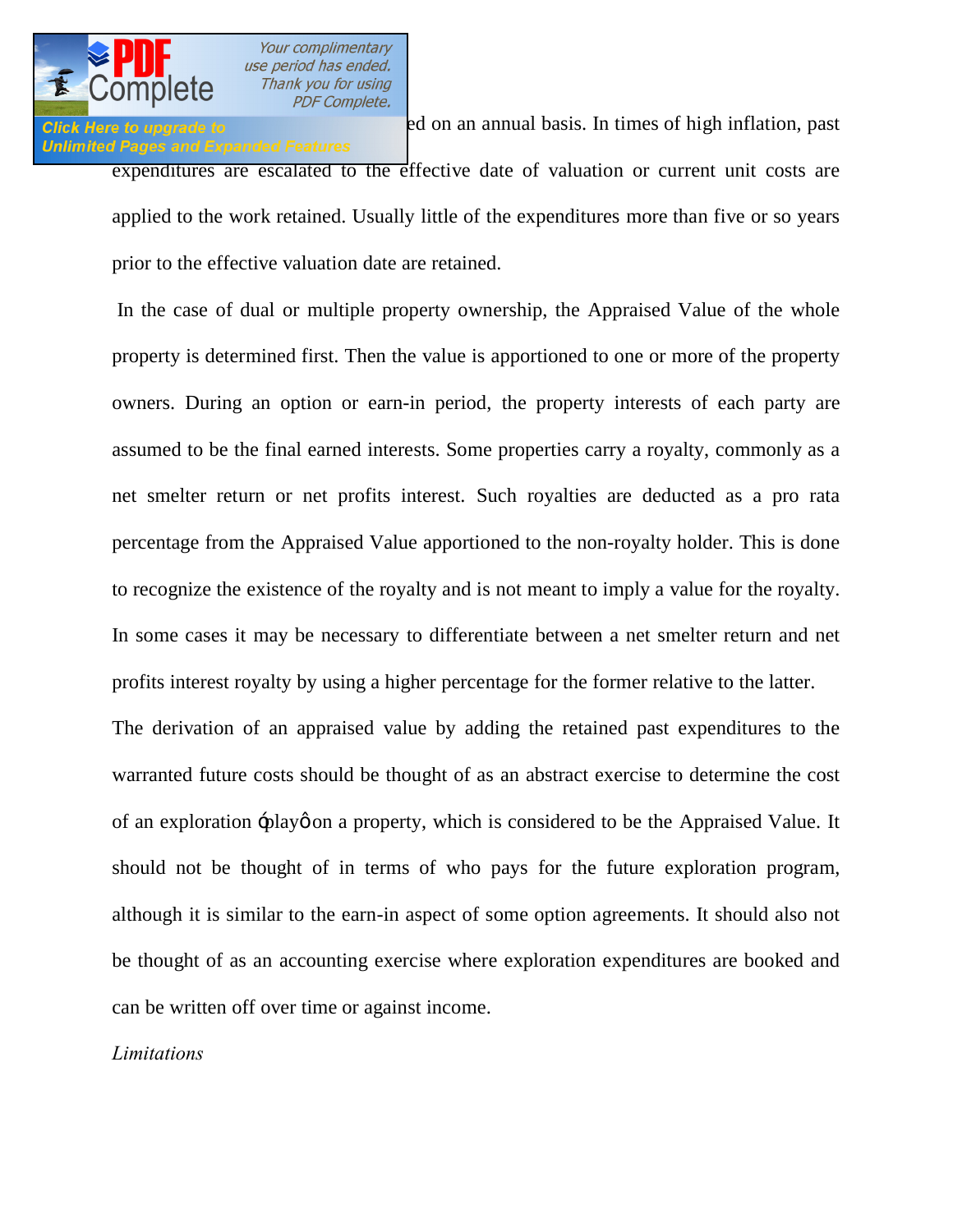

Click Here to upgrade to **Exercise 1986** 2st applied to properties which are actively being **Unlimited Pages and Expanded Features** explored. It is more difficult to apply the method to properties that have been idle for some years, especially those which have had substantial expenditures in the past. The key to the valuation of inactive properties is a realistic assessment of the remaining exploration potential, which could be in the form of untested targets, potential to increase the grade or tonnage of the existing resource, or potential for development with changes in technology or economic conditions.

The Appraised Value may have to be adjusted to Fair Market Value if the local market for properties is markedly depressed or markedly high as of the effective date of the valuation. These conditions can be recognized by applying a subjective market factor, usually in increments of 25%, as either a discount or a premium to the Appraised Value. A premium may be applied to the Appraised Value to recognize an advantageous location such as proximity and geological similarity to an operating mine or new discovery.

One advantage of the Appraised Value Method is that exploration cost information and technical data are readily available for most exploration properties and marginal development properties. It is a good way of comparing the relative values of exploration properties. The main disadvantage is that experienced judgment is required to separate the past expenditures considered to be productive from those considered not to contribute to the value of the property, and to assess what is a reasonable future exploration program and cost. This leaves the method open to misuse and possible abuse.

### **The Contingent Valuation Method**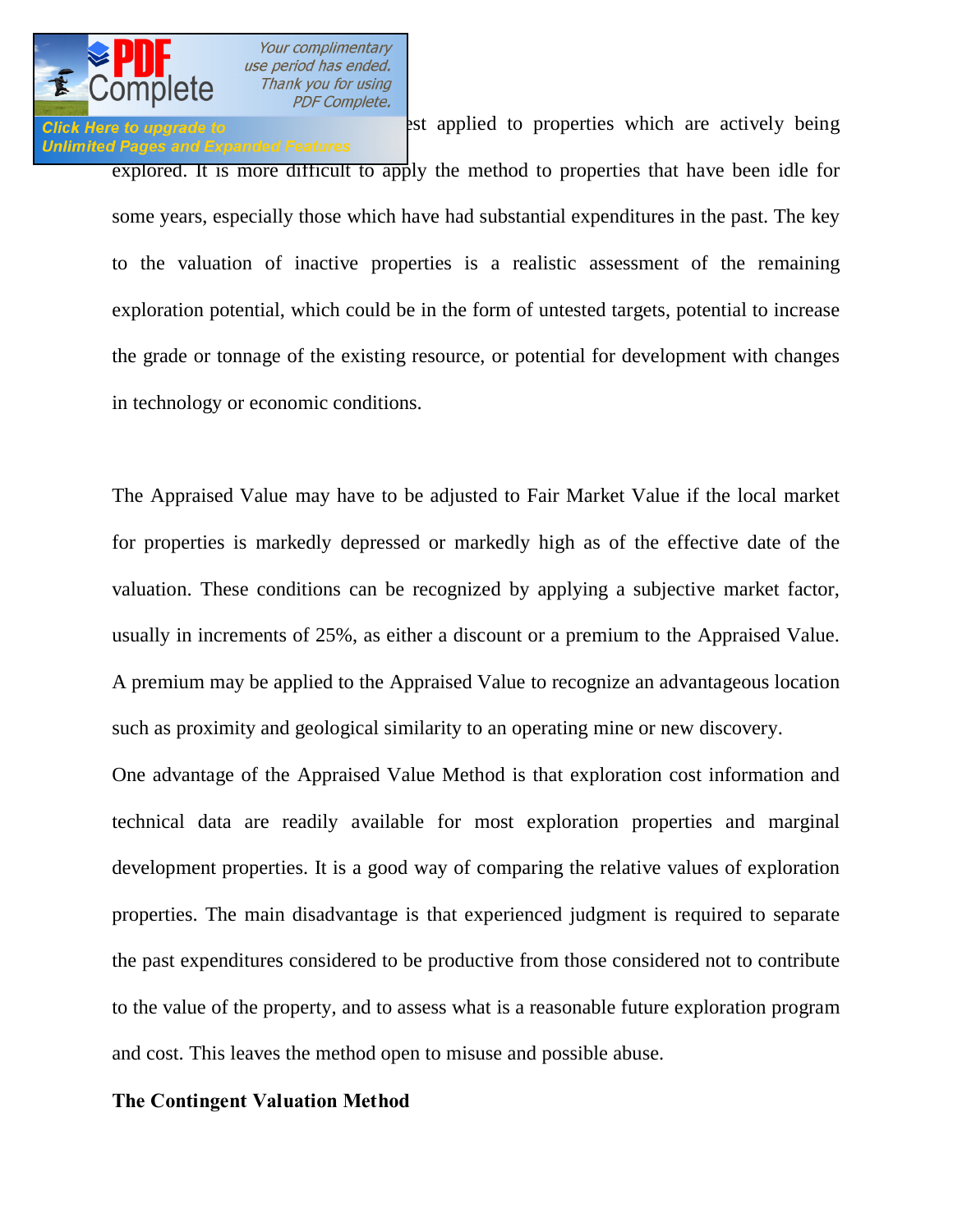Click Here to upgrade to  $(CVM)$  is an economic, non-market based valuation **Unlimited Pages and Expanded Features** 

method especially used to infer individual preferences for public goods, notably environmental quality. It was first proposed in theory by [S.V. Ciriacy-Wantrup](http://en.wikipedia.org/wiki/S.V._Ciriacy-Wantrup) (1947) (Wikipedia, URL) as a method for eliciting market [valuation](http://en.wikipedia.org/wiki/Valuation_%28finance%29) of a non-market [good.](http://en.wikipedia.org/wiki/Good_%28economics%29) The work was published in the Journal of Farms Economics. It is a [survey-](http://en.wikipedia.org/wiki/Statistical_survey)based economic technique for the valuation of non-market resources, such as environmental preservation or the impact of contamination. While these resources do give people [utility,](http://en.wikipedia.org/wiki/Utility) certain aspects of them do not have a [market price](http://en.wikipedia.org/wiki/Market_price) as they are not directly sold 6 for example, people receive benefit from a beautiful view of a mountain, but it would be difficult to value using price-based models. Contingent valuation surveys are one technique which is used to measure these aspects. Contingent valuation is often referred to as a *stated preference* model (Wikipedia, URL), in contrast to a price-based *[revealed preference](http://en.wikipedia.org/wiki/Revealed_preference)* model. Both models are utility-based. Typically the survey asks how much money people would be willing to pay to maintain the existence of (or be compensated for the loss of) an environmental feature, such as biodiversity.

The first practical application of the technique was in 1963 when Davis used surveys to estimate the value hunters and tourists placed on a particular wilderness area. He compared the survey results to an estimation of value based on travel costs and found good correlation with his results.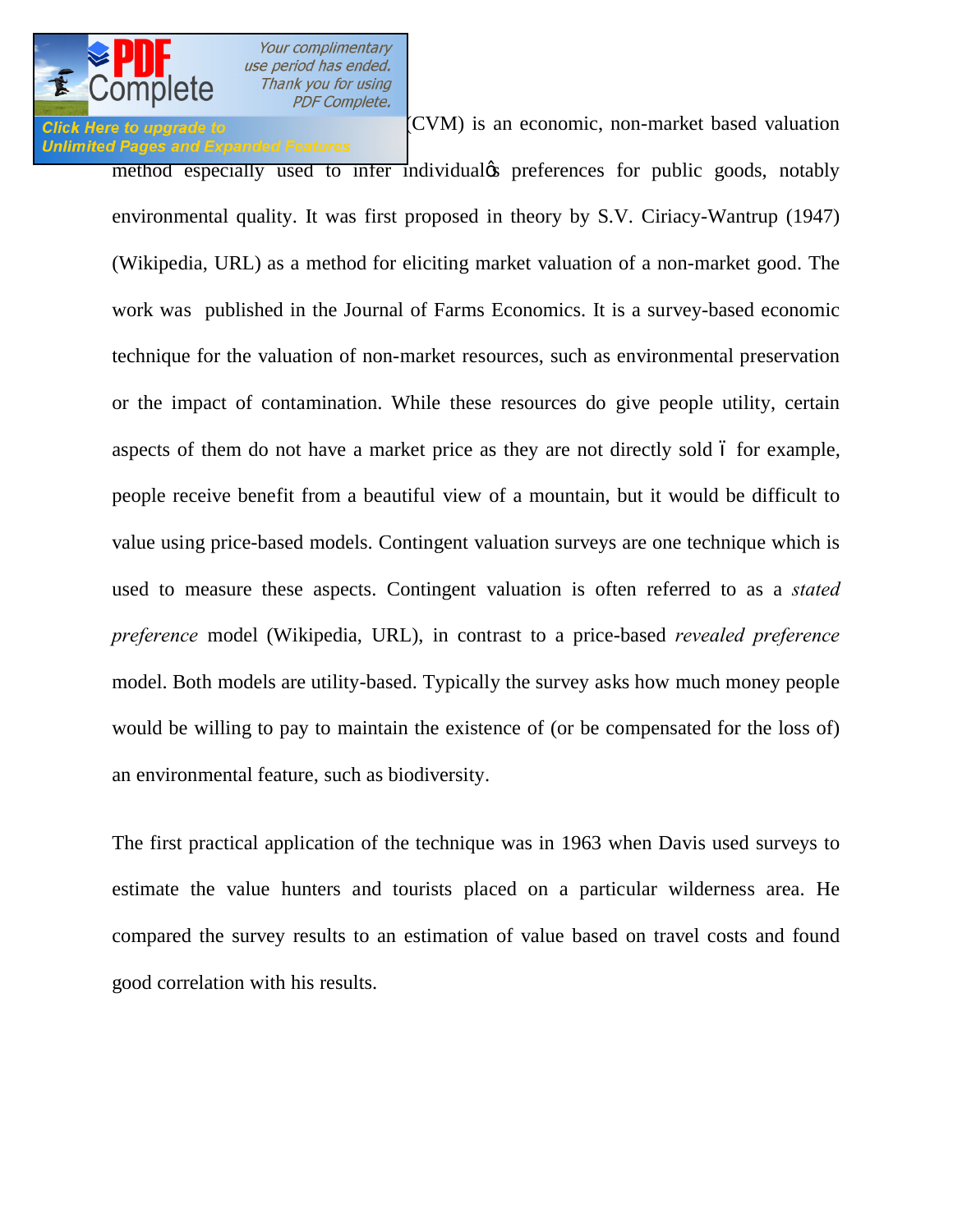

Click Here to upgrade to Wikipedia (URL), the method rose to high prominence in the 1980s when **Unlimited Pages and Expanded Features** government agencies were given the power to sue for damage to environmental resources which they were trustees over.

Many economists question the use of stated preference to determine [willingness to pay](http://en.wikipedia.org/wiki/Willingness_to_pay) for a good, preferring to rely on people's [revealed preferences](http://en.wikipedia.org/wiki/Revealed_preference) in binding market transactions. Early contingent valuation surveys were often open-ended questions of the form "how much compensation would you demand for the destruction of X area" or "how much would you pay to preserve X". Such surveys potentially suffer from a number of shortcomings; strategic behaviour, protest answers, [response bias](http://en.wikipedia.org/wiki/Response_bias) and respondents ignoring income constraints.<sup>[\[1\]](http://en.wikipedia.org/wiki/Contingent_valuation)</sup> Early surveys used in environmental valuation seemed to indicate people were expressing a general preference for environmental spending in their answers, described as the [embedding effect](http://en.wikipedia.org/wiki/Embedding_effect) by detractors of the method.

In this method, the following conditions are required:

- Personal interviews should be used to conduct the survey, as opposed to telephone or mall-stop methods.
- · Surveys should be designed in a yes or no referendum format put to the respondent as a vote on a specific tax to protect a specified resource.
- · Respondents should be given detailed information on the resource in question and on the protection measure they were voting on. This information should include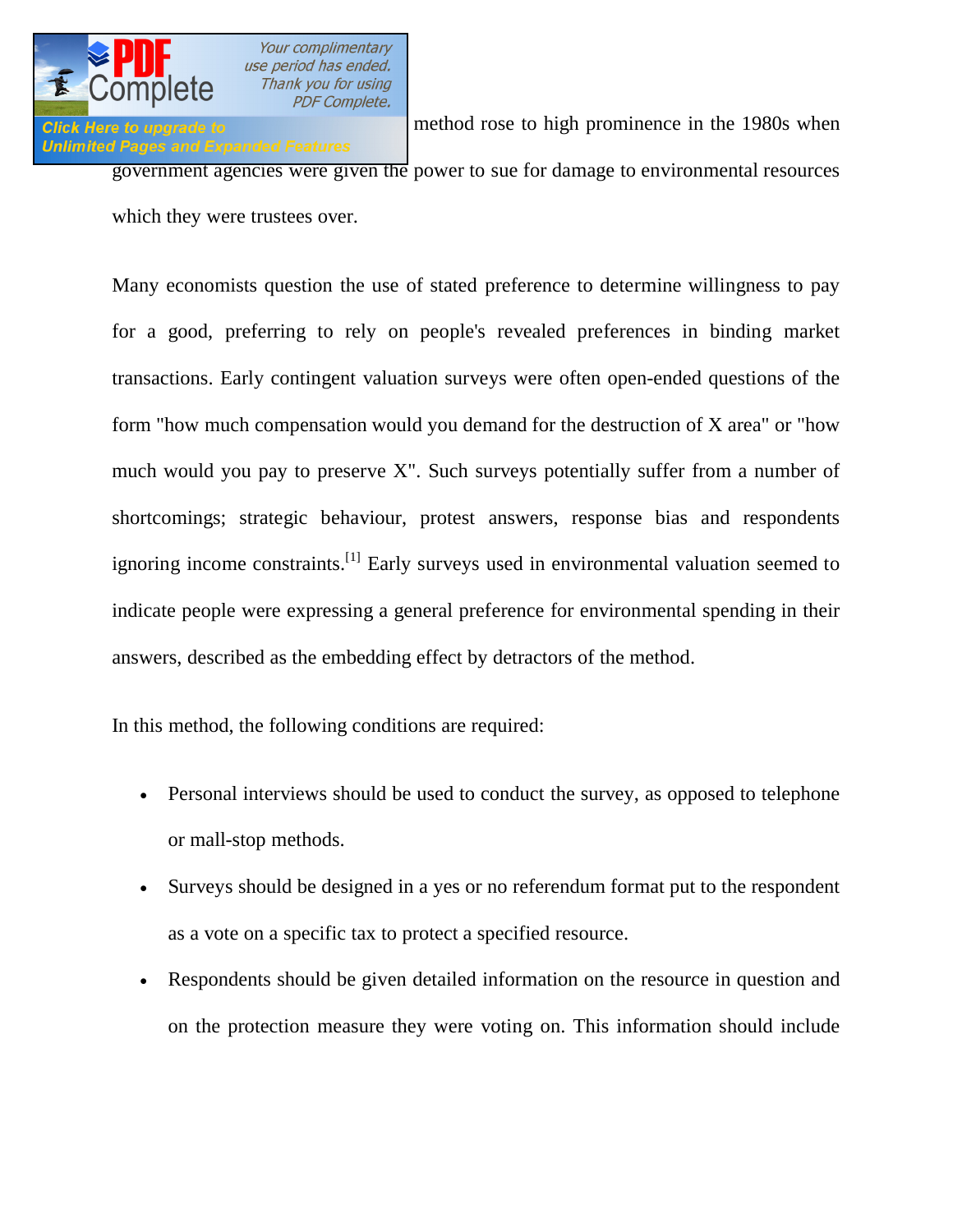

Click Here to upgrade to  $\qquad$  and worst-case scenarios), scientific evaluation of its **Unlimited Pages and Expanded Features** ecological importance and possible outcomes of protection measures.

- · Income effects should be carefully explained to ensure respondents understood that they were to express their willingness to pay to protect the particular resource in question, not the environment generally.
- · Subsidiary questions should be asked to ensure respondents understood the question posed.

The guiding principle behind these recommendations was that the survey operator has a high [burden of proof](http://en.wikipedia.org/wiki/Legal_burden_of_proof) to satisfy before the results can be seen as meaningful.

The typical CVM survey consists of three sections.

The first section is characterized by the description of the environmental change as conveyed by the policy formulation and the description of the contingent market.

The third section of the CVM instrument is a set of questions that collect sociodemographic information about the respondents.

The second section is where the respondent is asked to state her monetary valuation for the described policy formulation.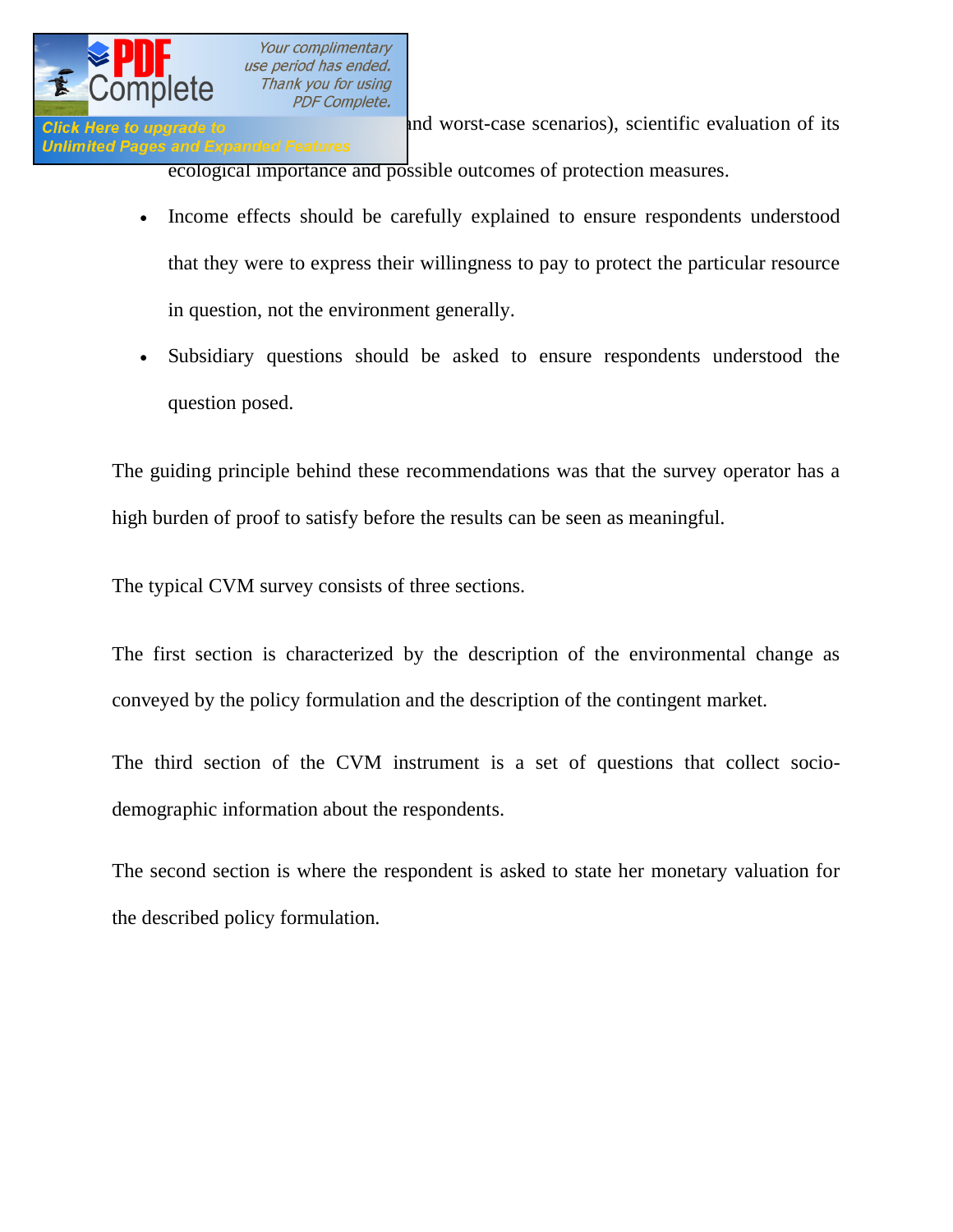Click Here to upgrade to **Result, current values** ation methodology corrects for these shortcomings, **Unlimited Pages and Expanded Features** and current empirical testing indicates that such bias and inconsistency has been successfully addressed.<sup>[[2\]](http://en.wikipedia.org/wiki/Contingent_valuation)</sup>

As shown by Mundy and McLean (1998), contingent valuation is now widely accepted as a [real estate appraisal](http://en.wikipedia.org/wiki/Real_estate_appraisal) technique, particularly in contaminated property or other situations where revealed preference models (i.e. transaction pricing) fail due to disequilibrium in the market.[\[3\]](http://en.wikipedia.org/wiki/Contingent_valuation) McLean, Mundy, and Kilpatrick (1999) demonstrate the acceptability of contingent valuation in real estate expert testimony,<sup>[\[4\]](http://en.wikipedia.org/wiki/Contingent_valuation)</sup> and the current standards for use of contingent valuation in litigation situations is described by Diamond (2000).<sup>[5[\]](http://en.wikipedia.org/wiki/Contingent_valuation)</sup>

There are a set of guidelines in the application of CVM applications, concerning the design and execution of the survey instrument. These are summarized below:

- 1. CVM should rely on face-to-face interviews rather than telephone interviews, and whenever this is not possible (specially because of the high costs associated with the personal interviews) telephone interviews are preferable to mail surveys;
- 2. CVM should elicit the respondentos WTP to prevent a future incident rather than WTA (Willingness to Accept) for an incident already occurred;
- 3. CVM should use a dichotomous choice referendum elicitation format, i.e., the respondents should be asked how they would vote (favour or against) upon a described environmental quality change. The main reason for the dichotomous choice is that such a take-it-or-leave-it survey valuation question is more likely to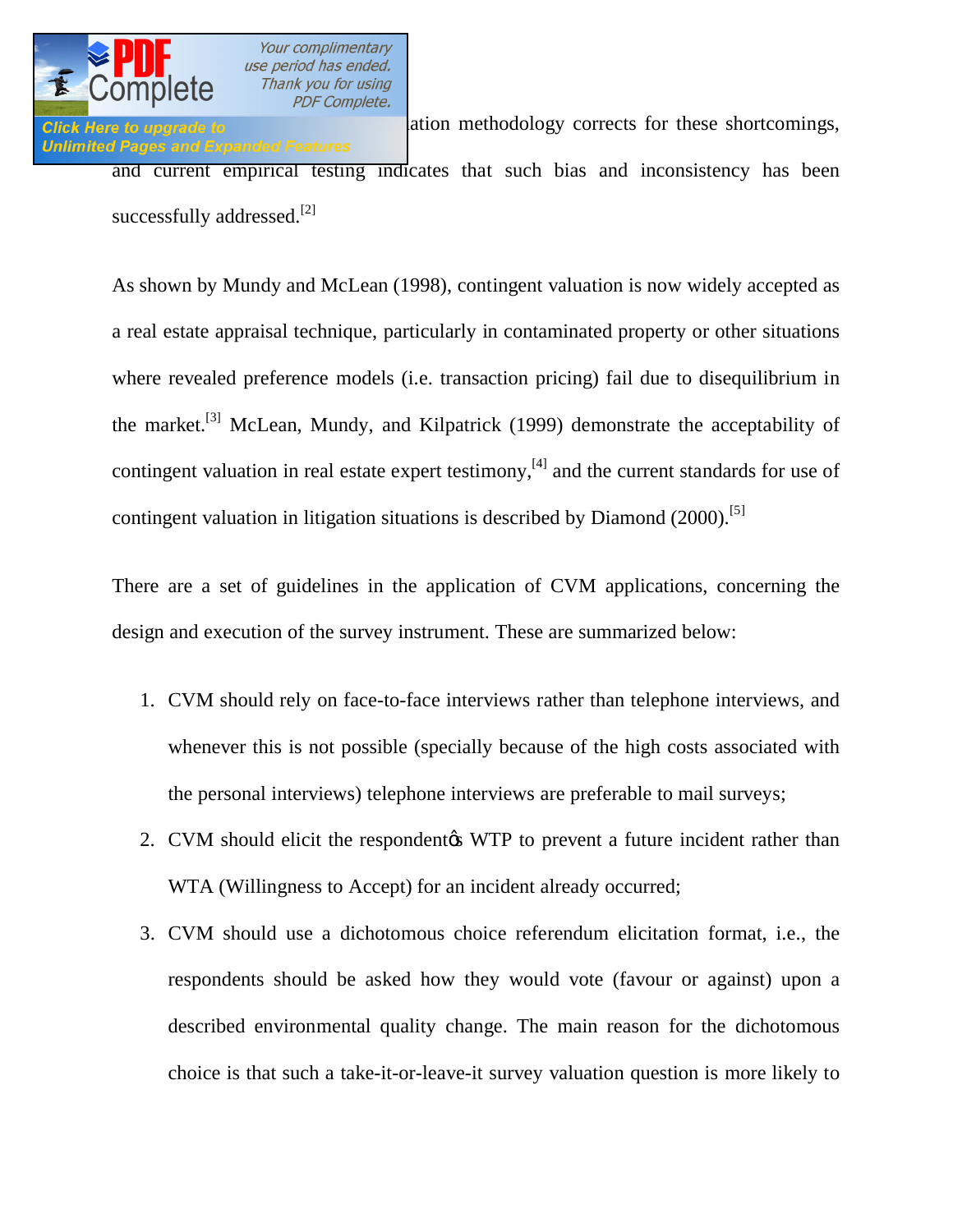**Click Here to upgrade to real data and decisions** which individuals are confronted with. **Unlimited Pages and Expanded Features** Moreover, the dichotomous choice referendum reveals itself to be less vulnerable to strategic bidding behaviour than, for example, the open ended elicitation format;

- 4. CVM should contain an accurate and understandable description of the program or policy under consideration and the associated environmental benefits in each of the two scenarios, i.e., with and without the policy. Interdisciplinary work with other research areas, namely the biological sciences, is recommended;
- 5. CVM should include reminders of the substitutes for the commodity in question as well as its budget. In a context where the respondents are being asked how they would vote on a financial contribution to protect a natural area, the respondents should be reminded of the existence of the other areas that exist. Moreover the respondent should be reminded that such contribution would reduce the amount of money that he or she has available to spend on other things. The major idea here is to make such a (hypothetical) valuation exercise resemble as closely as possible an actual market transaction;
- 6. CVM experiments should include a follow-up section at the end of the questionnaire to be sure if the respondents understood (or not) the choice that they were asked to make.
- 7. Cost–benefit analysis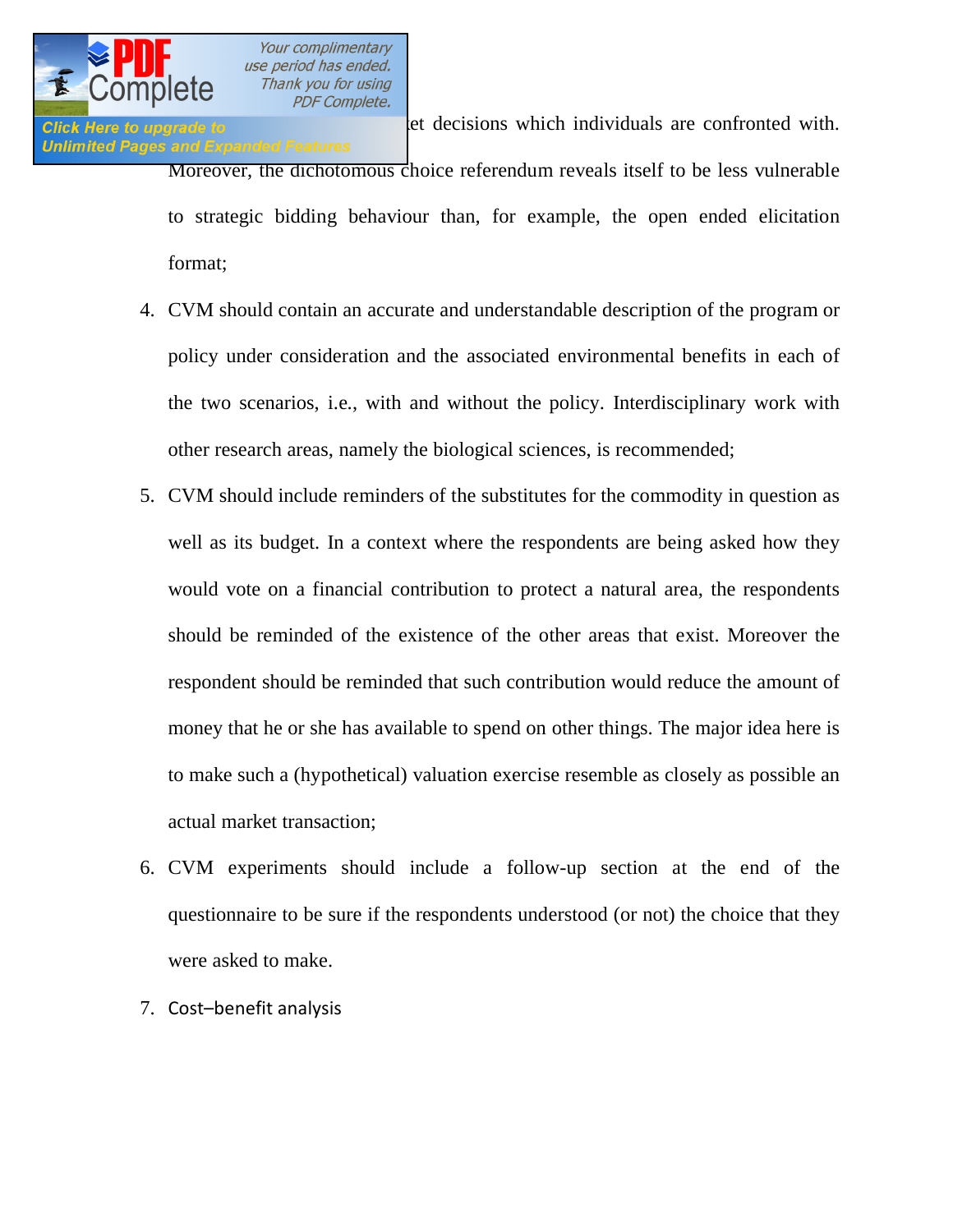# **Unlimited Pages and Expanded Features**

Click Here to upgrade to **EXA)** ates and totals up the equivalent money value of the benefits and costs to the community of projects to establish whether they are worthwhile. These projects may be dams and highways or can be training programs and health care systems.(*Watkins,*ValleyandAlley,URL)

Cost–benefit analysis (CBA), sometimes called benefit–cost analysis (BCA), is a systematic process for calculating and comparing benefits and costs of a project, decision or government policy (hereafter, "project"). CBA has two purposes:

- 1. To determine if it is a sound investment/decision (justification/feasibility),
- 2. To provide a basis for comparing projects. It involves comparing the total expected cost of each option against the total expected benefits, to see whether the benefits outweigh the costs, and by how much. $\frac{11}{1}$

The concept of CBA dates back to an 1848 article by [Jules Dupuit](http://en.wikipedia.org/wiki/Jules_Dupuit) and was formalized in subsequent works by [Alfred Marshall.C](http://en.wikipedia.org/wiki/Alfred_Marshall)BA is related to, but distinct from [cost](http://en.wikipedia.org/wiki/Cost-effectiveness)[effectiveness](http://en.wikipedia.org/wiki/Cost-effectiveness) analysis. In CBA, benefits and costs are expressed in money terms, and are adjusted for the [time value of money,](http://en.wikipedia.org/wiki/Time_value_of_money) so that all flows of benefits and flows of project costs over time (which tend to occur at different points in time) are expressed on a common basis in terms of their "[net present value."](http://en.wikipedia.org/wiki/Net_present_value)

Costóbenefit analysis is often used by governments and others, e.g. businesses, to evaluate the desirability of a given policy. It is an analysis of the expected balance of benefits and costs, including an account of foregone alternatives and the *[status quo](http://en.wikipedia.org/wiki/Status_quo)*,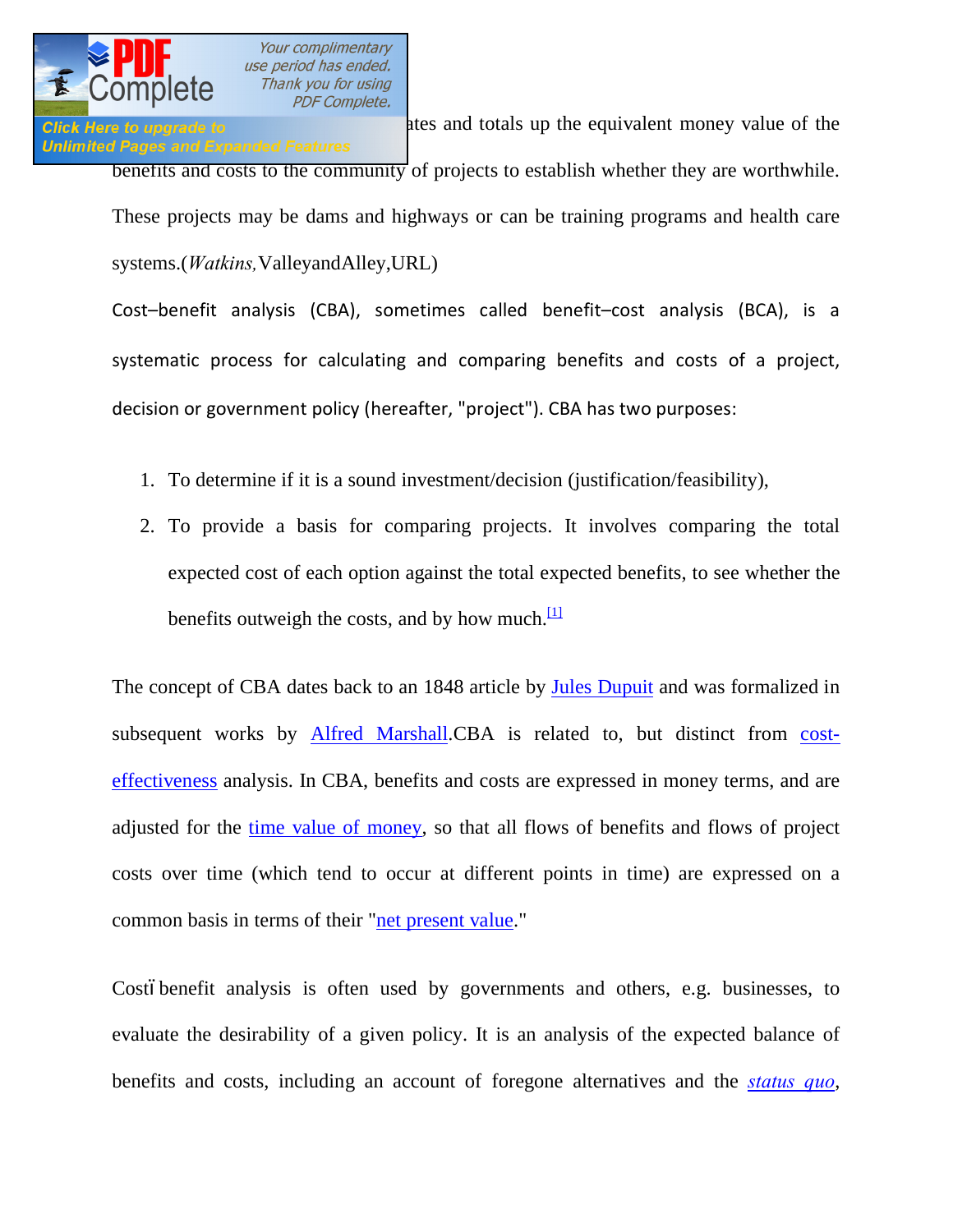

**Unlimited Pages and Expanded Features** 

**Click Here to upgrade to help** predict when **predicts** of a policy outweigh its costs, and by how much (i.e.

one can rank alternate policies in terms of the ratio of costs and benefit). [*[citation needed](http://en.wikipedia.org/wiki/Wikipedia:Citation_needed)*] Altering the status quo by choosing the lowest cost-benefit ratio can improve [pareto](http://en.wikipedia.org/wiki/Pareto_efficiency)  [efficiency,](http://en.wikipedia.org/wiki/Pareto_efficiency) <sup>[[citation needed](http://en.wikipedia.org/wiki/Wikipedia:Citation_needed)]</sup> in which no alternative policy can improve one group's situation without damaging another. Generally, accurate cost-benefit analysis identifies choices that increase [welfare](http://en.wikipedia.org/wiki/Welfare) from a [utilitarian](http://en.wikipedia.org/wiki/Utilitarian) perspective. Otherwise, cost-benefit analysis offers no guarantees of increased economic efficiency or increases of social welfare; generally positive [microeconomic theory](http://en.wikipedia.org/wiki/Microeconomic_theory) is moot when it comes to evaluating the impact on social welfare of a policy.[*[citation needed](http://en.wikipedia.org/wiki/Wikipedia:Citation_needed)*]

### STEPS

The following is a list of steps that comprise a generic cost-benefit analysis.<sup>[[2\]](http://en.wikipedia.org/wiki/Cost%E2%80%93benefit_analysis)</sup>

- 1. List alternative projects/programs.
- 2. List [stakeholders.](http://en.wikipedia.org/wiki/Stakeholder_%28corporate%29)
- 3. Select measurement(s) and measure all cost and benefits elements.
- 4. Predict outcome of cost and benefits over relevant time period.
- 5. Convert all costs and benefits into a common currency.
- 6. Apply [discount rate.](http://en.wikipedia.org/wiki/Discount_rate)
- 7. Calculate net present value of project options.
- 8. Perform [sensitivity analysis.](http://en.wikipedia.org/wiki/Sensitivity_analysis)
- 9. Adopt recommended choice.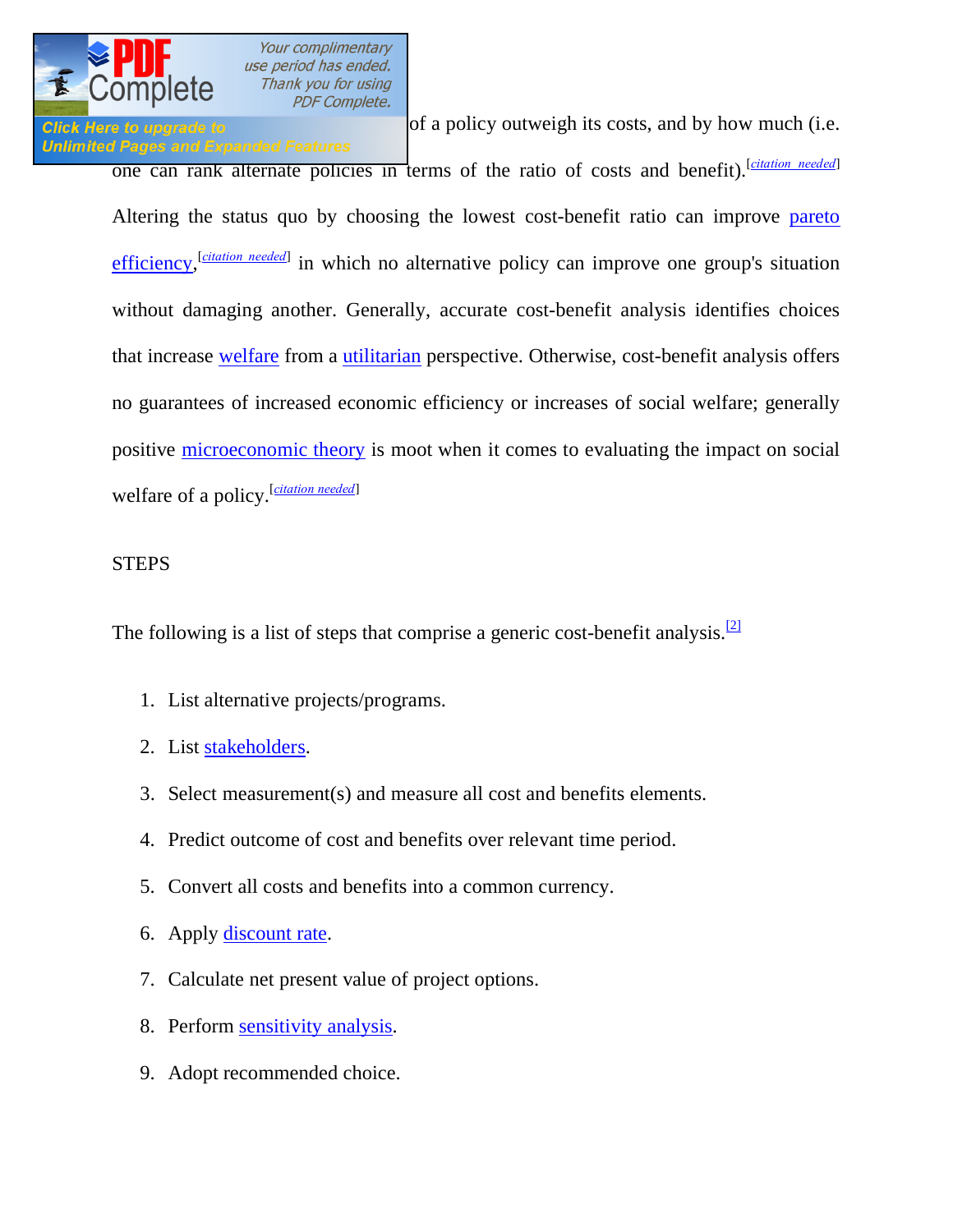

One of the problems of CBA is that the computation of many components of benefits and costs is intuitively obvious but that there are others for which intuition fails to suggest methods of measurement. Therefore some basic principles are needed as a guide.

There Must Be a Common Unit of Measurement

The choice of the appropriate interest rate to use for the discounting is a separate issue that will be treated later in this paper.

CBA Valuations Should Represent Consumers or Producers Valuations As Revealed by Their Actual Behavior Benefits Are Usually Measured by Market Choices

Gross Benefits of an Increase in Consumption is an Area Under the Demand Curve

Some Measurements of Benefits Require the Valuation of Human Life

Decision Criteria for Projects

Cost Benefit Analysis Involves a Particular Study Area

Double Counting of Benefits or Costs Must be Avoided

The Analysis of a Project Should Involve a *With* Versus *Without* Comparison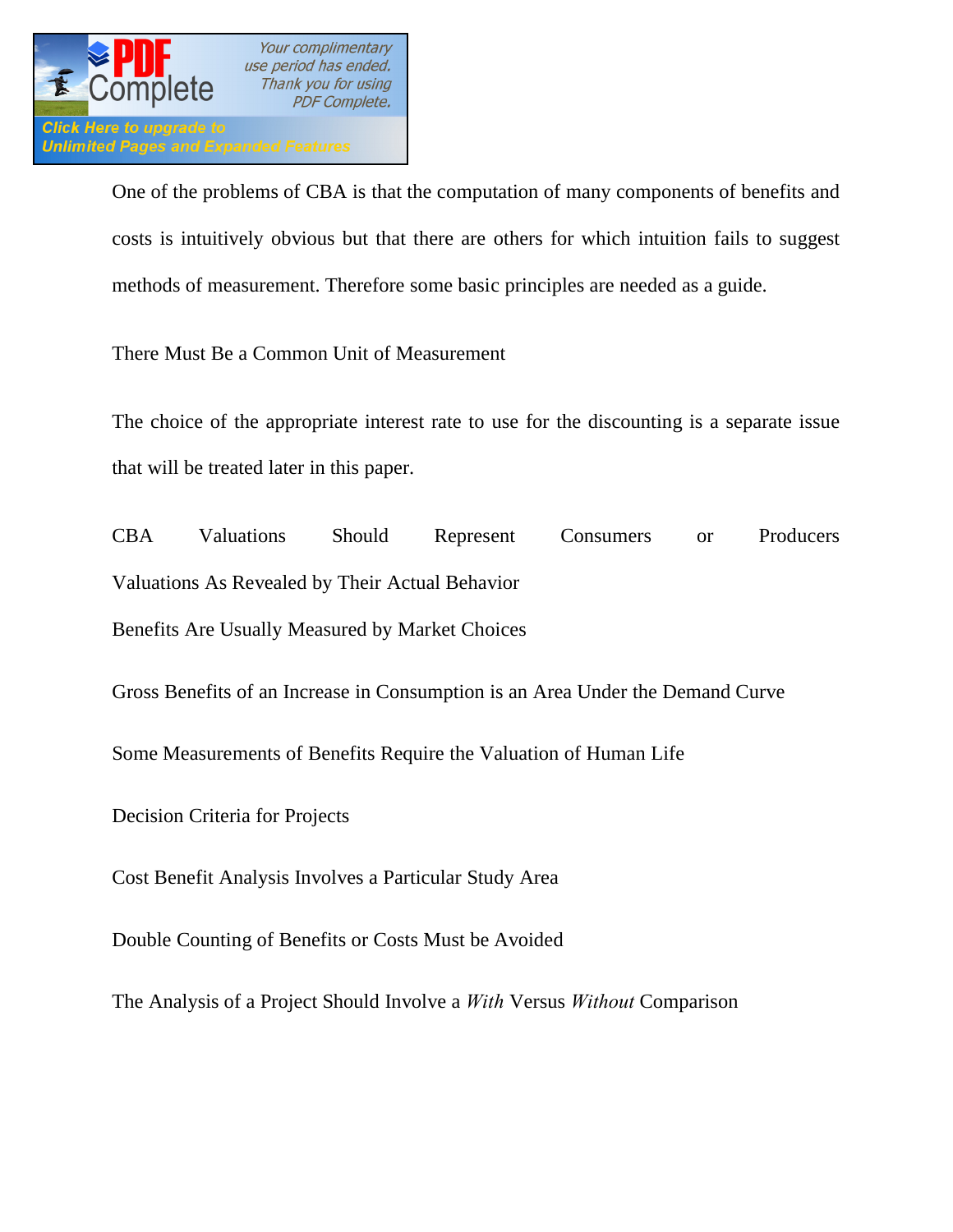

6.0References/Further Reading

Accounting for Subsoil Mineral Resources Survey of Current Business, February 2000.

Found at: http://www.bea.gov/scb/pdf. Accessed date: February 22, 2007.

Braband, D., Geier, U. and Köpke, U. (2003): Bio-resource evaluation within agrienvironmental assessment tools in different European countries. *Agriculture, Ecosystems and Environment 98 (2003) 4236434* 

Wikipedia, the free encyclopedia: http://en.wikipedia.org/wiki/Mineral\_exploration

Domingo, E. V. and E. E. P. Lopez-Dee (2007): Valuation Methods of Mineral Resources. 11th Meeting of the London Group on Environmental Accounting, Johannesburg, 26-30 March 2007.

Wikipedia, the free encyclopedia:http://en.wikipedia.org/wiki/Contingent\_valuation

Carson, Carol S. 1994. Accounting For Mineral Resources: Issues and BEA's Initial Estimates. (Bureau of Economic Analysis). Found at:

http://www.encyclopedia.com/doc/1G1-15280053.html. Accessed date: February 22, 2007.

Farzin Y. Hossein. The Effect of the Discount Rate on Depletion of Exhaustible Resources;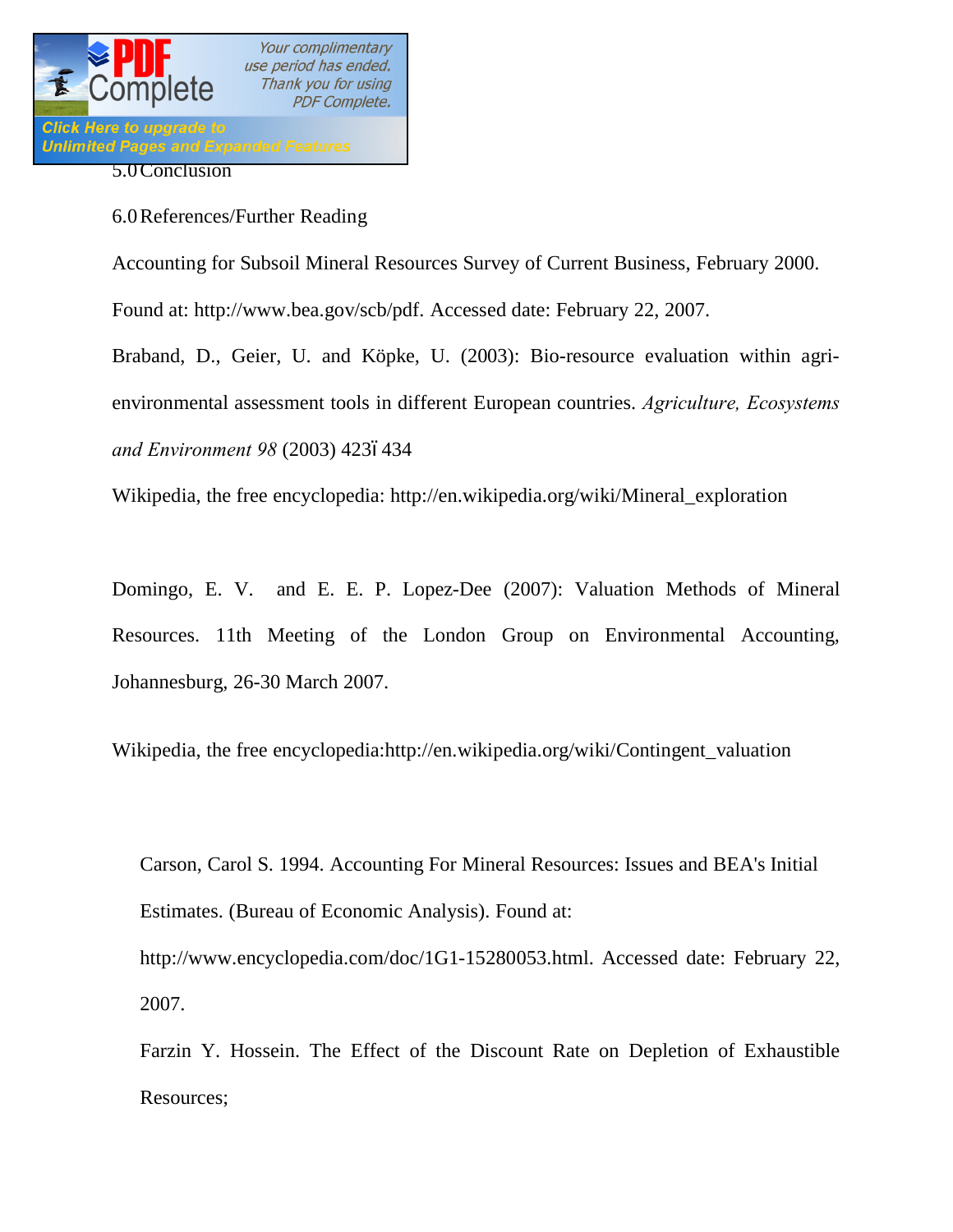*Click Here to upgrade to*  $\blacksquare$ , Vol. 92, No. 5 (Oct., 1984), pp. 841-851. Found at: **Unlimited Pages and Expanded Features** http://links.jstor.org/sici?sici=0022-

> 3808%28198410%2992%3A5%3C841%3ATEOTDR%3E2.0.CO%3B2- N&size=LARGE&origin=repec. Accessed date; March 15, 2007 Khanna, Nelia, 2001.On the Economics of Non-Renewable Resources. Found at: Http://www.binghamton.edu.wp)/WPO102.pdf. Accessed date: February 23, 2007

- 1. [^](http://en.wikipedia.org/wiki/Contingent_valuation) Peter A. Diamond; Jerry A. Hausman, 'Contingent Valuation: Is Some Number better than No Number?' *The Journal of Economic Perspectives*, Vol. 8, No. 4. (Autumn, 1994), pp. 45-64
- 2. [^](http://en.wikipedia.org/wiki/Contingent_valuation) See, for example, [[Bill Mundy (real estate)|]] and Dave McLean, The Addition of Contingent Valuation and Conjoint Analysis to the Required Body of Knowledge for the Estimation of Environmental Damage to Real Estate, *The Journal of Real Estate Practice and Education*, 1998, <http://www.greenfieldadvisors.com/publications/contingentvaluation.pdf>
- 3. [^](http://en.wikipedia.org/wiki/Contingent_valuation) Dave McLean, [[Bill Mundy (real estate)|]], and [John A. Kilpatrick,](http://en.wikipedia.org/w/index.php?title=John_A._Kilpatrick&action=edit&redlink=1) Summation of Evidentiary Rules for Real Estate Experts Mandated by Daubert v. Merrill Dow Pharmaceuticals, *Real Estate Issues*,1999, <http://www.greenfieldadvisors.com/publications/sumevid.pdf>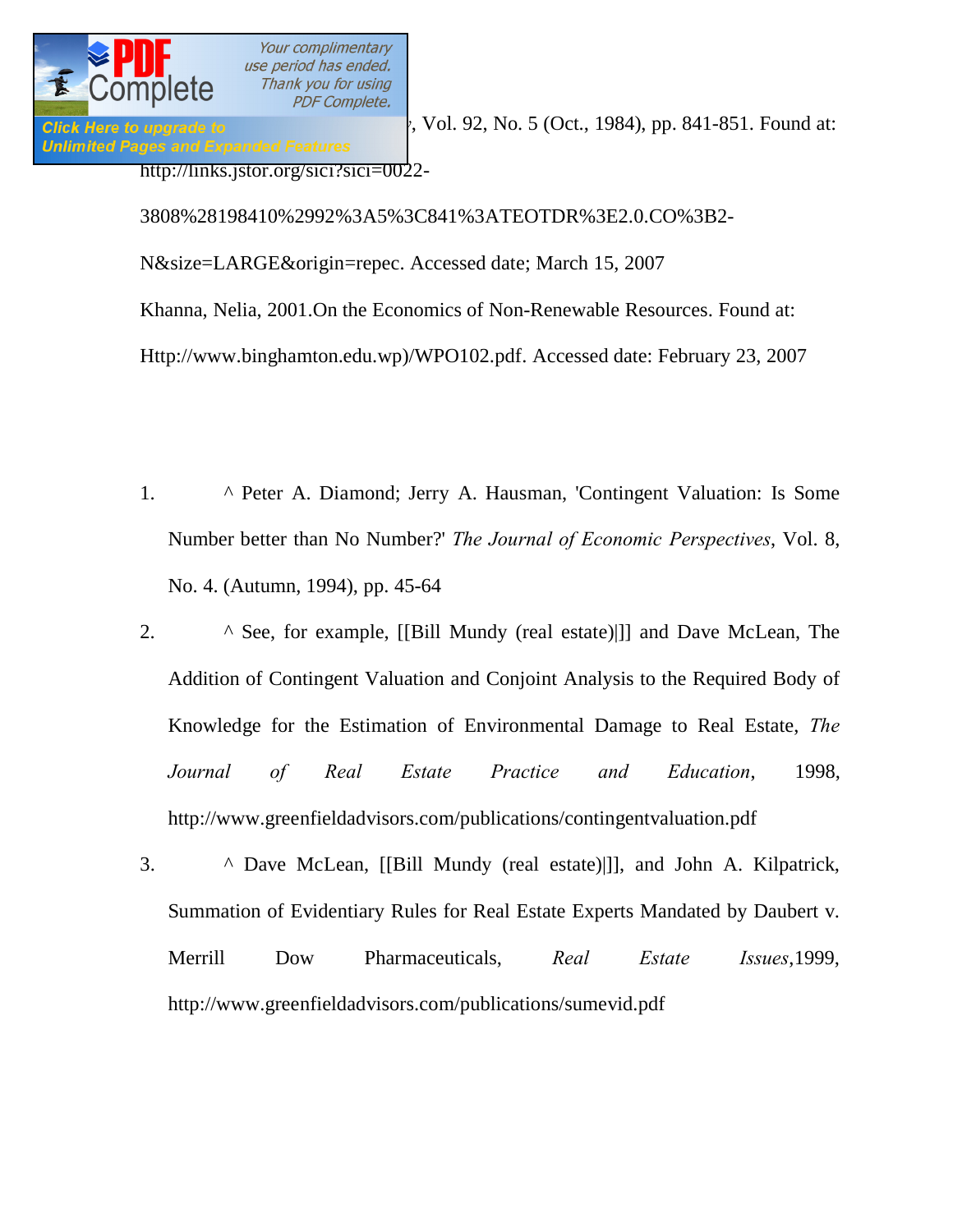**Click Here to upgrade to** T; Wilks, Leanne; Imber, David "Valuing the **Unlimited Pages and Expanded Features** Preservation of Australia's Kakadu Conservation Zone" (1994) *Oxford Economic Papers*, vol. 46(0), pp. 727-49

- 5. [^](http://en.wikipedia.org/wiki/Contingent_valuation) [Kilpatrick, John A.,](http://en.wikipedia.org/w/index.php?title=John_A._Kilpatrick&action=edit&redlink=1) Valuation of Brownfields, Chapter 29 in [Lexis-Nexis](http://en.wikipedia.org/wiki/Lexis-Nexis) Matthew Bender's *Brownfield Law and Practice*, 2007
- · W. Michael Hanemann, 'Valuing the Environment Through Contingent Valuation' *The Journal of Economic Perspectives*, Vol. 8, No. 4. (Autumn, 1994), pp. 19-43
- Paul R. Portney, 'The Contingent Valuation Debate: Why Economists Should Care' *The Journal of Economic Perspectives*, Vol. 8, No. 4. (Autumn, 1994), pp. 3-17
- Nunes, P.A.L.D. and J.C.J.M. van den Bergh (2004)  $\delta$ Valuing non-market benefits for protection against exotic marine species in the Netherlands using TC and CV dataö, Environment and Resource Economics, 28, pp. 517-532.
- Mitchell, R. C. and R. T. Carson (1989)  $\delta$ Using Surveys to Value Public Goods. The Contingent Valuation Method]ö, Washington DC, Resources for the Future.

*Watkins, T., Valley, S. and Alley, T. (URL)Introduction to Cost 6 Benefit Analysis* http://www.sjsu.edu/faculty/watkins/cba.htm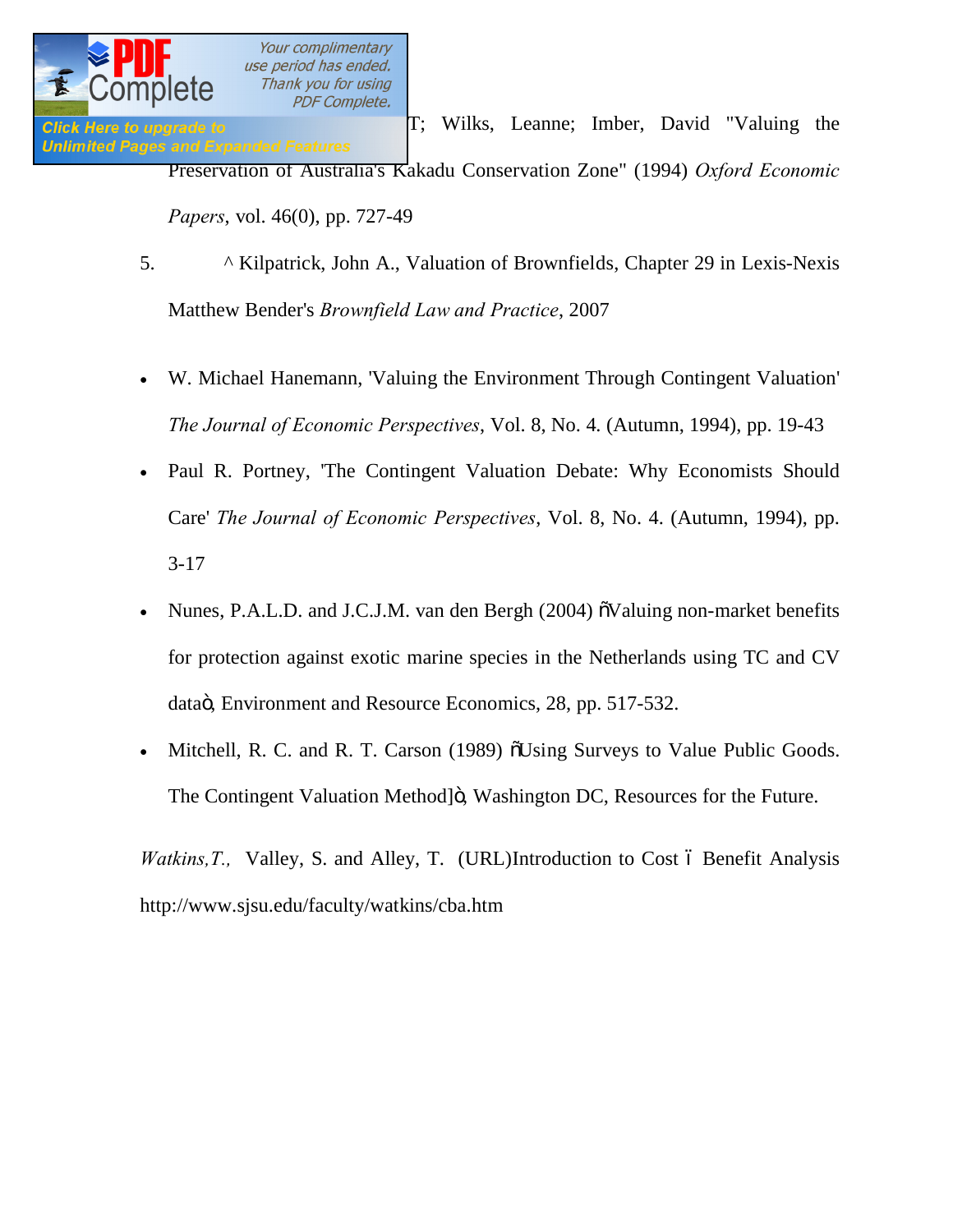

**Unlimited Pages and Expanded Features** 

Your complimentary use period has ended. Thank you for using **PDF Complete.** 

# MODULE 4 [GEOMORPHOLOGICAL TECHNIQUES]

Unit 1 Introduction

1.0 Introduction

In this module, the geomorphological techniques relevant to resources evaluation are considered. In this case, and in this first unit, it is expedient to introduce the subject matter of geomorphology generally with a view to enhancing understanding of the different techniques which shall be discussed later in the module. Since the module is on geomorphological techniques, it makes sense to introduce quantitative geomorphology and the geomorphological processes which the different techniques are meant to analyze and address.

2.0 Objectives

a. To give a general introduction on the evolution of geomorphological techniques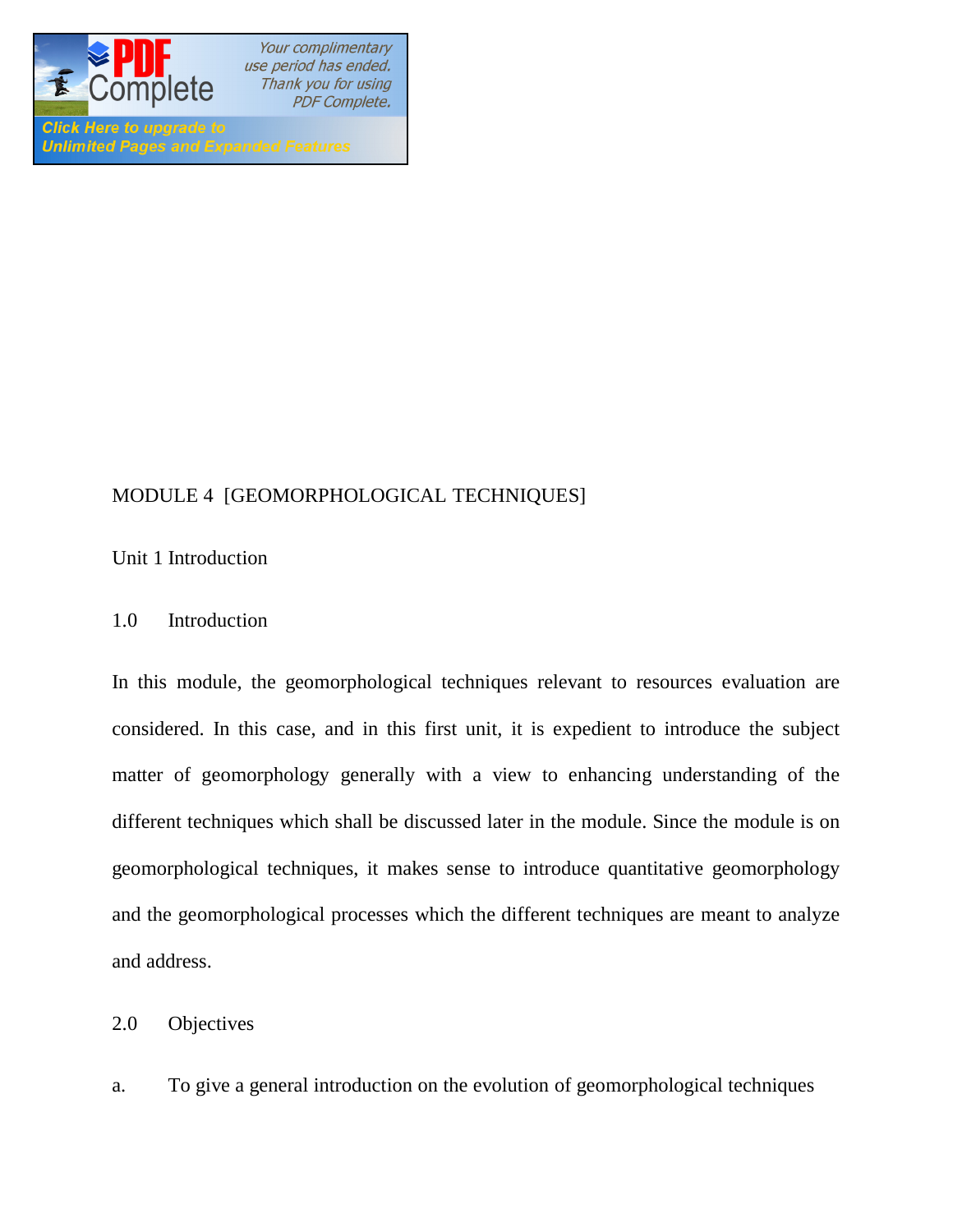

c. To expose the students to quantitative geomorphology relevant to resources evaluation.

3.0 Main Body

3.1 Meaning of Geomorphology

According to Wikipedia (URL) geomorphology is the scientific study of landforms and the processes that shape them. It seeks to understand why landscapes look the way they do, to understand landform history and dynamics, and to predict future changes through a combination of field observations, physical experiments, and numerical modeling. Land itself is a resource and the processes that shape the form of the land and its resources can certainly degrade it. Consequently, in resource evaluation, techniques of addressing the different processes and the problems associated with them needs be studied.

3.2 Geomorphological Processes

### a. Fluvial processes

Rivers and streams are not only conduits of water, but also of sediment (Wikipedia, URL). The water, as it flows over the channel bed, is able to mobilize sediment and transport it downstream, either as bed load, suspended load or dissolved load. The rate of sediment transport is a function of the availability of sediment itself and the discharge of the river itself Knighton (1998).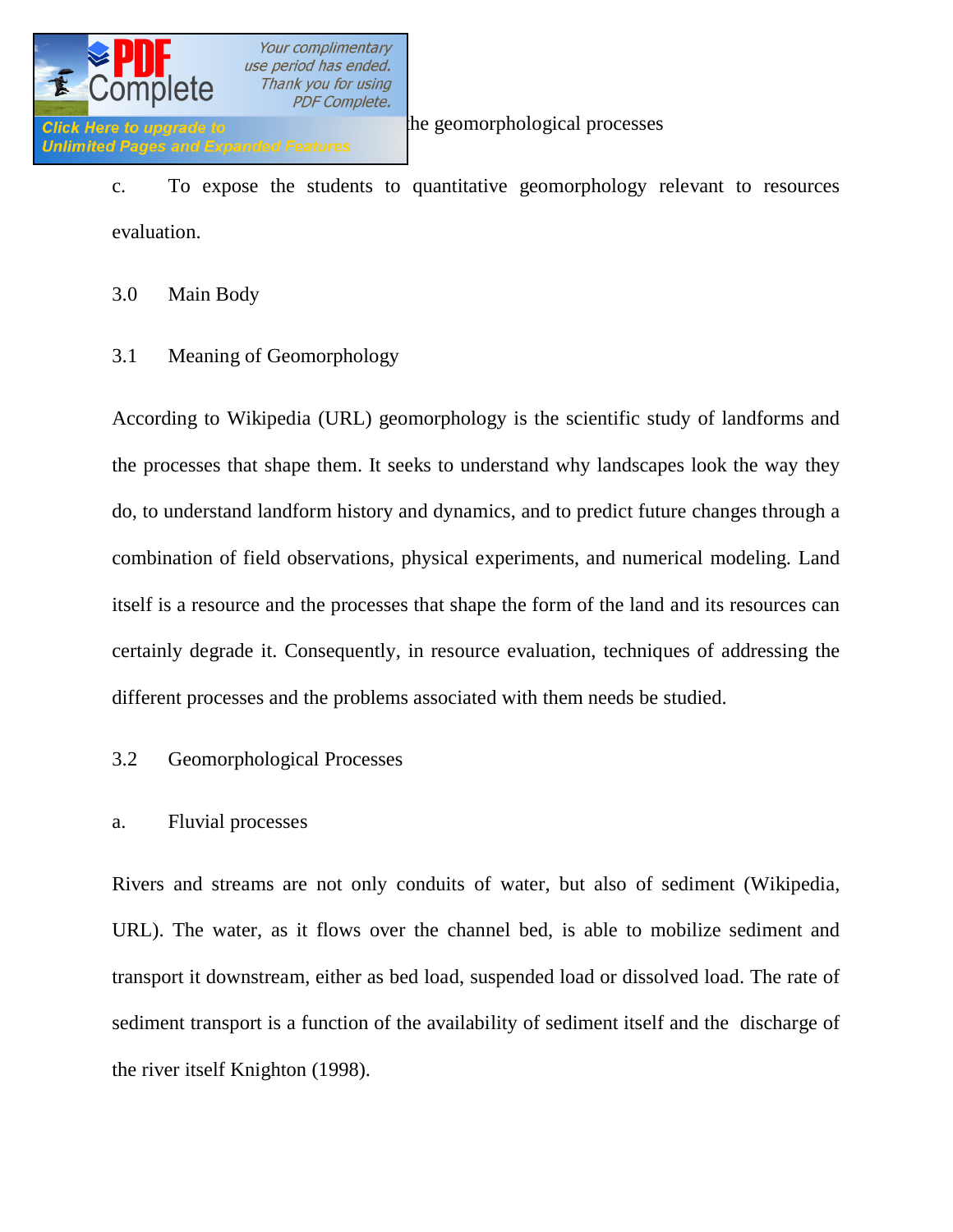

Click Here to upgrade to **EXECL** into rock and creating new sediment, both from their **Unlimited Pages and Expanded Features** own beds and also by coupling to the surrounding hillslopes. In this way, rivers are thought of as setting the base level for large scale landscape evolution in nonglacial environments (Burbank, 2002, in Wikipedia, URL). Rivers are key links in the connectivity of different landscape elements.

As rivers flow across the landscape, they generally increase in size, merging with other rivers. The network of rivers thus formed is a drainage system and is often dendritic, but a different pattern may result depending on the regional topography and underlying geology.

### b. Eolian processes

Eolian processes have to do with the activity of the winds and their ability to shape the surface of the Earth. Winds are capable of eroding, transporting, and depositing materials, and are effective agents in regions where vegetation is sparse and also where there is a large supply of unconsolidated sediments. Although water and mass flow tend to mobilize more material than wind in most environments, eolian processes are important in arid environments such as deserts (Gabet, et al, 2003)

Mesquite Flat Dunes in Death Valley looking toward the Cottonwood Mountains from the north west arm of Star Dune (2003) in Wikipedia, URL).

### d. Hillslope processes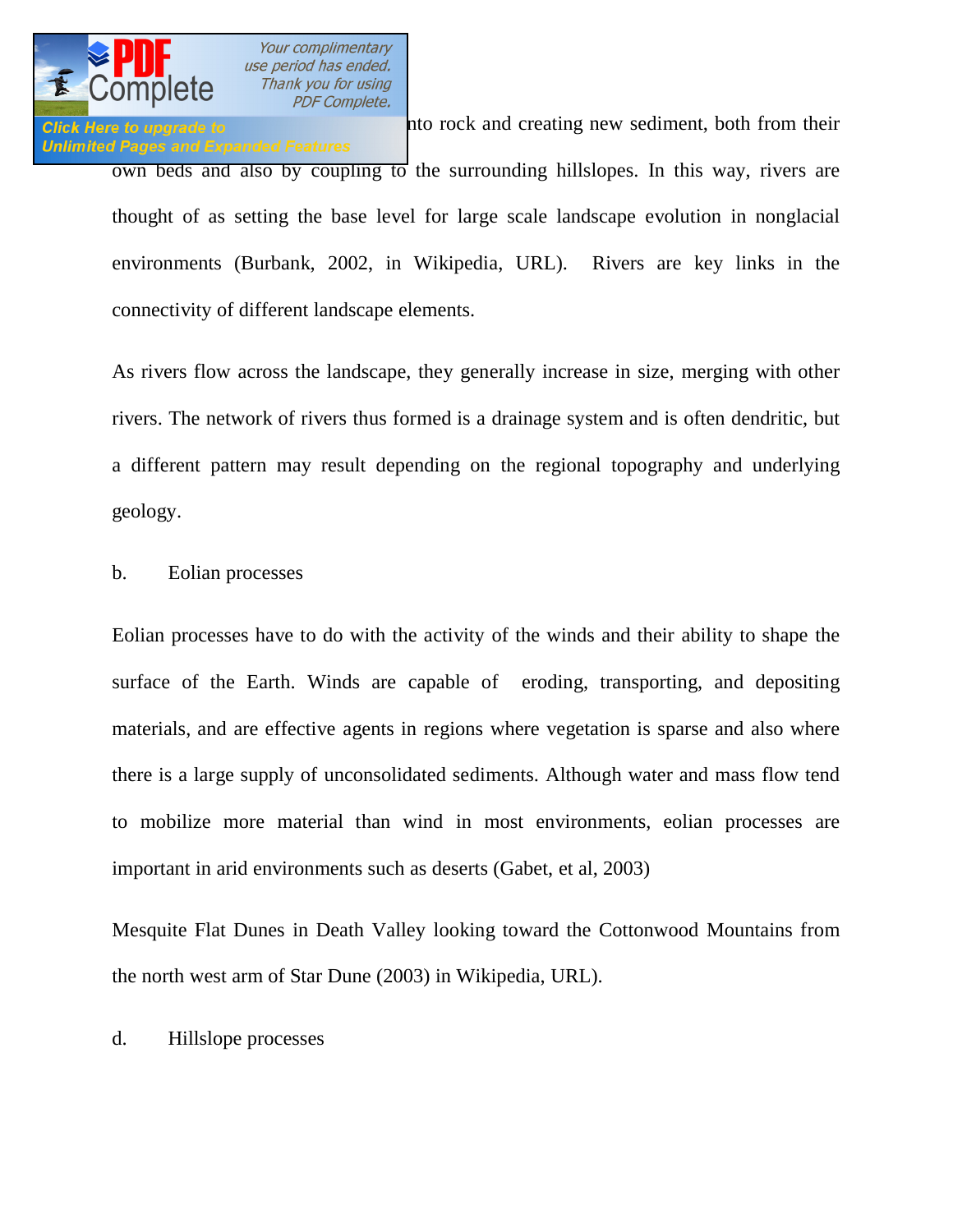

Click Here to upgrade to **Example 2018** To Canyon, Texas (Wikipedia, URL).

Soil, regolith, and rock move downslope under the force of gravity through creep, slides, flows, topples, and falls. Such mass wasting occurs on both terrestrial and submarine slopes, and has been observed on Earth, Mars, Venus, Titan and Iapetus.

Ongoing hillslope processes can change the topology of the hillslope surface, which in turn can change the rates of those processes. Hillslopes that steepen up to certain critical thresholds are capable of shedding extremely large volumes of material very quickly, making hillslope processes an extremely important element of landscapes in tectonically active areas (Church and Ryder, 1972)

e. Glacial processes

Features of a glacial landscape (Wikipedia, URL)

Glaciers are geographically restricted as well as being effective agents of landscape change. When ice gradually moves down a valley, it results in abrasion and plucking of the underlying rock. Abrasion produces fine sediment known as glacial flour. The debris transported by the glacier, when the glacier recedes, is termed a moraine. According to Dietrich and Perron (2006) glacial erosion is responsible for U-shaped valleys, as opposed to the V-shaped valleys of fluvial origin.

f. Tectonic processes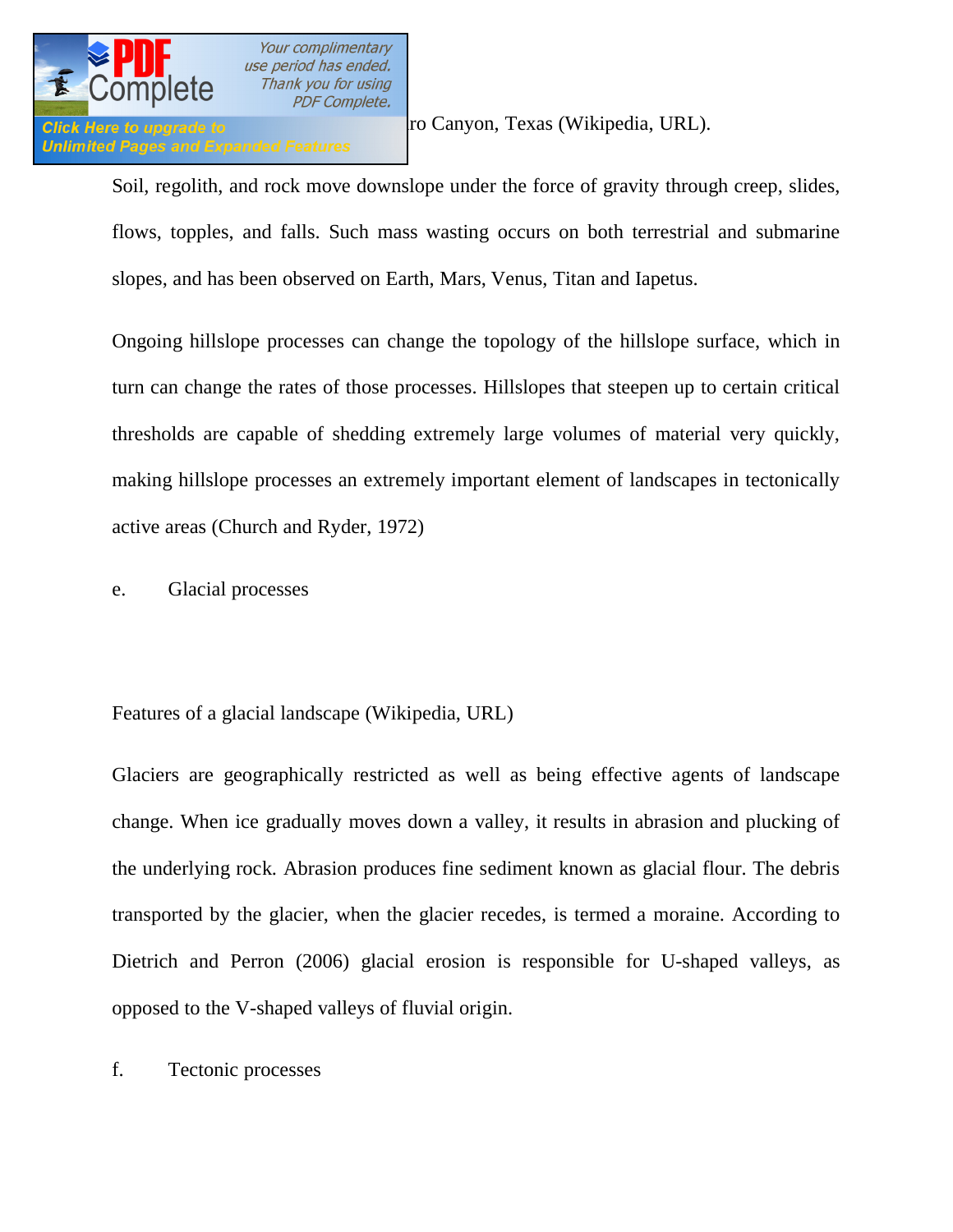

# **Unlimited Pages and Expanded Features**

Click Here to upgrade to **Exercise 2018** can range from scales of millions of years to minutes

or less. The effects of tectonics on landscape depend heavily on the nature of the underlying bedrock fabric that more or less controls what kind of local morphology tectonics can shape (Wikipedia, URL). Earthquakes can, in terms of minutes, submerge large extensions creating new wetlands. Isostatic rebound can account for significant changes over thousand or hundreds of years, and allows erosion of a mountain belt to promote further erosion as mass is removed from the chain and the belt uplifts (Wikipedia, URL).

Features of deeper mantle dynamics such as plumes and delamination of the lower lithosphere have also been hypothesised to play important roles in the long term (> million year), large scale (thousands of km) evolution of the Earth's topography (Wikipedia, URL).. Both can promote surface uplift through isostasy as hotter, less dense, mantle rocks displace cooler, denser, mantle rocks at depth in the Earth.

### g. Igneous processes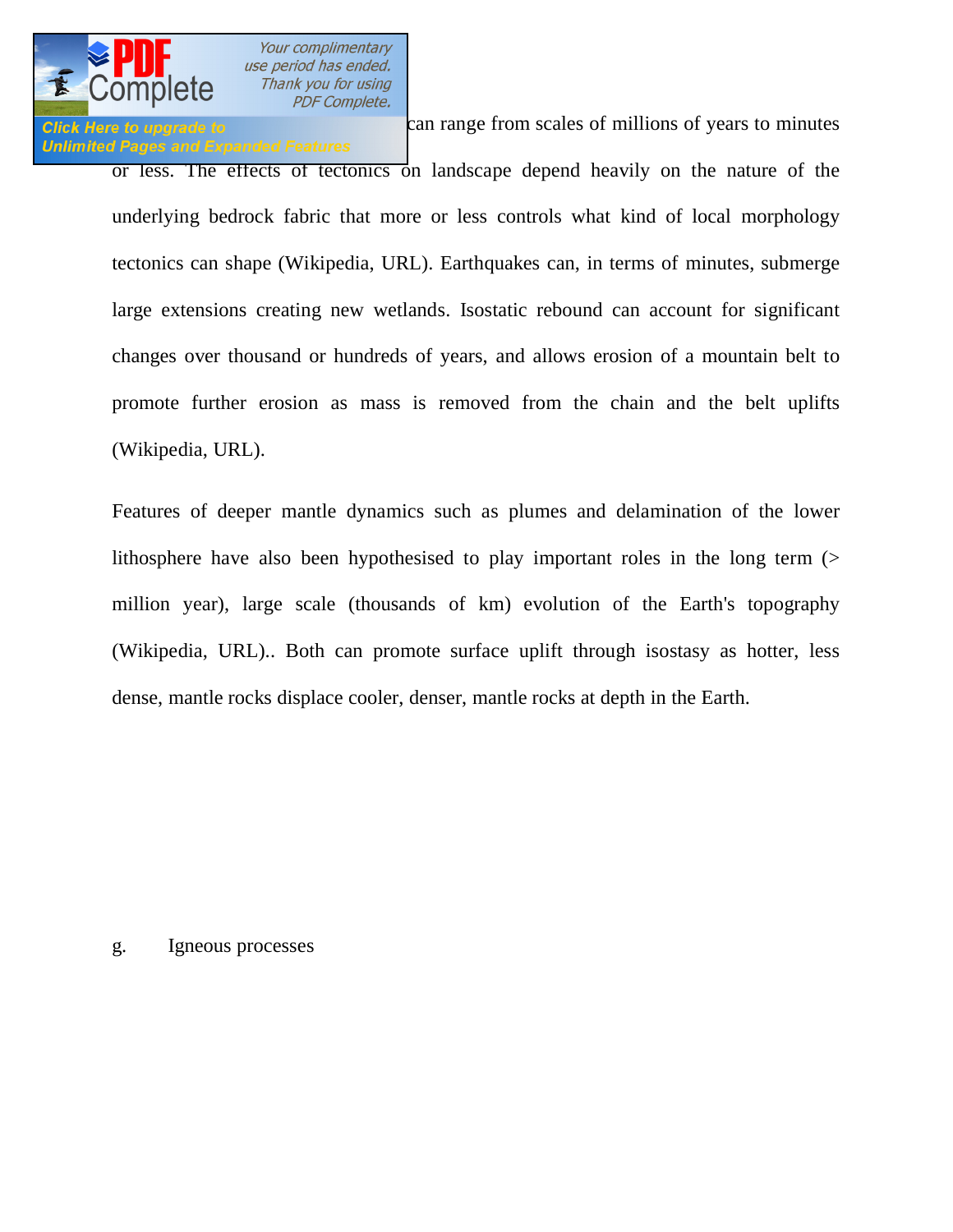

picture (Wikipedia, URL).

Click Here to upgrade to **Some landscape in the landscape of the Villarrica** National Park in the

Both volcanic (eruptive) and plutonic (intrusive) igneous processes can have important impacts on geomorphology. The action of volcanoes tends to rejuvenize landscapes, covering the old land surface with lava and tephra, releasing pyroclastic material and forcing rivers through new paths. The cones built by eruptions also build substantial new topography, which can be acted upon by other surface processes.

### h. Biological processes

Beaver dams, as this one in Tierra del Fuego, constitute a specific form of zoogeomorphology, a type of biogeomorphology (Wikipedia, URL).

The interaction of living organisms with landforms, or biogeomorphologic processes, can be of many different forms, and is probably of profound importance for the terrestrial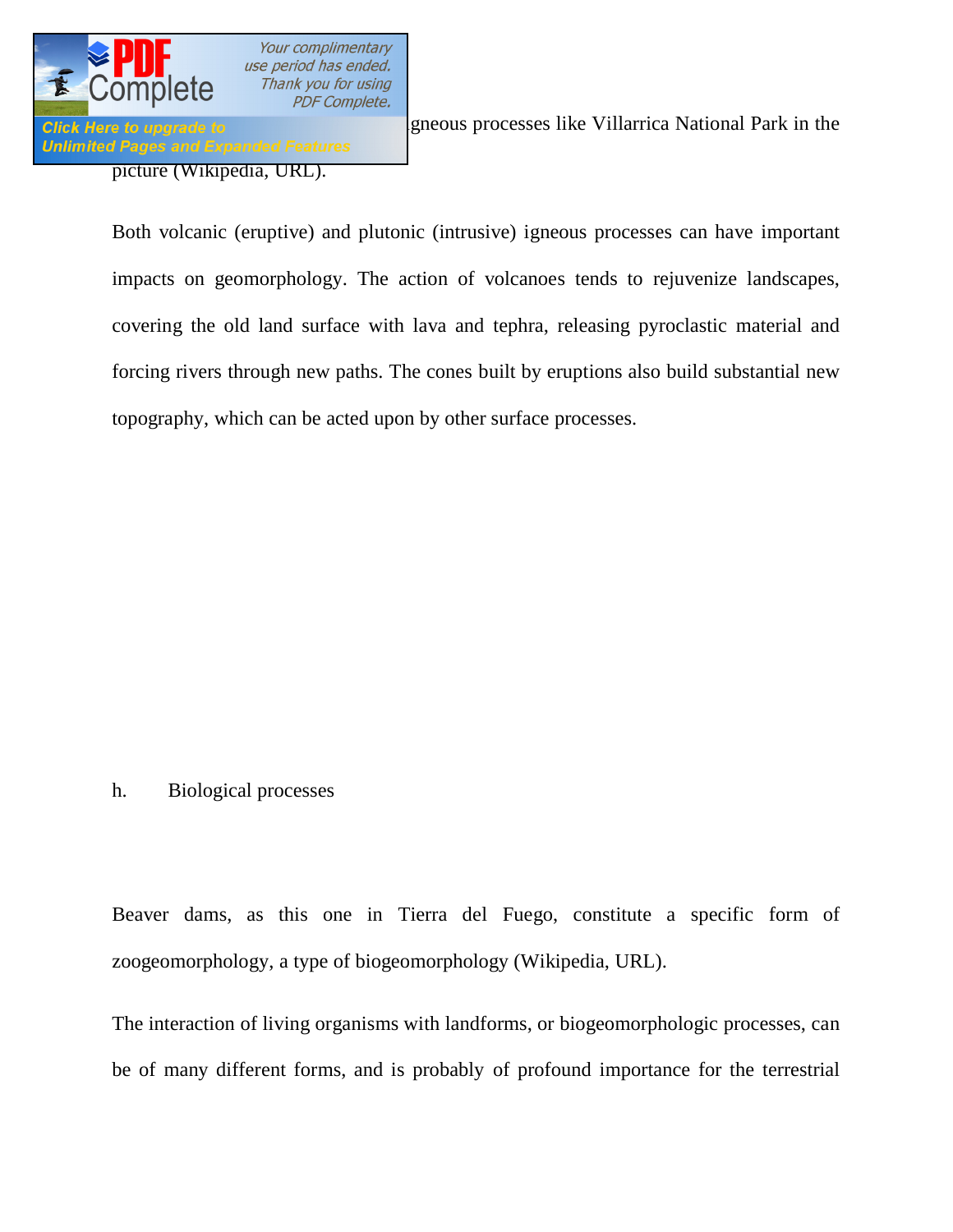

# **Unlimited Pages and Expanded Features**

Glick Here to upgrade to **Biology** can influence very many geomorphic processes,

ranging from biogeochemical processes controlling chemical weathering, to the influence of mechanical processes like burrowing and tree throw on soil development, to even controlling global erosion rates through modulation of climate through carbon dioxide balance. Terrestrial landscapes in which the role of biology in mediating surface processes can be definitively excluded are extremely rare, but may hold important information for understanding the geomorphology of other planets, such as Mars.

### 3.3 Quantitative geomorphology

Quantitative geomorphology emerged as a result of the early work of Grove Karl Gilbert around the turn of the 20th century. According to Wikipedia (URL), a group of natural scientists, geologists and hydraulic engineers including Ralph Alger Bagnold, John Hack, Luna Leopold, Thomas Maddock and Arthur Strahler started to research on the form of landscape elements such as rivers and hillslopes by making systematic, direct, quantitative measurements of aspects of them and investigating the scaling of these measurements. These methods began to allow prediction of the past and future behavior of landscapes from present observations, and were later to develop into what the modern trend of a highly quantitative approach to geomorphic problems. Quantitative geomorphology consequently involve techniques like fluid dynamics and solid mechanics, geomorphometry, laboratory studies, field measurements, theoretical work, and full landscape evolution modeling. These approaches are used to understand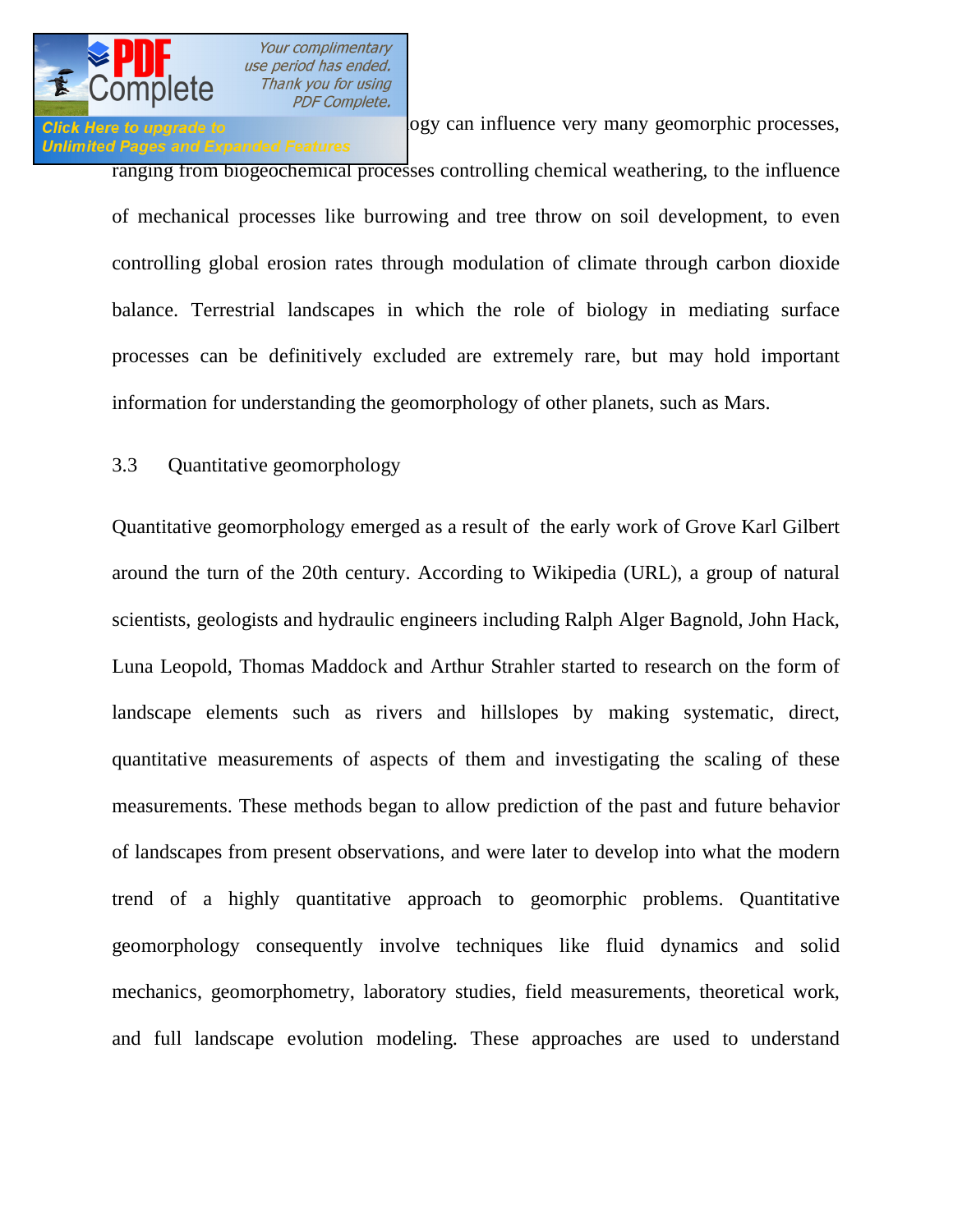

**Click Here to upgrade to solution of solution of solution** of solution of solution of solution of solution of solution of solution of solution of the formation of solution of solution of the solution of the solution of th interactions between climate, tectonics, erosion, and deposition.

### 4.0 Summary

From the foregoing facts, it is clear what quantitative geomorphology means. Also, the different processes including fluvial, eolian, hillslope, glacial, tectonic, igneous and biological processes which sum up the subject matter of geomorphology were briefly discussed. With the understanding from these, the different techniques are presented in the units that follow

5.0 Conclusion

This unit gave a general introduction to geomorphology with bias on quantitative geomorphology and the processes involved in geomorphology.

6.0 References/Further Reading

Allen, 2008, Time scales of tectonic landscapes and their sediment routing systems, Geol. Soc. Lon. Sp. Pub., v. 296, p.7-28.

Bennett, M.R. & Glasser, N.F., 1996, Glacial Geology: Ice Sheets and Landforms, John Wiley & Sons Ltd, 364 p. ISBN 0-471-96345-3.

Benda & Dunne, 1997, Stochastic forcing of sediment supply to channel networks from landsliding and debris flow, Water Resources Res., v. 33(12), p. 2849-2863.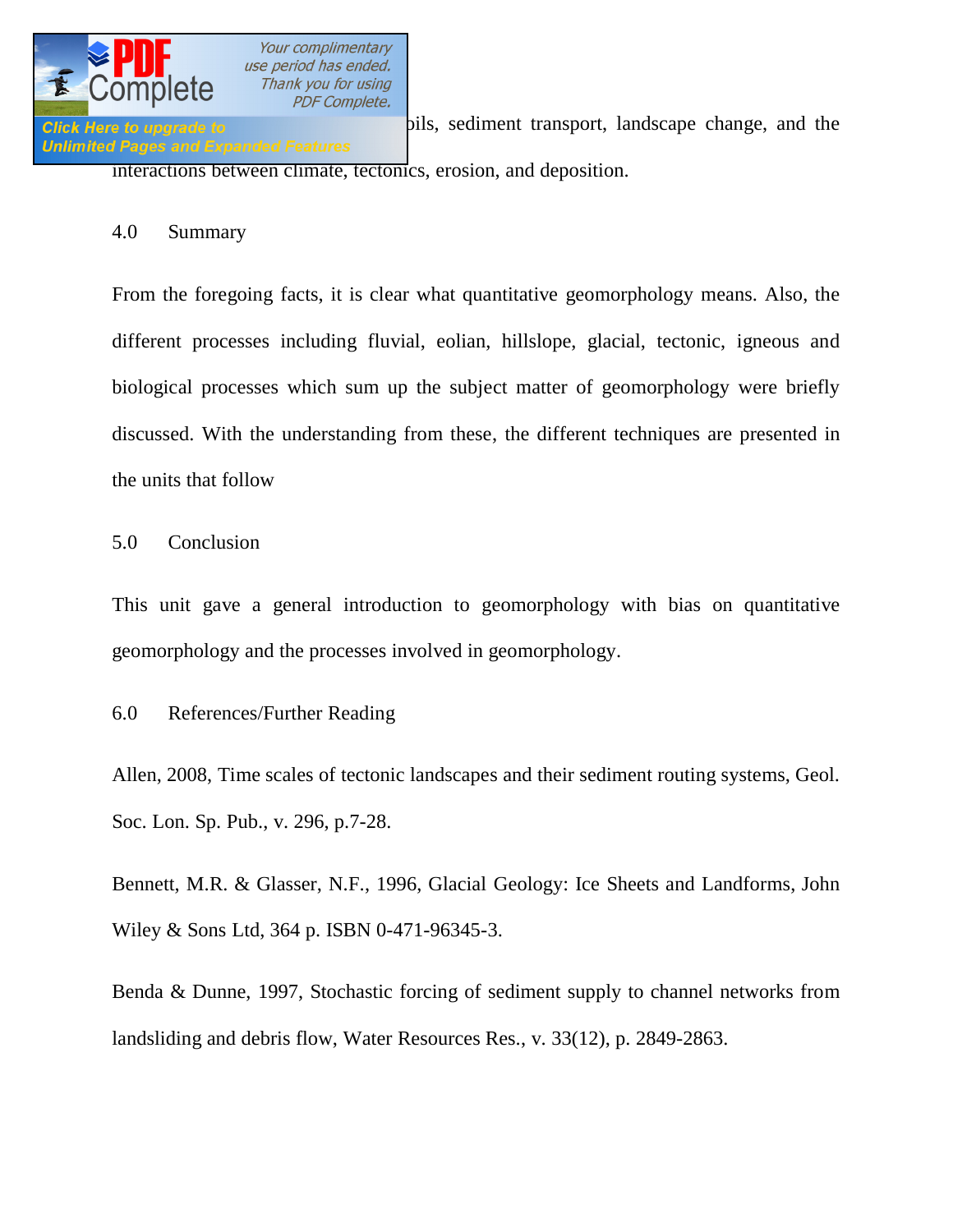

Click Here to upgrade to **Exercise 2003** erosion and their implications for exhumation: Mineralogical Magazine, v. 66, p. 25-52.

Church, M. and Ryder, J.M., 1972, Conditioned by GlaciationParaglacial Sedimentation: A Consideration of Fluvial Processes Conditioned by Glaciation, Geological Society of America Bulletin, v. 83, p. 3059-3072.

Dietrich et al., 2003, Geomorphic Transport Laws for Predicting Landscape Form and Dynamics, AGU Geophysical Monograph 135, p. 1-30.

Gabet, E.J., Reichman, O.J., Seabloom, E.W., 2003, The Effects of Bioturbation on Soil Processes and Sediment Transport, Ann. Rev. Earth Planet. Sci., v. 31, p. 249-273.

Knighton, D., 1998, Fluvial Forms & Processes, Hodder Arnold, 383 p. ISBN 0-340- 66313-8.

Leeder, M., 1999, Sedimentology and Sedimentary Basins, From Turbulence to Tectonics, Blackwell Science, 592 p. ISBN 0-632-0497-6.

Roe et al., 2008, Feedbacks among climate, erosion and tectonics in a critical wedge orogen, Am. J. Sci., v. 308(7), p. 815-842.

Willett & Brandon, 2002, On Steady States in Mountain Belts, Geology, v. 30(2), p. 175- 178.

Strahler, A.N., 1950, Equilibrium theory of erosional slopes approached by frequency distribution analysis, Am. J. Sci., v. 248, p. 673-696.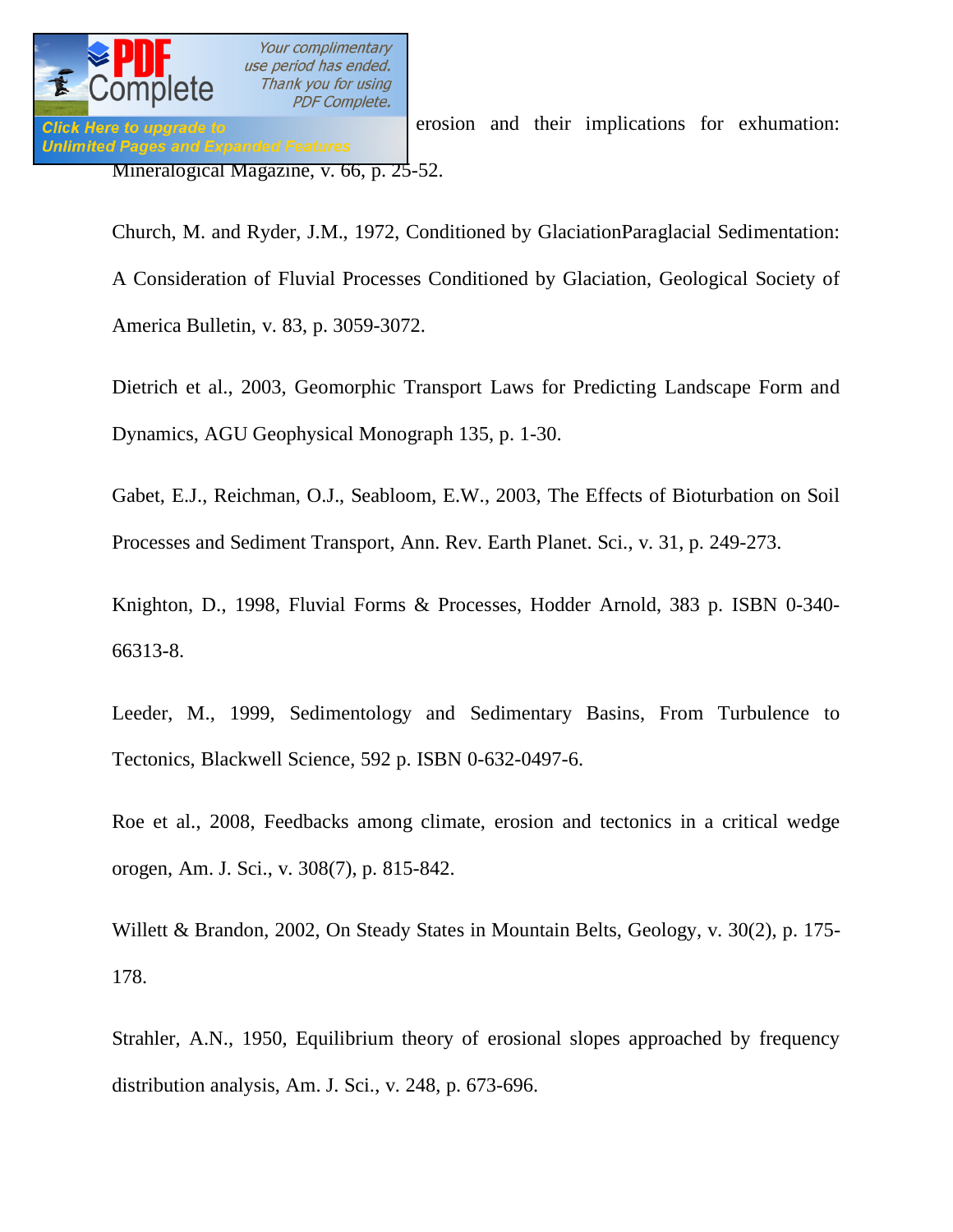

Whipple, 2004, Bedrock Rivers and the Geomorphology of Active Orogens, Anu. Rev. Earth Planet. Sci., v. 32, p. 151-185.

Unit 2 Geomorphometry

1.0 Introduction

In this unit, the aspect of quantitative geomorphology known as geomorphometry will be discussed. This technique involves the quantitative analysis of the land surface. The principles of the technique as well as application are presented in this section.

### 2.0 Objectives

a. To expose the students to the technique of geomorphometry.

b. To get the students to understand the principles of geomorphometry.

3.0 Main Body

3.1 Geomorphometry

### 3.1.2 Meaning and Overview

Geomorphometry is the science of quantitative land-surface analysis (Pike, 1995, 2000a; Rasemann et al., 2004 in Pike, Evans and Hengl, 2009). According to the work as cited from Tobler (1976, 2000), it is a modern, analytical-cartographic approach to representing bare-earth topography by the computer manipulation of terrain height. Pike,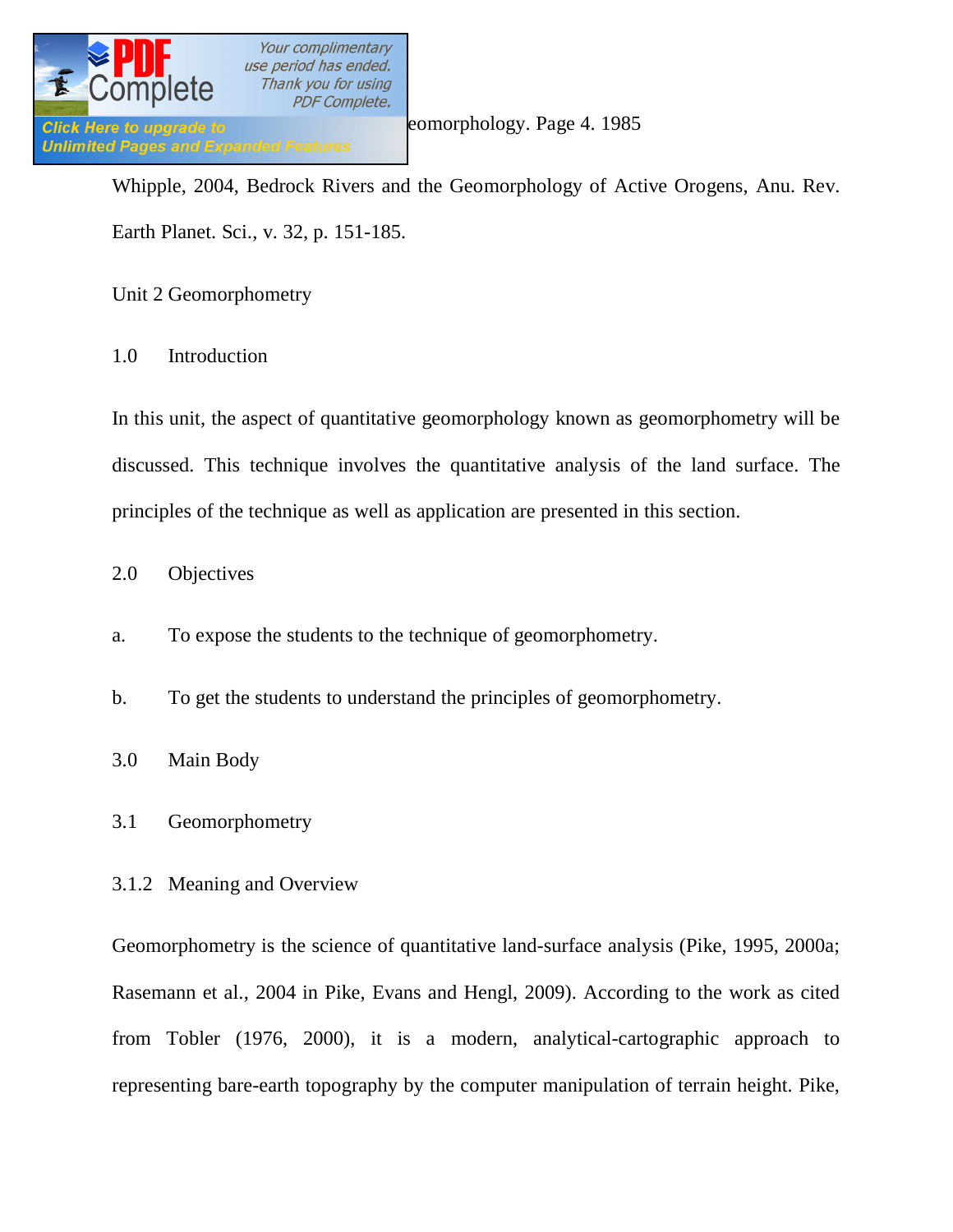

# **Unlimited Pages and Expanded Features**

Click Here to upgrade to **Evan Struck Lines and Hengle, and Hengle** work looks at Geomorphometry as the science of topographic quantification; its operational focus is the extraction of land-surface parameters and objects from digital elevation models (DEMs). Geomorphometry is an interdisciplinary field that has evolved from mathematics, the Earth sciences, and  $\hat{o}$  most recently  $\hat{o}$  computer science. Although geomorphometry has been regarded as an activity within more established fields, geography and geomorphology, soil science and military engineering, recently, it has evolved as a discipline in its own right. (Pike, 1995 in Pike, Evans and Hengl, 2009).

It is well to keep in mind the two overarching modes of first distinguished by Evans (1972) identified and actually distinguished between two modes of geomorphometric analysis: specific, which addresses discrete surface features (i.e. landforms), and general, which deals with the continuous land surface. Most books of Geomorphometry principally deals with the computer characterisation and analysis of continuous topography (for an example see Pike, Evans and Hengl, 2009).

Central to geomorphometry is the numerical representation of the land surface which some authors refer to as terrain modelling (example Pike, Evans and Hengl, 2009 and Li et al., 2005), while some others call terrain analysis (Wilson and Gallant, 2000), and still others like Mark and Smith (2004) call it the science of topography. The word terrain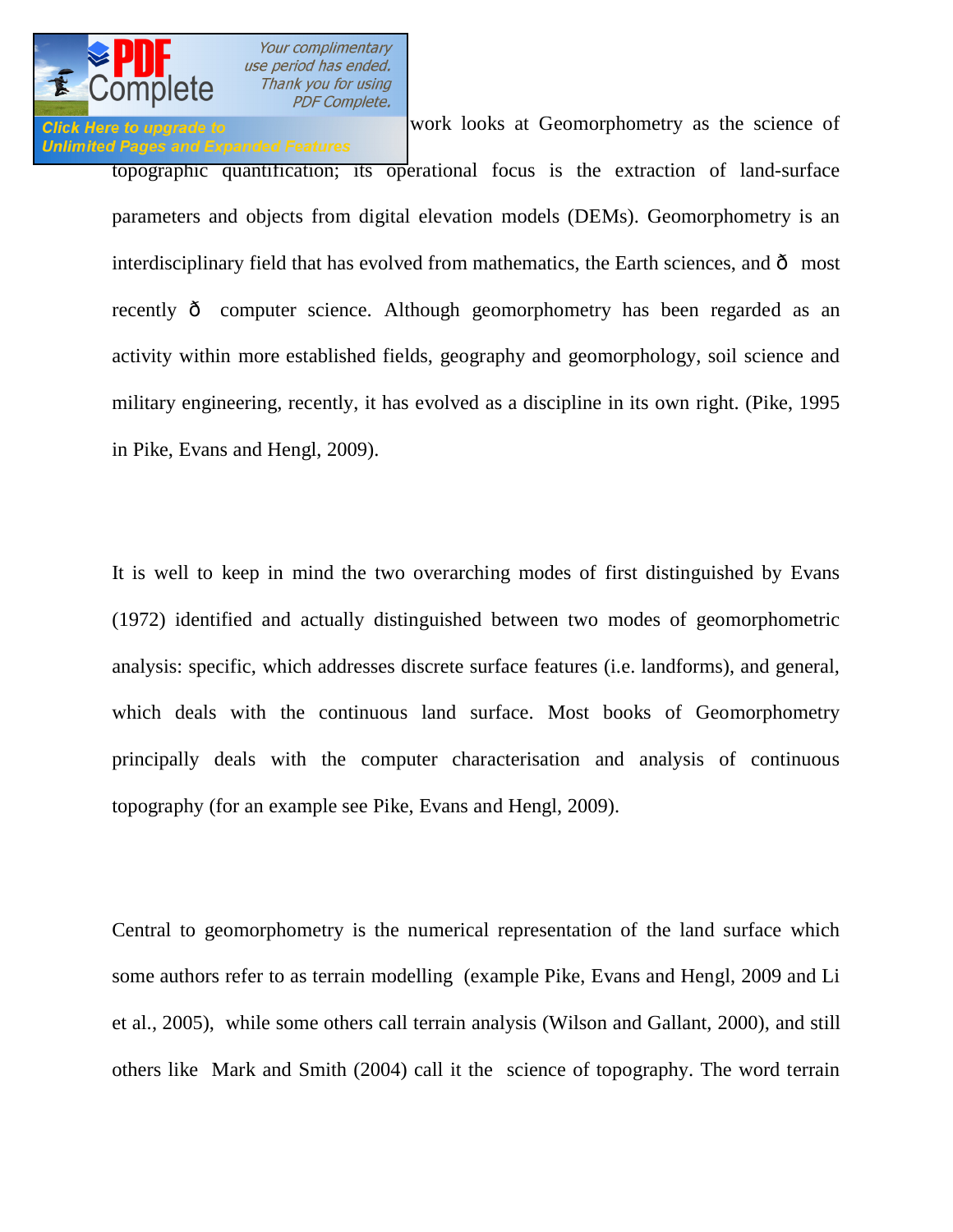

### **Click Here to upgrade to mean different things to different people. It may be associated with Unlimited Pages and Expanded Features**

land form, hydrographic features, soil, vegetation, and geology. It may also be used to refer to the socio-economic aspects of an area (Li et al., 2005). Terrain also can signify an area of ground, a region . . . unrelated to shape of the land surface (Pike, Evans and Hengl, 2009). Allder et al., (1982) in Pike, Evans and Hengl (2009) remarked that Digital elevation model (DEM) has become the favoured term for the data most commonly input to geomorphometry, ever since the U.S. Geological Survey (USGS) first began distribution of 3-arc-second DEMs in 1974. The square-grid representation is usually used as input in geomorphometric analysis of the land surface. This model is what is referred to as a digital elevation model (DEM) or digital land surface model (DEM or DLSM). In terrain modeling, series of X, Y and Z coordinates are used. When the Z values refer specifically to land surface characteristics (altitude), the the term digital elevation model (DEM) is appropriately used, but when the Z value include other things like socio-economic characteristics, the generic term digital terrain model (DTM)is used.

### 3.1.2 The Basic Principles of Geomorphometry

According to Pike, Evans and Hengl (2009) the fundamental operation in geomorphometry is extraction of parameters and objects from DEMs DEMs, are the primary input to morphometric analysis. According to the authors,  $\ddot{\text{o}}$  in GIS (geographic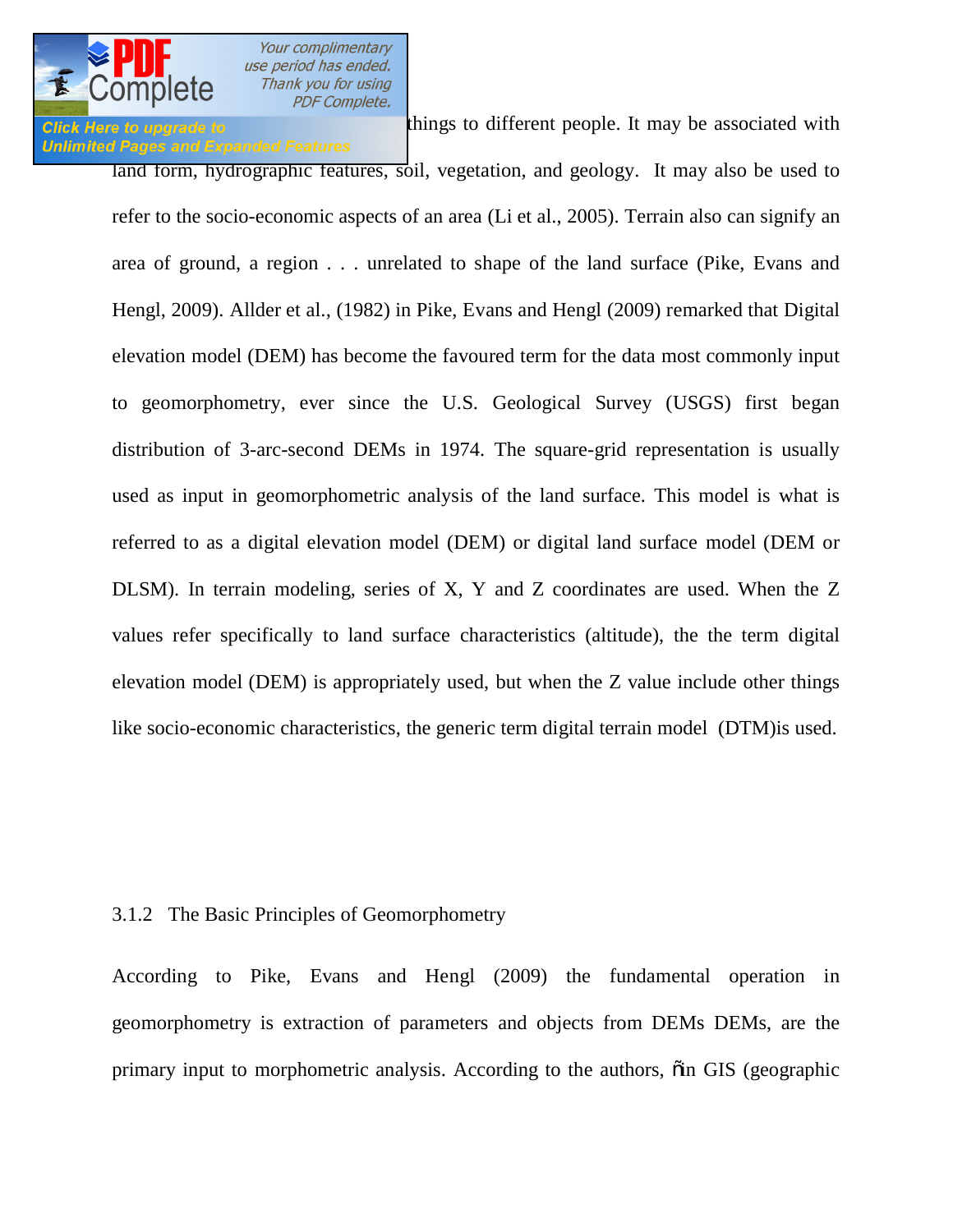

**Click Here to upgrade to information system** is simply a raster or a vector map showing the height **Unlimited Pages and Expanded Features** of the land surface above mean sea level or some other referent horizon.

Geomorphometry commonly is implemented in five steps (After Pike, Evans and Hengl,

2009).

- a. Sampling the land surface (height measurements).
- b. Generating a surface model from the sampled heights.
- c. Correcting errors and artefacts in the surface model.
- d. Deriving land-surface parameters and objects.
- e. Applications of the resulting parameters and objects.

Land-surface parameters are grouped into three namely:

a. Basic morphometric parameters and objects (see Pike, Evans and Hengl, 2009, Chapter 6);

b. Parameters and objects specific to hydrology (see Pike, Evans and Hengl, 2009, Chapter 7);

c. Parameters and objects specific to climate and meteorology (see Pike, Evans and Hengl, 2009, Chapter 8).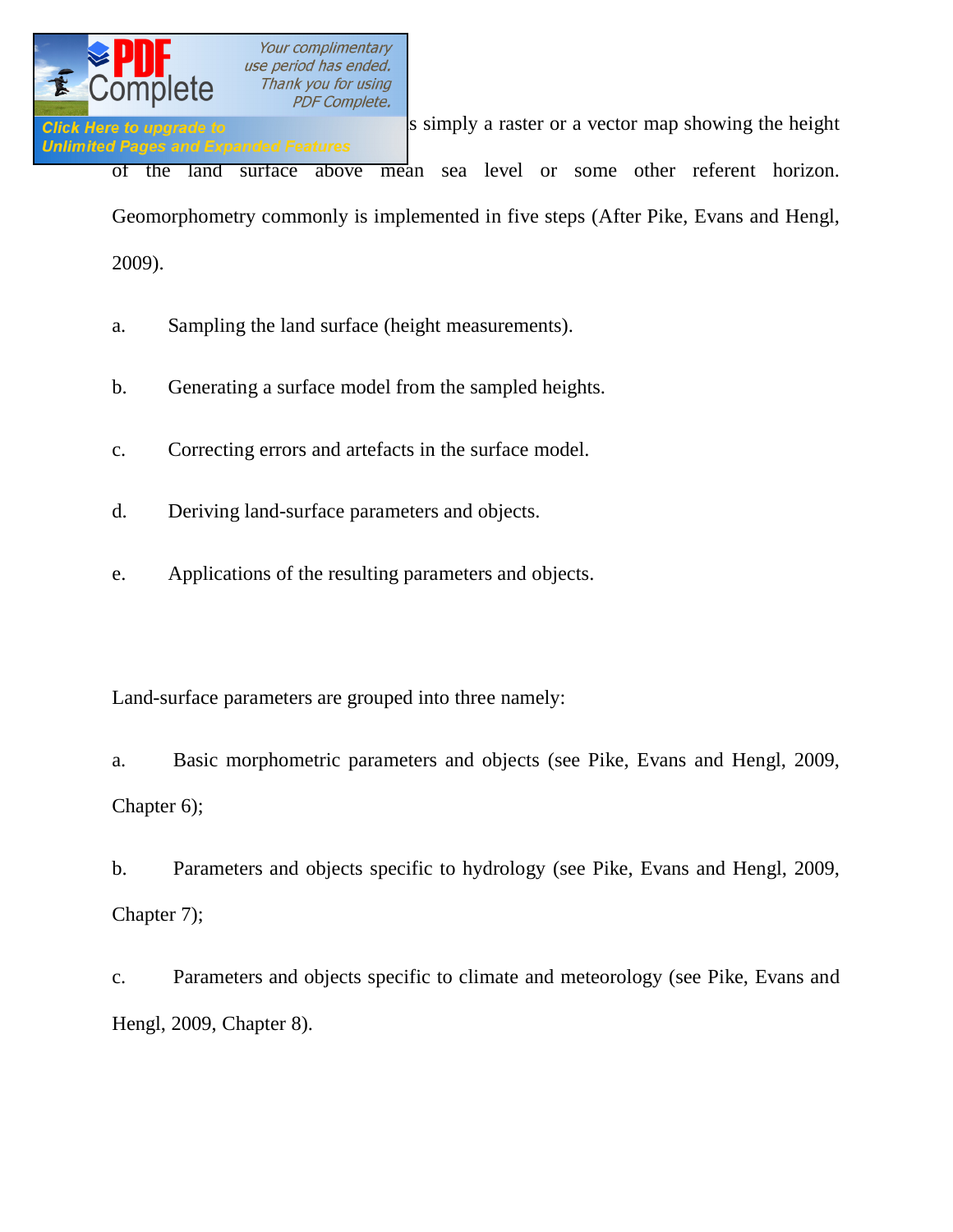

FIGURE 2 The operational focus of geomorphometry is extraction of land-surface parameters and objects from DEMs.

Source: Pike, Evans and Hengl (2009)

4.0 Summary

The geomorphological technique called geomorphometry was discussed here. The digital elevation model was identified as the major input source of data for its analysis.

5.0 Conclusion

Geomorphometry was discussed here.

6.0 References/Further Reading

Mark, D.M., Smith, B., 2004. A science of topography: from qualitative ontology to digital representations. In: Bishop, M.P., Shroder, J.F. (Eds.), Geographic Information Science and Mountain Geomorphology. SpringeróPraxis, Chichester, England, pp. 756 97.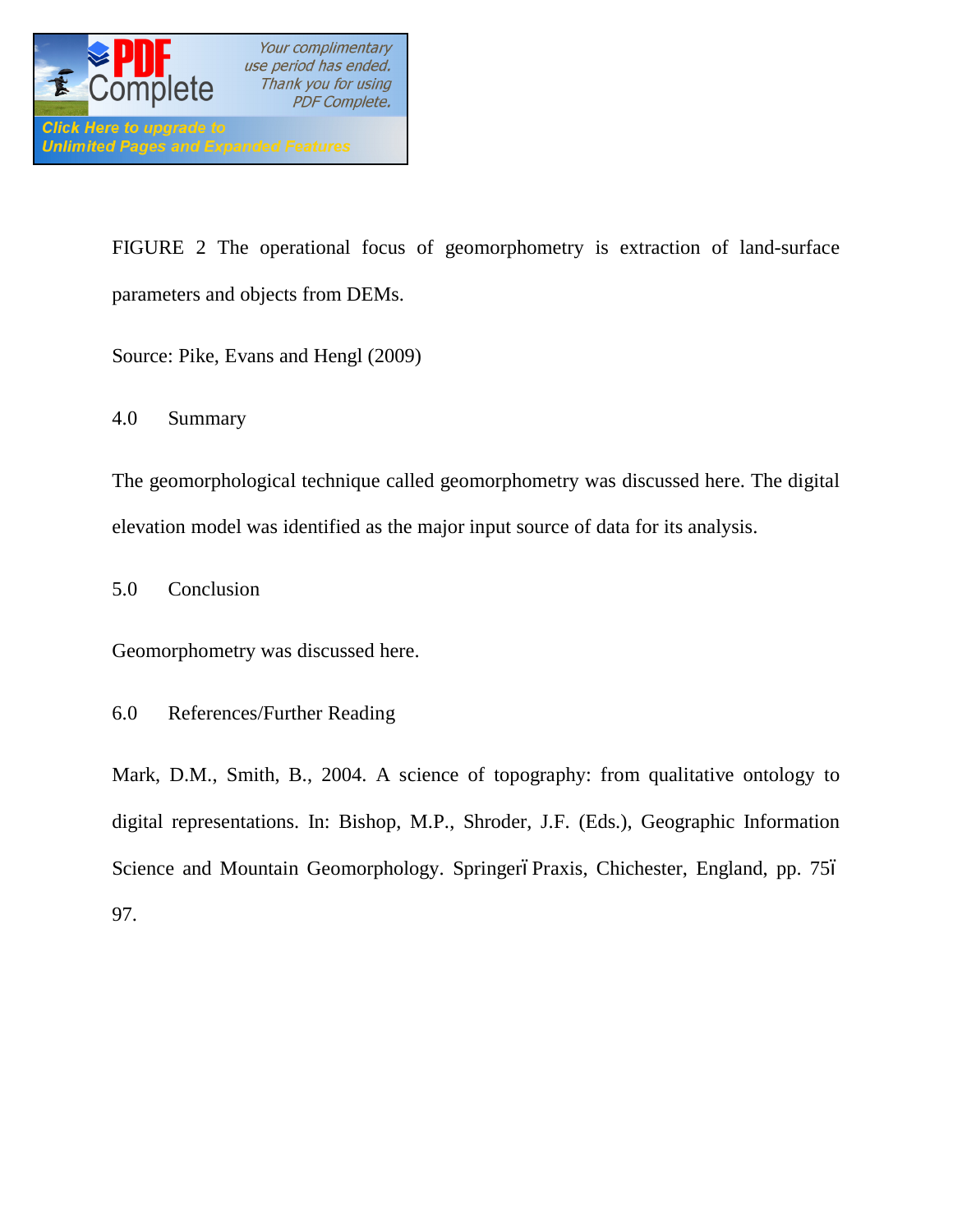

**Click Here to upgrade to Exercise 10 bidliog** (geomorphometry), the quantitative **Unlimited Pages and Expanded Features** representation of topography<sub>0</sub> supplement 4.0. Open-File Report 02-465. U.S. geological Survey, Denver, 116 pp. http://geopubs.wr.usgs.gov.

Pike, R.J., 2000. Geomorphometry  $\hat{o}$  diversity in quantitative surface analysis. Progress in Physical Geography  $24(1)$ ,  $1620$ .

Zhou, Q., Lees, B., Tang, G. (Eds.), 2008. Advances in Digital Terrain Analysis. Lecture Notes in Geoinformation and Cartography Series. Springer, 462 pp.

http://geomorphometry.org  $\hat{\sigma}$  the geomorphometry research group.

### Unit 3 Seismic Techniques

### 1.0 Introduction

In this unit, seismic techniques are presented. Under this, the refraction and reflection techniques are considered. The advantages and disadvantages of each have been highlighted as well. Important Issues surrounding these techniques are discussed in this unit.

2.0 Objectives

a. To get the students to understand the different seismic techniques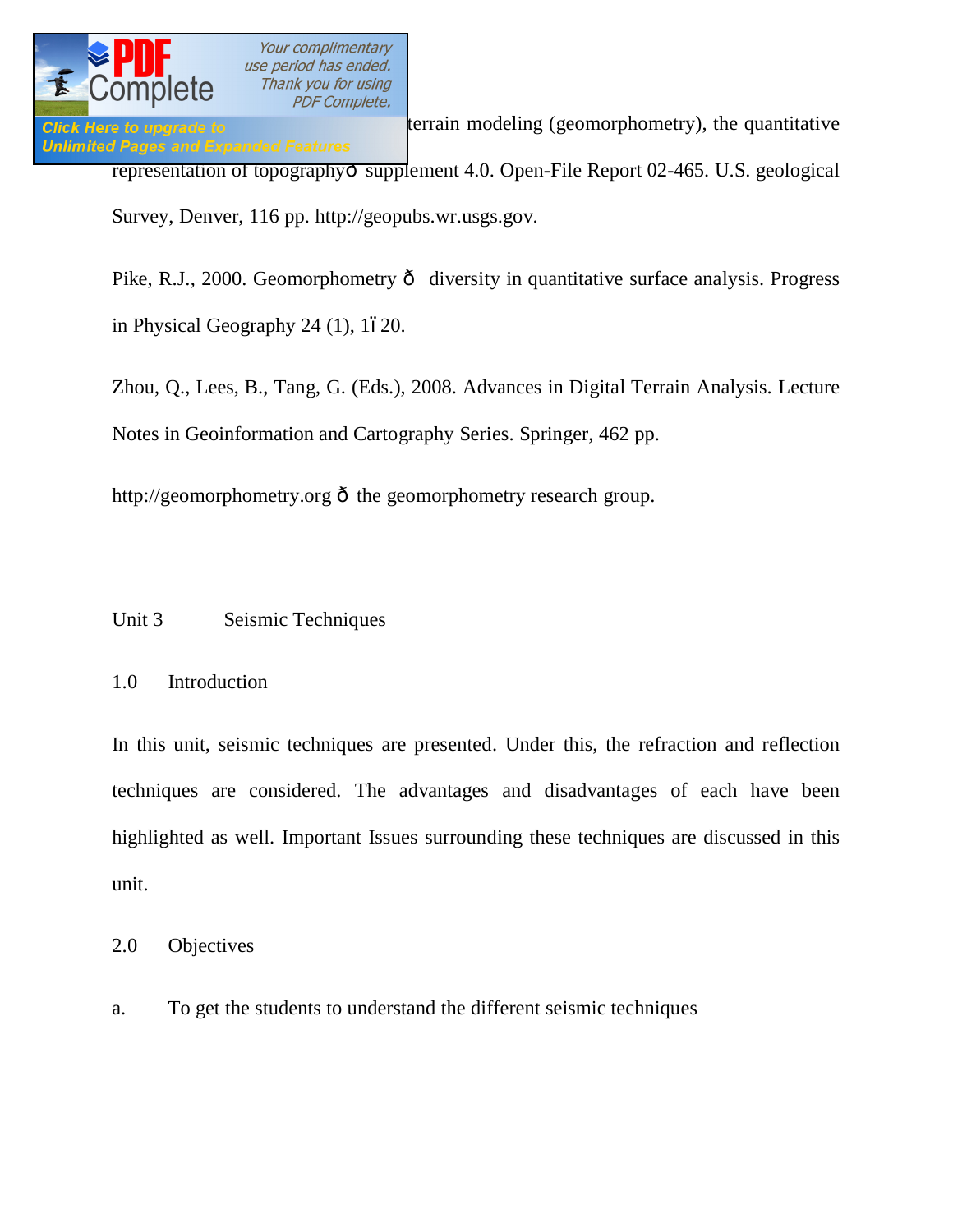

**Click Here to upgrade to** know the refractive as well as reflective techniques can be

c. To expose the students to the advantages and disadvantages of the different seismic techniques.

3.0 Main Body

- 3.1 Seismic Techniques
- 3.1.1 Refraction Methods

Seismic refraction is a geophysical principle which works based on Snell's Law. Snell's law (also known as law of refraction) in optics, is a formula used to describe the relationship between the angles of incidence and refraction, when referring to light or other waves passing through a boundary between two different isotropic media, such as water and glass. It is used in the fields of engineering geology, geotechnical engineering and exploration geophysics. Seismic refraction traverses are carried out using a seismograph(s) and/or geophone(s), in an array and an energy source (Wikipedia, URL). This technique utilizes the refraction of seismic waves on geologic layers and rock/soil units in order to characterize the subsurface geologic conditions and geologic structure. According to Kesel (2005) the portable refraction seismograph provides a useful research tool for determining the characteristics and thickness of surficial waste covers. Several types of instruments are used.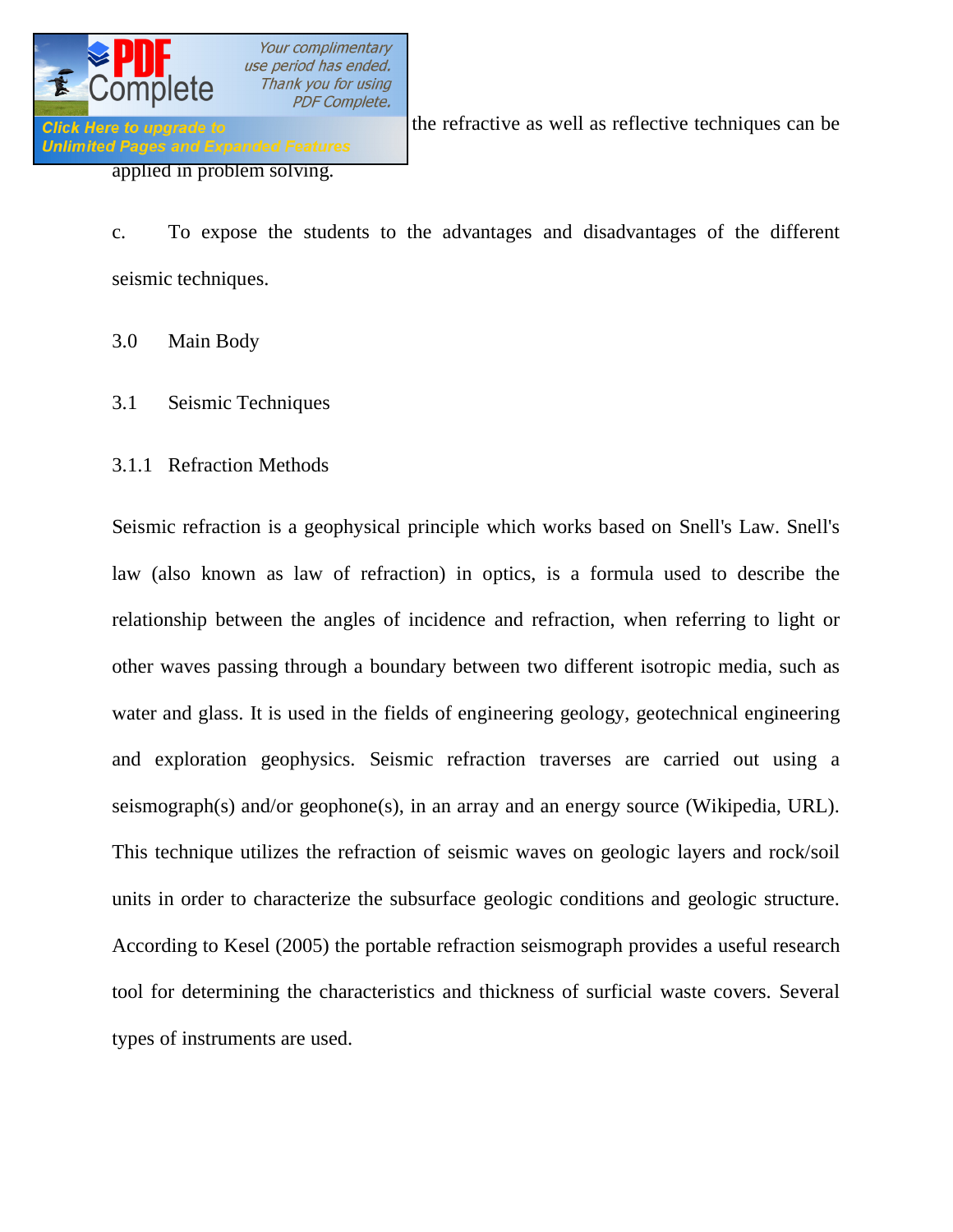

# **Unlimited Pages and Expanded Features**

Click Here to upgrade to Wikipedia (URL), the methods depend on the fact that seismic waves have differing velocities in different types of soil (or rock). The waves are refracted when they cross the boundary between different types (or conditions) of soil or rock. The methods enable the general soil types and the approximate depth to strata boundaries, or to bedrock, to be determined.

There are two types of refraction methods namely, the P-Wave Refraction (Compression Wave Refraction) and S-Wave Refraction (Shear Wave Refraction). The P-wave refraction evaluates the compression wave generated by the seismic source located at a known distance from the array. The wave is generated by vertically striking a striker plate with a sledgehammer, shooting a seismic shotgun into the ground, or detonating an explosive charge in the ground. Since the compression wave is the fastest of the seismic waves, it is sometimes referred to as the primary wave and is usually more-readily identifiable within the seismic recording as compared to the other seismic waves.

On the other hand, the S-wave refraction evaluates the shear wave generated by the seismic source located at a known distance from the array. The wave is generated by horizontally striking an object on the ground surface to induce the shear wave. Since the shear wave is the second fastest wave, it is sometimes referred to as the secondary wave. When compared to the compression wave, the shear wave is approximately one-half (but may vary significantly from this estimate) the velocity depending on the medium.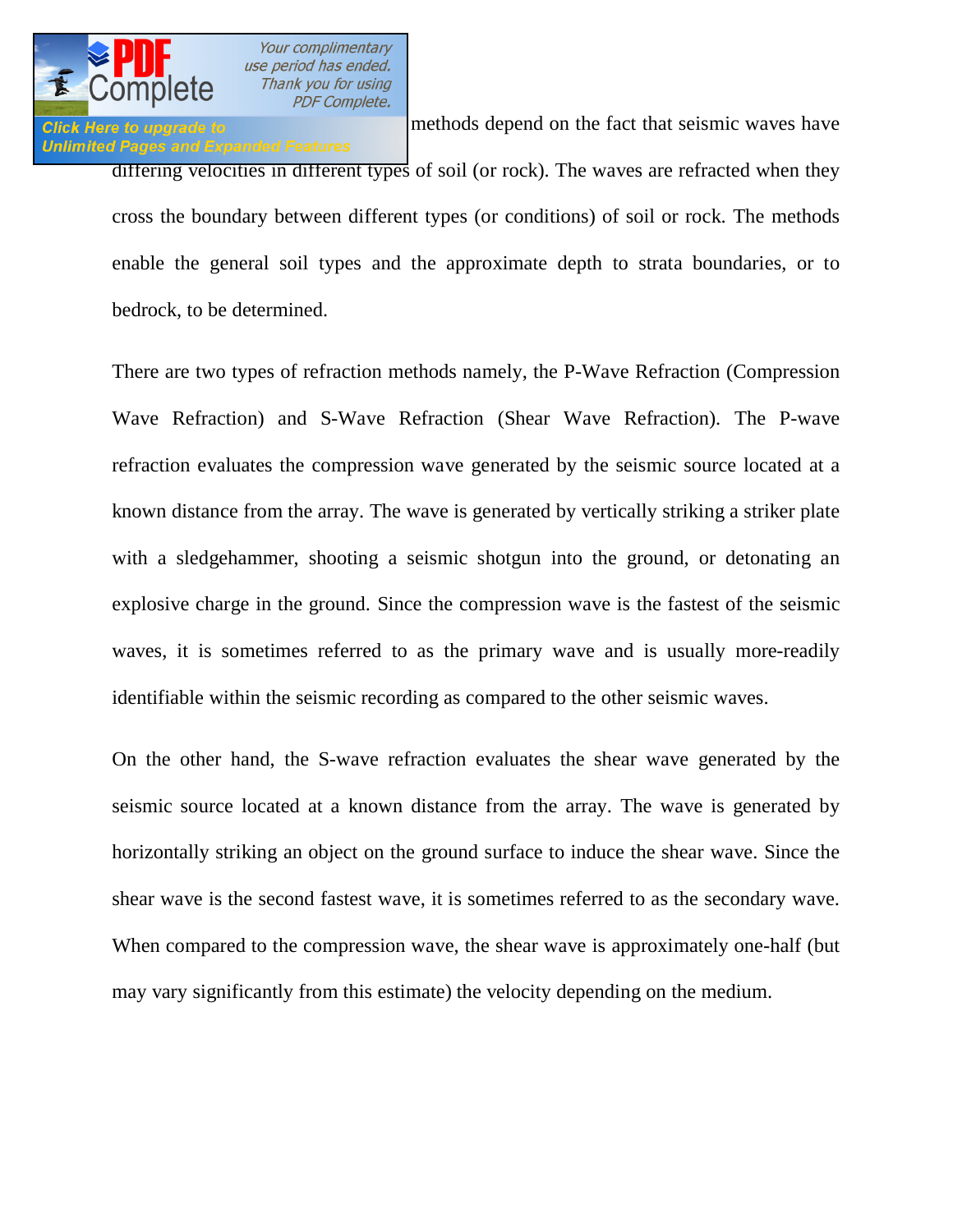

This technique employs fewer source and receiver locations and are therefore relatively cheap to acquire.

a. Refraction observations require little observation with the exception of trace scaling or filtering which helps in picking the time of arrival of the initial ground motion.

b. Since a small portion ground motion is recorded and used, it is easy to develop models and interpretations compared to other geophysical surveys.

Disadvantages (After

http://www.earthsci.unimelb.edu.au/ES304/MODULES/SEIS/NOTES/sadv2.html)

a. Refraction seismic observations require relatively large source-receiver offsets (distances between the source and where the ground motion is recorded, the receiver).

b. Refraction seismic only works if the speed at which motions propagate through the Earth increases with depth.

c. Refraction seismic observations are generally interpreted in terms of layers. These layers can have dip and topography.

d. Refraction seismic observations only use the arrival time of the initial ground motion at different distances from the source (that is, offsets).

e. A model for the subsurface is constructed by attempting to reproduce the observed arrival times.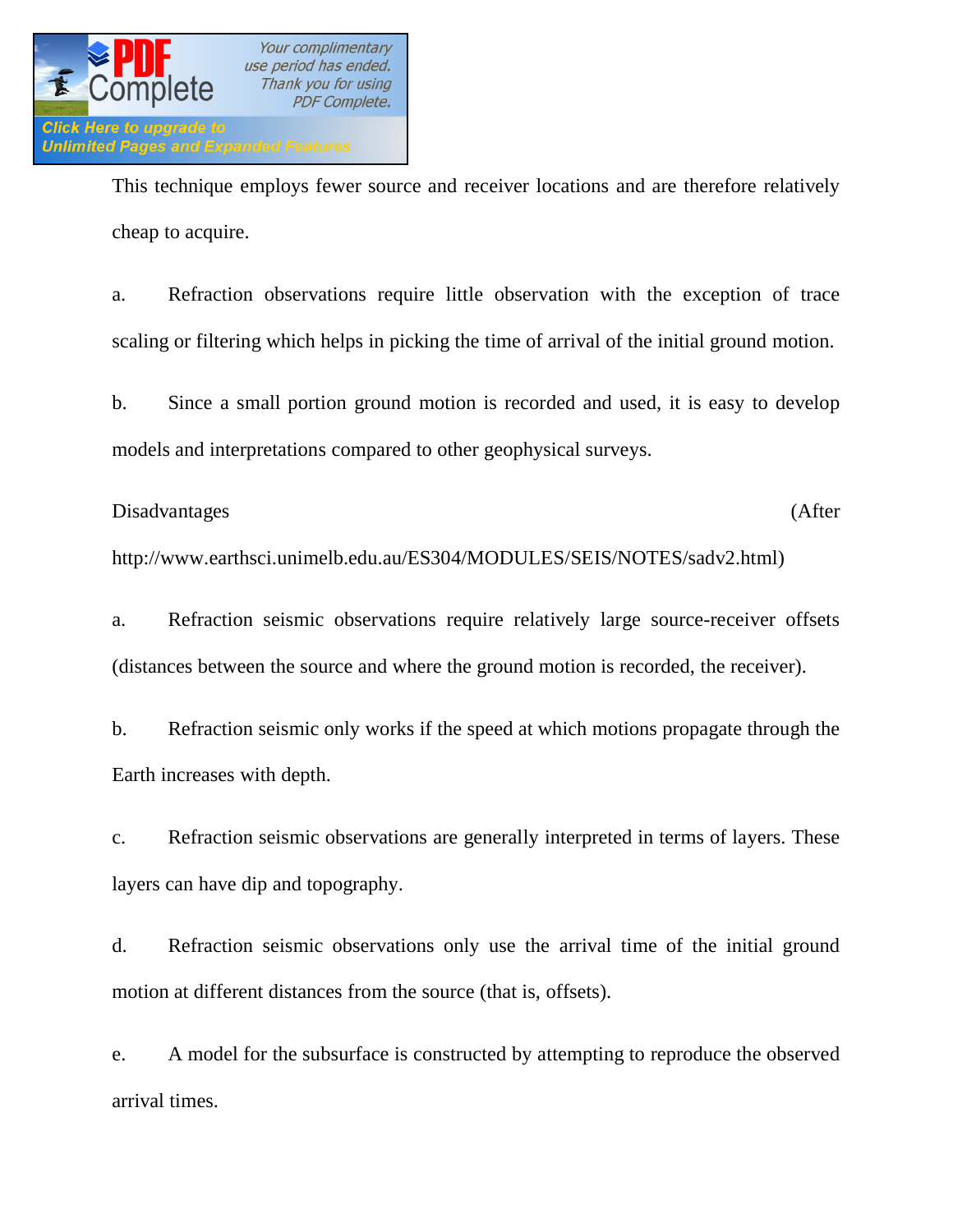

### 3.1.2 Reflection Methods

Reflection seismology (or seismic reflection) is a geophysical exploration method that makes use of the principles of seismology to estimate the properties of the Earth's subsurface from reflected seismic waves. This method requires a controlled seismic source of energy, such as dynamite/Tovex, a specialized air gun or a seismic vibrator, commonly known by the trademark name Vibroseis (Wikipedia, URL). Reflection seismology is similar to sonar and echolocation.

Seismic waves are mechanical perturbations that travel in the Earth. Any medium that can support wave propagation may be described as having an impedance The seismic (or acoustic) impedance Z is defined by the equation

 $Z=V$ ,

where V is the seismic wave velocity and (Greek rho) is the density of the rock. When a seismic wave encounters a boundary between two different materials with different impedances, some of the energy of the wave will be reflected off the boundary, while some of it will be transmitted through the boundary.

A reflection experiment is carried out by initiating a seismic source (such as a dynamite explosion) and recording the reflected waves using one or more seismometers. On land, the typical seismometer used in a reflection experiment is a small, portable instrument known as a geophone, which converts ground motion into an analog electrical signal. In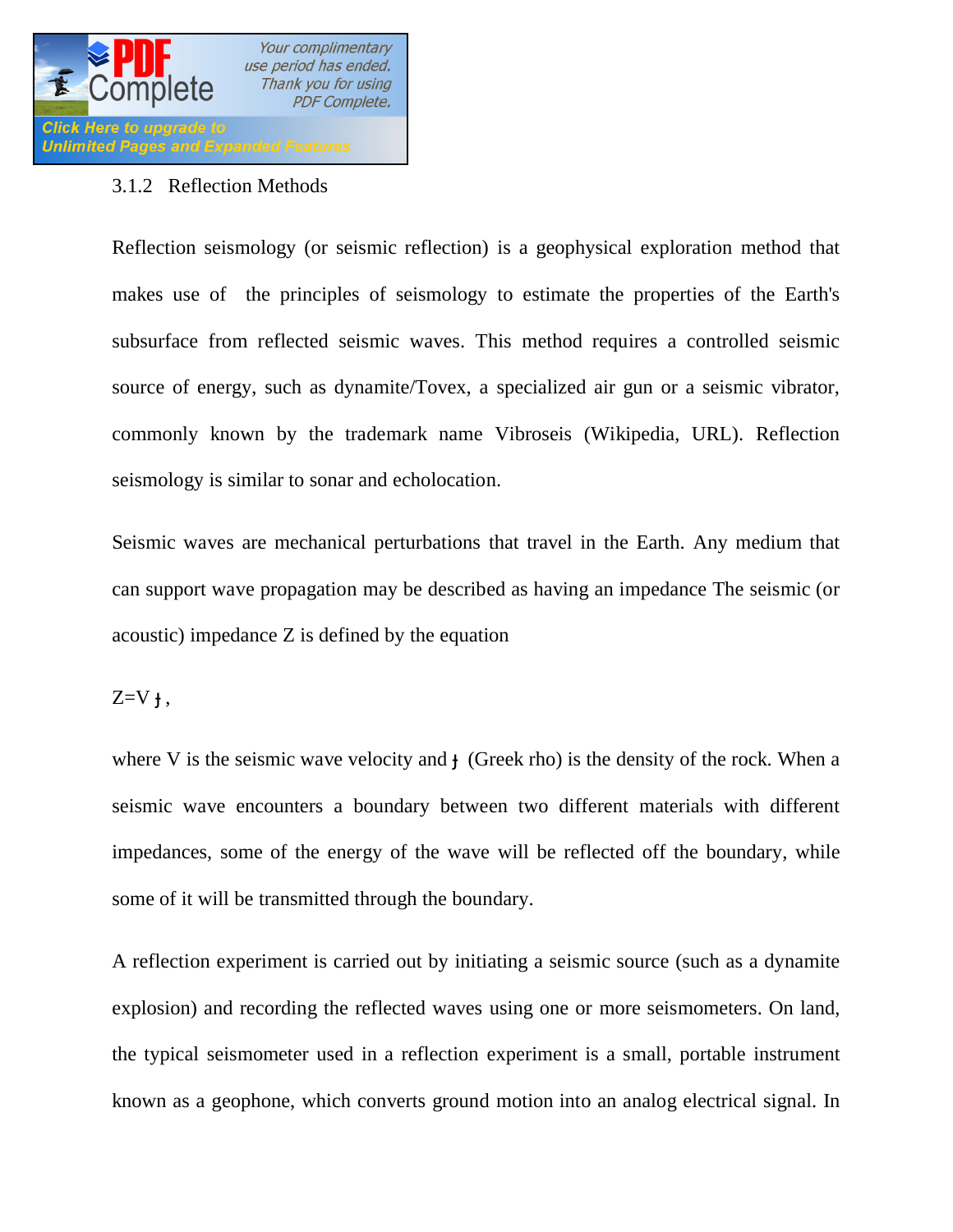

## **Unlimited Pages and Expanded Features**

Click Here to upgrade to **EXECL** convert pressure changes into electrical signals, are used. As

the seismometers detect the arrival of the seismic waves, the signals are converted to digital form and recorded; early systems recorded the analog signals directly onto magnetic tape, photographic film, or paper. The signals may then be displayed by a computer as seismograms for interpretation by a seismologist. Typically, the recorded signals are subjected to significant amounts of signal processing and various imaging processes before they are ready to be interpreted. In general, the more complex the geology of the area under study, the more sophisticated are the techniques required to perform the data processing. Modern reflection seismic surveys require large amounts of computer processing, often performed on supercomputers or on computer clusters.

### Reflection and transmission

,

When a seismic wave encounters a boundary between two materials with different impedances, some of the energy in the wave will be reflected at the boundary, while some of the energy will continue through the boundary. The amplitude of the reflected wave is predicted by multiplying the amplitude of the incoming wave by the seismic reflection coefficient R, determined by the impedance contrast between the two materials.

For a wave that hits a boundary at normal incidence (head-on), the expression for the reflection coefficient is simply

where Z0 and Z1 are the impedance of the first and second medium, respectively.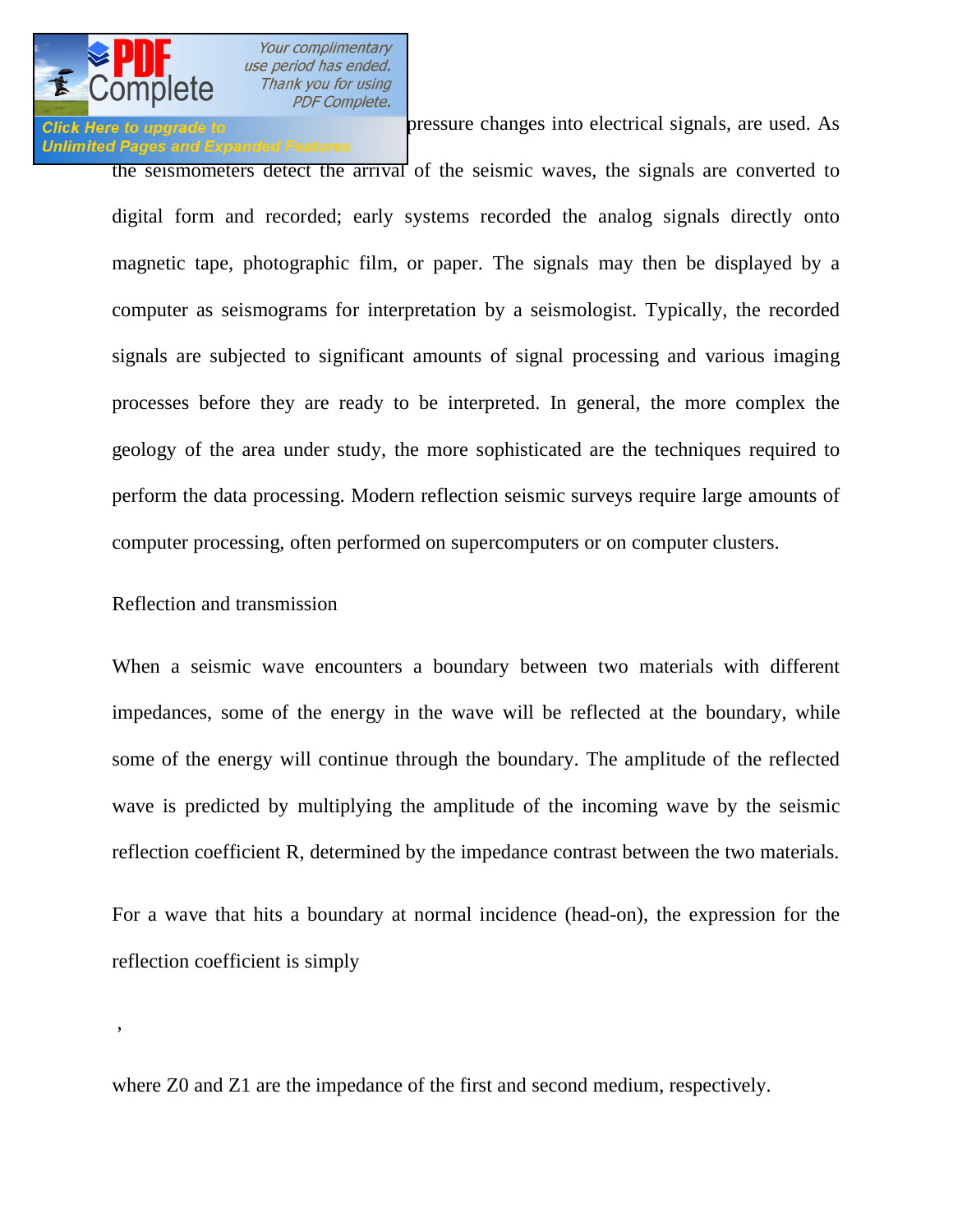

.

.

Click Here to upgrade to **Similarly, the incoming** wave is multiplied by the transmission **Unlimited Pages and Expanded Features** coefficient to predict the amplitude of the wave transmitted through the boundary. The formula for the normal-incidence transmission coefficient (the ratio of transmitted to incident pressure amplitudes) is

As the sum of the amplitudes of the reflected and transmitted wave has to be equal to the amplitude of the incident wave, it is easy to show that

By observing changes in the strength of reflectors, seismologists can infer changes in the seismic impedances. In turn, they use this information to infer changes in the properties of the rocks at the interface, such as density and elastic modulus.

For non-normal incidence (at an angle), a phenomenon known as mode conversion occurs. Longitudinal waves (P-waves) are converted to transverse waves (S-waves) and vice versa. The transmitted energy will be bent, or refracted, according to Snell's law. The expressions for the reflection and transmission coefficients are found by applying appropriate boundary conditions to the wave equation, a topic beyond the scope of this article. The resulting formulas, first determined at the beginning of the 20th century, are known as the Zoeppritz equations. The reflection and transmission coefficients govern the signal strength (amplitude) at each reflector. The coefficients at a given angle of incidence vary with (among many other things) the fluid content of the rock. Practical use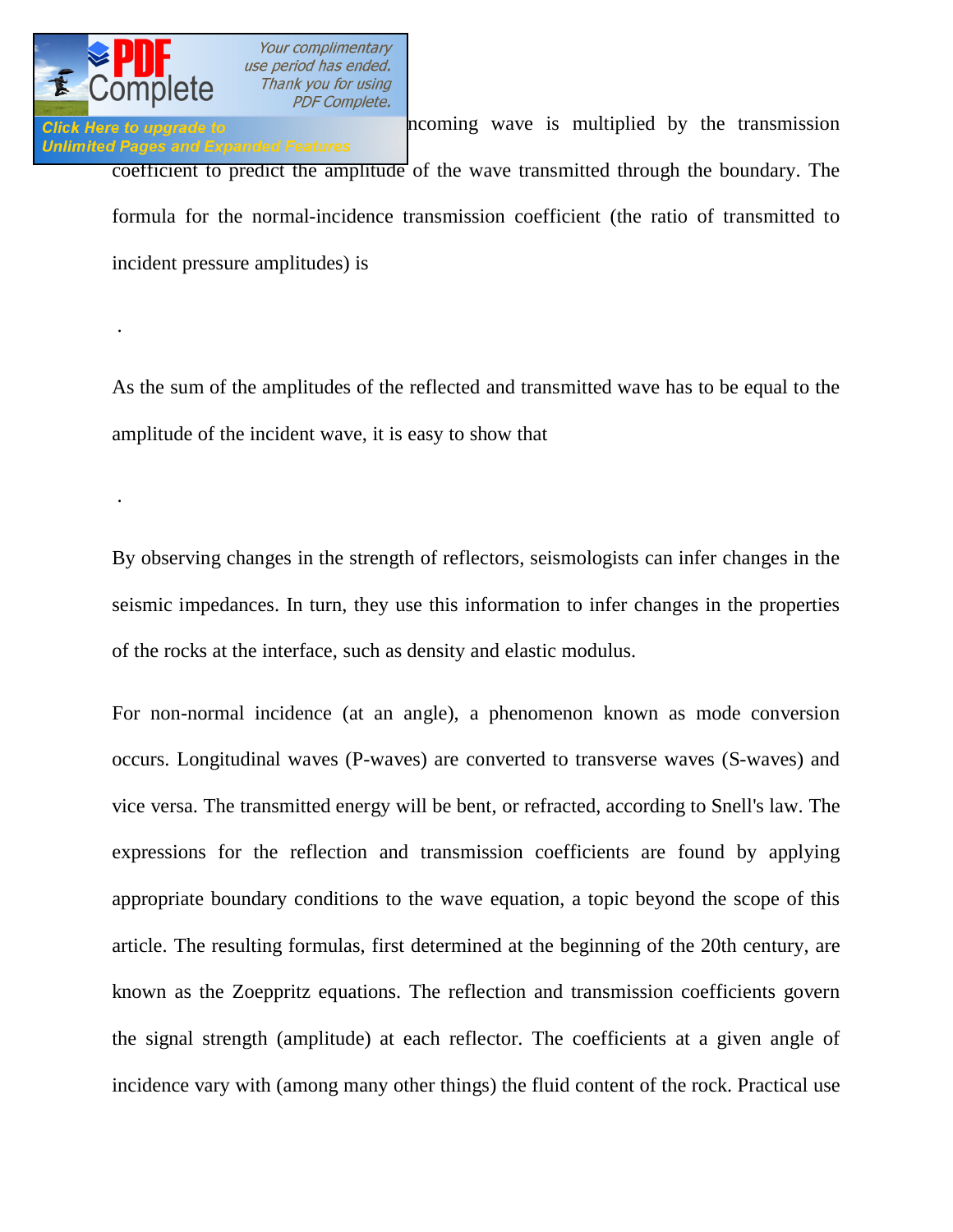

,

Your complimentary use period has ended. .<br>Thank you for using **PDF Complete.** 

### Click Here to upgrade to  $\frac{1}{2}$ , known as AVO (amplitude versus offset) has been **Unlimited Pages and Expanded Features**

facilitated by theoretical work to derive workable approximations to the Zoeppritz equations, and by advances in computer processing capacity. AVO studies attempt with some success to predict the fluid content (oil, gas, or water) of potential reservoirs, to lower the risk of drilling unproductive wells and to identify new petroleum reservoirs.

### Interpretation of reflections

The time it takes for a reflection from a particular boundary to arrive at the geophone is called the travel time. If the seismic wave velocity in the rock is known, then the travel time may be used to estimate the depth to the reflector. For a simple vertically traveling wave, the travel time t from the surface to the reflector and back is called the Two-Way Time (TWT) and is given by the formula

where d is the depth of the reflector and V is the wave velocity in the rock.

A series of apparently related reflections on several seismograms is often referred to as a reflection event. By correlating reflection events, a seismologist can create an estimated cross-section of the geologic structure that generated the reflections. Interpretation of large surveys is usually performed with programs using high-end three dimensional computer graphics.

Reflection seismology is extensively used in exploration for hydrocarbons (i.e., petroleum, natural gas) and such other resources as coal, ores, minerals, and geothermal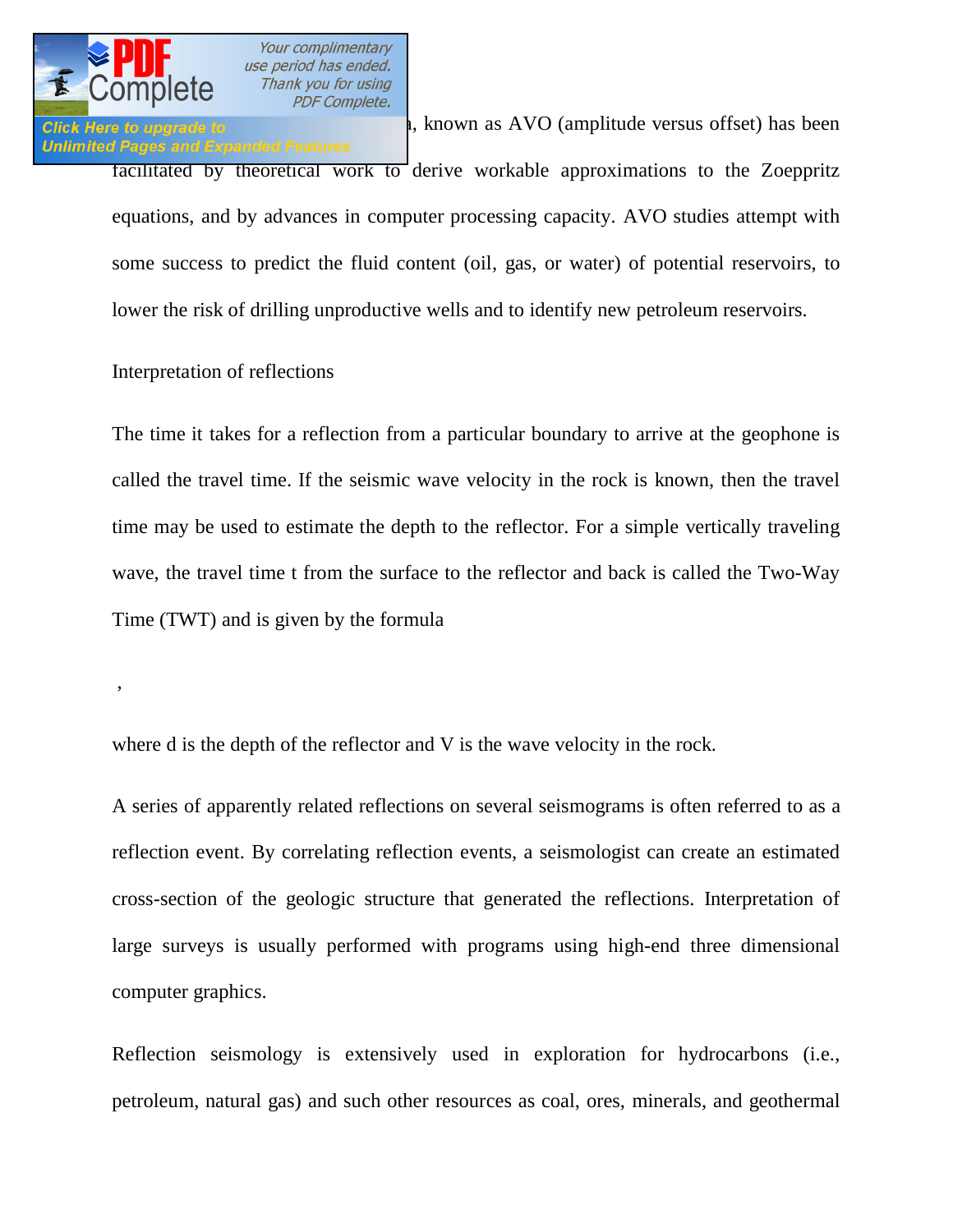

# **Unlimited Pages and Expanded Features**

**Click Here to upgrade to** 

the rocks making up the Earth's crust. Reflection Seismology is also used in shallow application for engineering, groundwater and environmental surveying. A method similar to reflection seismology which uses electromagnetic instead of elastic waves is known as Ground-penetrating radar or GPR. GPR is widely used for mapping shallow subsurface (up to a few meters deep).

### Environmental impact

As with all human activities, reflection seismic experiments may impact the Earth's natural environment. On land, conducting a seismic survey may require the building of roads in order to transport equipment and personnel. Even if roads are not required, vegetation may need to be cleared for the deployment of geophones. If the survey is in a relatively undeveloped area, significant habitat disturbance may result. Many land crews now use helicopters instead of land vehicles in remote areas. Most countries require that seismic surveys are conducted according to environmental standards established by government regulation. Higher environmental standards have encouraged the development of lower impact seismic vehicles and acquisition methodologies. Similarly modern seismic processing techniques allow seismic lines to deviate around natural obstacles, or use pre-existing non-straight tracks and trails with less loss of data quality than would once have been the case. The more recent use of inertial navigation instruments for land survey instead of theodolites decreased the impact of seismic by allowing the winding of survey lines between trees.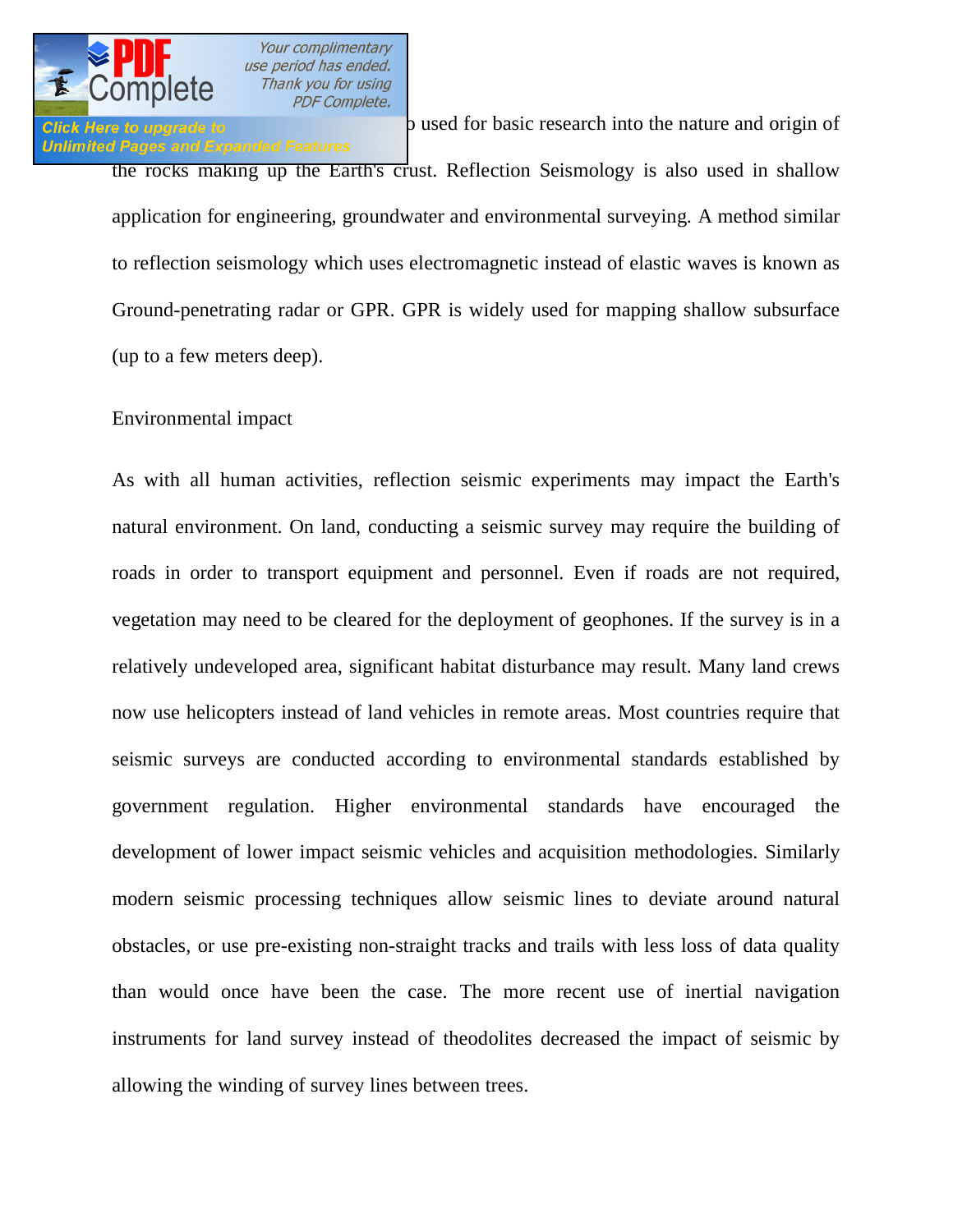## **Unlimited Pages and Expanded Features**

Click Here to upgrade to **[The main environmental concern for](http://www.pdfcomplete.com/cms/hppl/tabid/108/Default.aspx?r=q8b3uige22) marine** surveys is the potential of seismic sources to

disturb animal life, especially cetaceans such as whales, porpoises, and dolphins. Surveys involves towing an array of 15-45 pneumatic air guns below the ocean surface behind the survey vessel and emit sound pulses of a  $\tilde{\sigma}$  predominantly low frequency (106300 Hz), high intensity (215-250 dB). These animals have sensitive hearing, and some scientists[who?] believe the underwater sound waves created by air guns might disturb the animals or even damage their ears. Seismic surveying can damage the reproductive processes, auditory functions and other damaging effects to highly lucrative marine species (lobster, crab) and it poses potentially fatal effects to marine mammals.[citation needed] Seismic testing is not fully responsible for whales running ashore or becoming stranded, but there is evidence that it plays a major role.[citation needed] Studies of seismic effects on several whale species such as Gray, Bowhead, Blue, Humpback and Sperm whales indicated substantial effects in behavior, breathing, feeding and diving patterns.[citation needed] Dr. Bernd Würsig, a professor for marine biology at Texas A&M University in Galveston, Texas states that the Gray whale will avoid its regular migratory and feeding grounds by >30 km in areas of seismic testing. Similarly the breathing of gray whales was shown to be more rapid, indicating discomfort and panic in the whale. It is circumstantial evidence such as this that has led researchers to believe that avoidance and panic might be responsible for increased whale beachings although research is ongoing into these questions.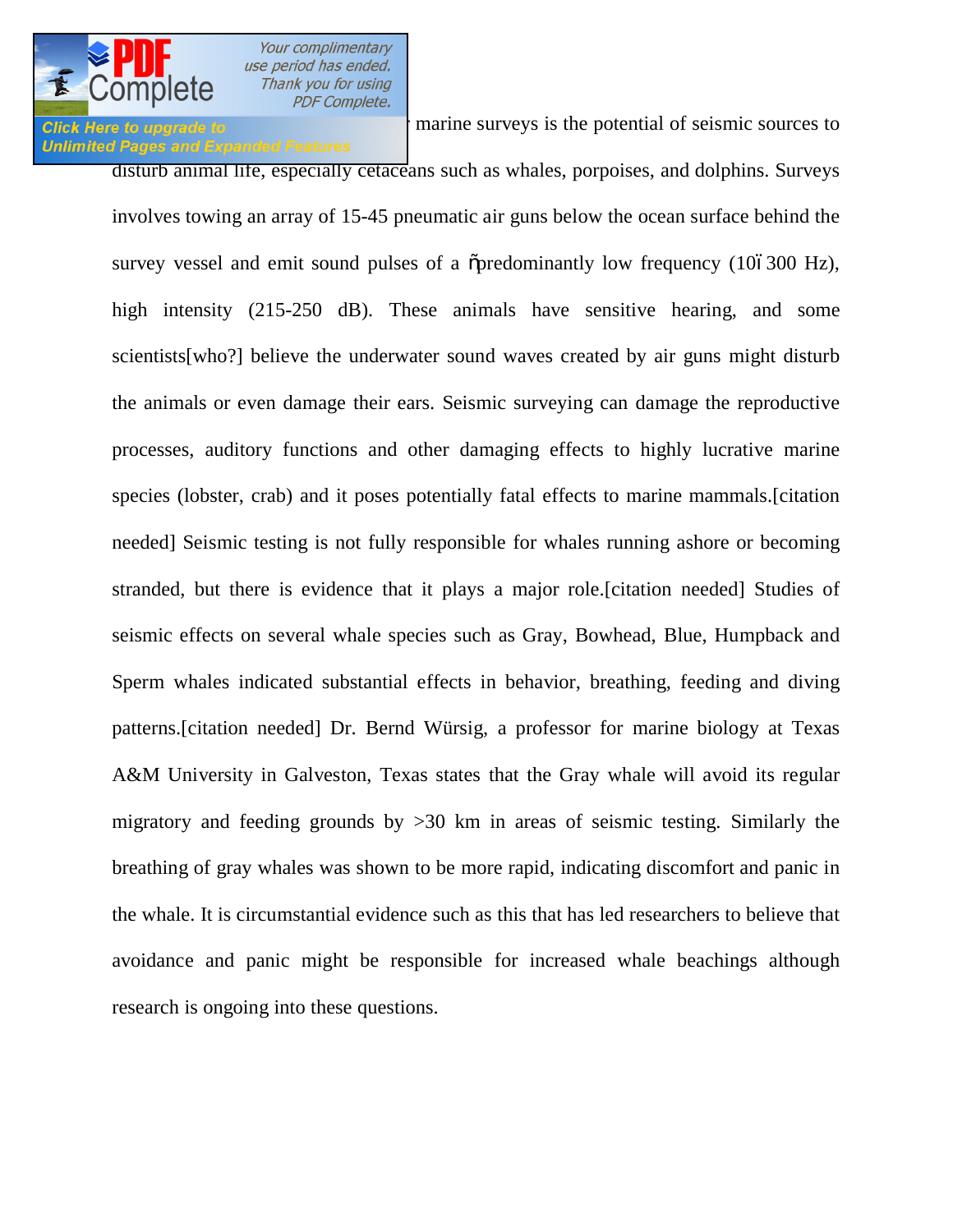

Click Here to upgrade to  $\blacksquare$  y both the E&P (exploration and production) sector **Unlimited Pages and Expanded Features** and by environmental groups needs to be considered carefully in terms of impartiality as both may reference research or publish data that only promotes their own aims and goals. For example, the following quote comes from a position paper published by an E&P representative group which would appear to contradict the conclusions stated above. The quote from the executive summary states that:

"The sound produced during seismic surveys is comparable in magnitude to many naturally occurring and other man-made sound sources. Furthermore, the specific characteristics of seismic sounds and the operational procedures employed during seismic surveys are such that the resulting risks to marine mammals are expected to be exceptionally low. In fact, three decades of world-wide seismic surveying activity and a variety of research projects have shown no evidence which would suggest that sound from E&P seismic activities has resulted in any physical or auditory injury to any marine mammal species." [1]

### Advantages

a. Reflection seismic observations are collected at small source-receiver offsets.

b. Reflection seismic methods can work irrespective of the speed at which motions propagate through the Earth varies with depth.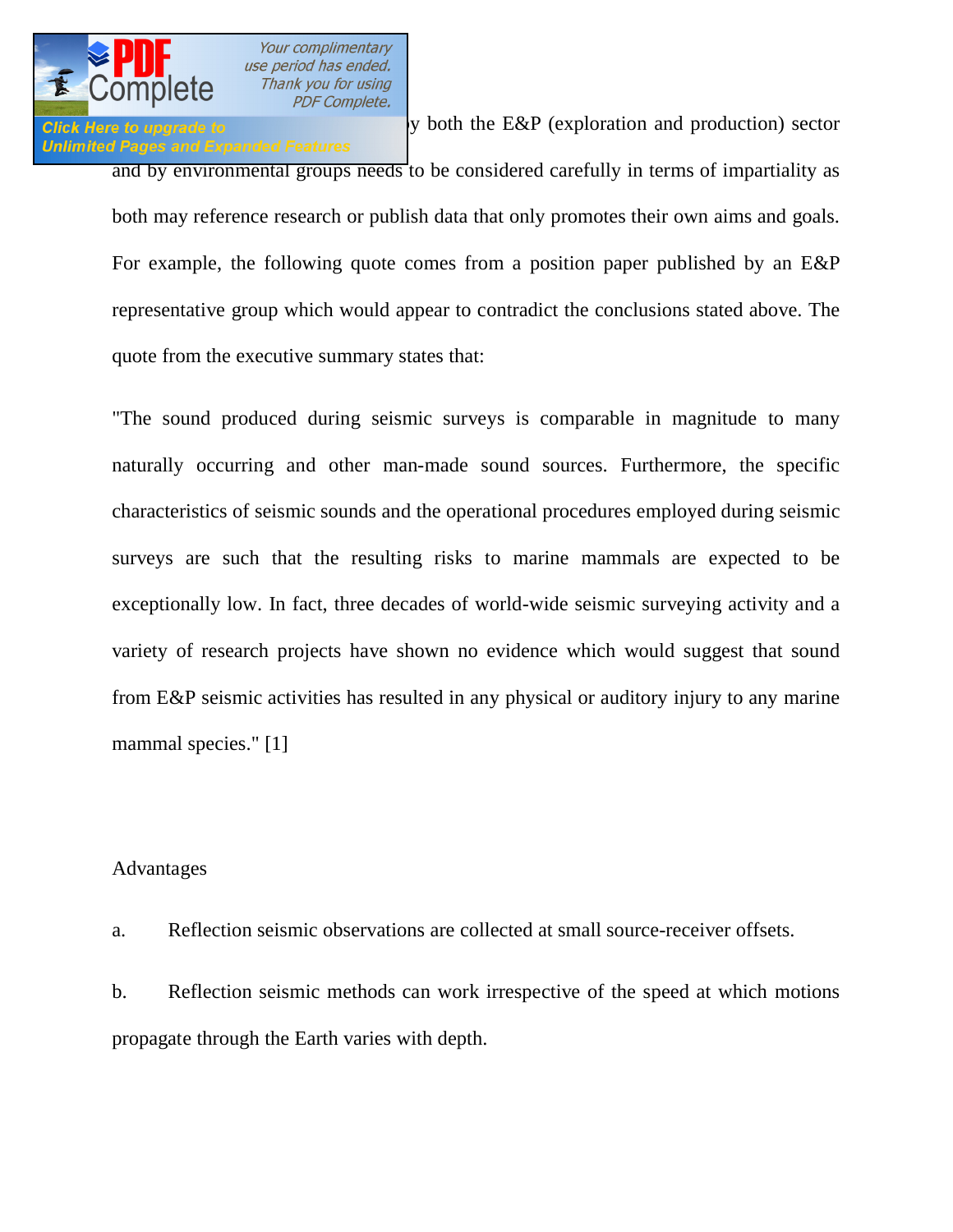

**Click Here to upgrade to EXECUTE:** Click Here to upgrade to **EXECUTE:** One can be more readily interpreted in terms of

- d. Reflection seismic observations use the entire reflected wavefield.
- e. The subsurface can be directly imaged from the acquired observations.

### Disadvantages

f. Because many source and receiver locations must be used to produce meaningful images of the Earth's subsurface, reflection seismic observations can be expensive to acquire.

g. Reflection seismic processing can be very computer intensive, requiring sophisticated computer hardware and a relatively high-level of expertise. Thus, the processing of reflection seismic observations is relatively expensive.

h. Because of the overwhelming amount of data collected, the possible complications imposed by the propagation of ground motion through a complex earth, and the complications imposed by some of the necessary simplifications required by the data processing schemes, interpretations of the reflection seismic observations require more sophistication and knowledge of the process.

Advantages of Seismic Techniques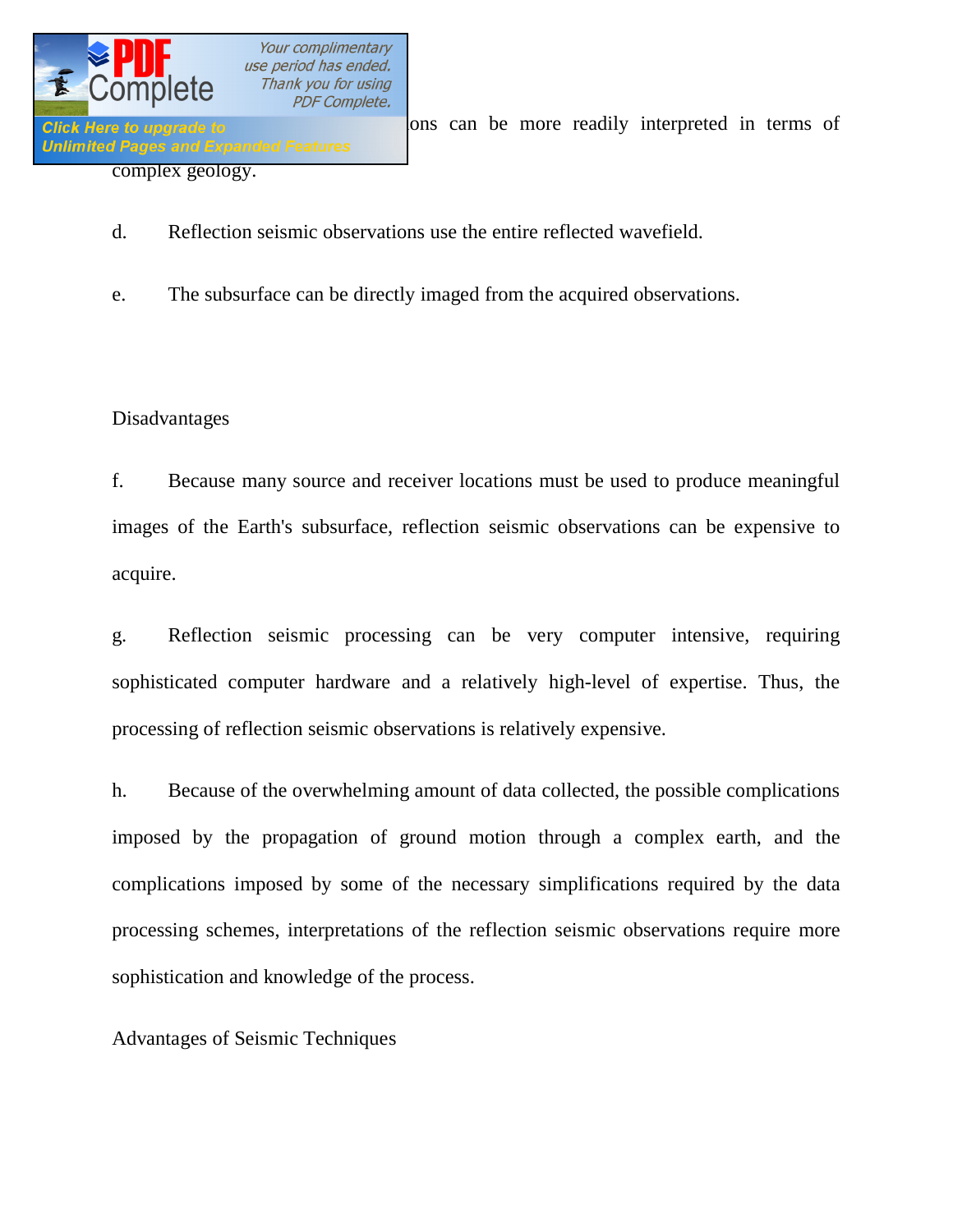

b. Can produce detailed images of structural features present in the subsurface.

c. Can be used to delineate stratigraphic and, in some instances, depositional features.

d. Response to seismic wave propagation is dependent on rock density and a variety of physical (elastic) constants. Thus, any mechanism for changing these constants (porosity changes, permeability changes, compaction, etc.) can, in principle, be delineated via the seismic methods.

e. Direct detection of hydrocarbons, in some instances, is possible.

### Disadvantage

a. Amount of data collected in a survey can rapidly become overwhelming.

b. Data is expensive to acquire and the logistics of data acquisition are more intense than other geophysical methods.

c. Data reduction and processing can be time consuming, require sophisticated computer hardware, and demand considerable expertise.

d. Equipment for the acquisition of seismic observations is, in general, more expensive than equipment required for the other geophysical surveys considered in this set of notes.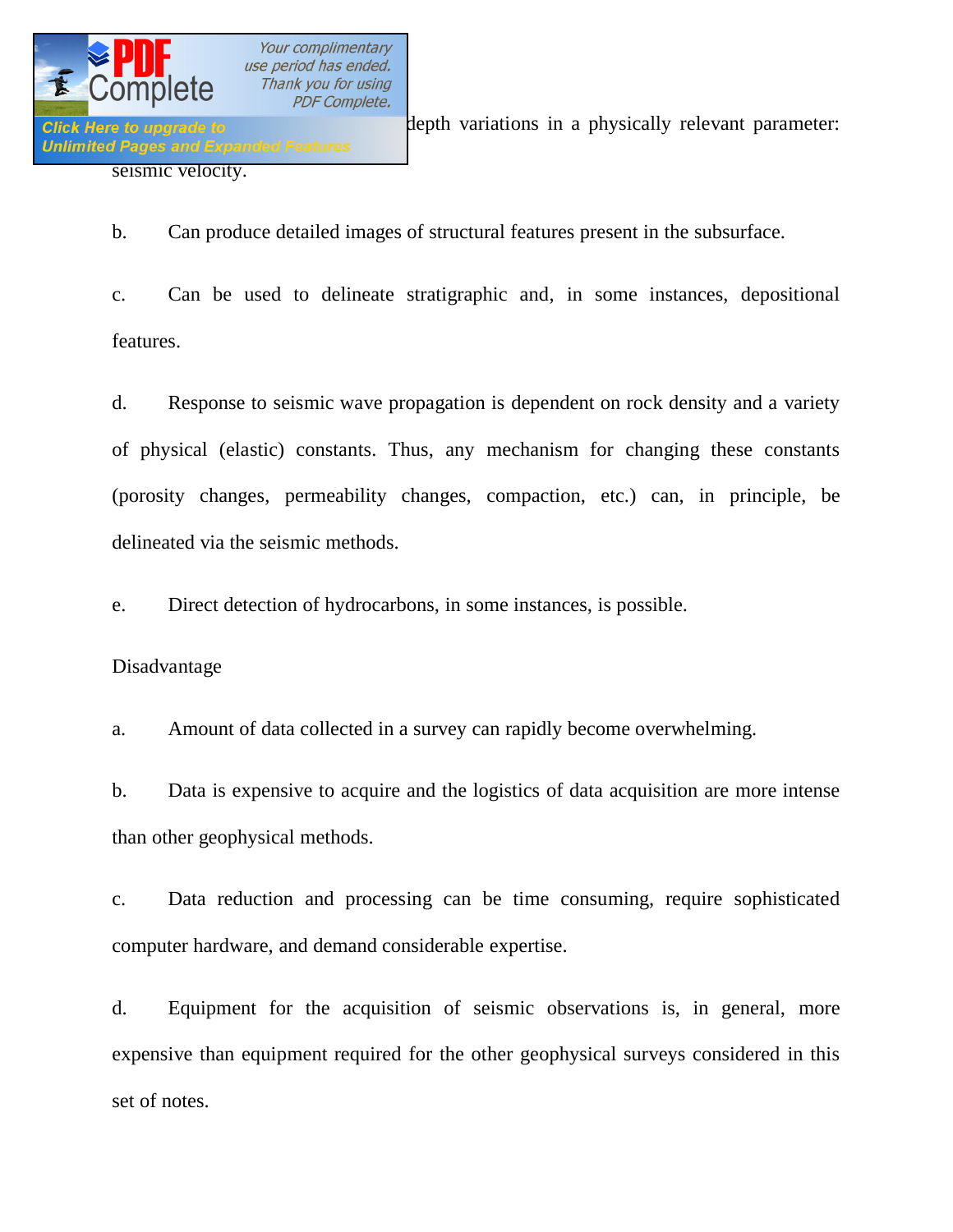

**Click Here to upgrade to contaminants** present at levels commonly seen in

**Unlimited Pages and Expanded Features** 

hazardous waste spills is not possible.

### Unit 4 Electrical and Electromagnetic Methods

- 1.0 Introduction
- 2.0 Objectives
- 3.0 Main Body

The Electrical and Electromagnetic geophysical techniques represent some of the oldest means of exploring the Earth's interior. For example the SP method described below dates back to the 1830s when it was used in Cornwall, England by Robert Fox to find extensions of known copper deposits. Natural electrical currents in the Earth, referred to as telluric currents were first identified by Peter Barlow in 1847. The EM method was developed in the 1920s for the exploration of base-metal deposits.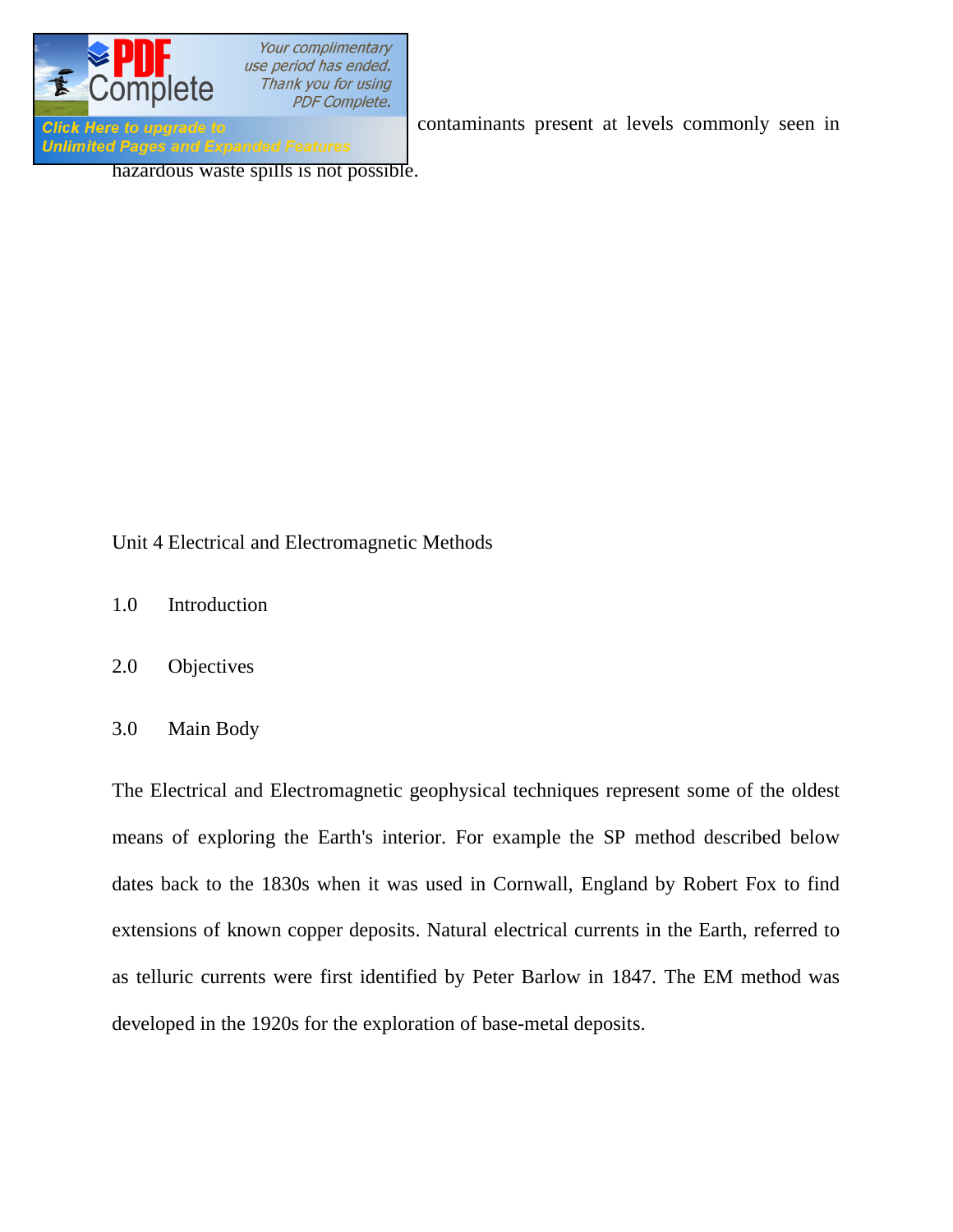

# **Unlimited Pages and Expanded Features**

Click Here to upgrade to **Electrical current** of measurements of the effects of electrical current flow within the Earth. The phenomena that can be measured include current flow, electrical potential (voltages), and electromagnetic fields. A summary of the betterknown electrical methods is given below.

DC Resistivity - This is an active method that employs measurements of electrical potential associated with subsurface electrical current flow generated by a DC, or slowly varying AC, source. Factors that affect the measured potential, and thus can be mapped using this method, include the presence and quality of pore fluids and clays. Our discussions will focus solely on this method.

Induced Polarization (IP) - This is an active method that is commonly done in conjunction with DC Resistivity. It employs measurements of the transient (short-term) variations in potential as the current is initially applied or removed from the ground, or alternatively the variation in the response as the AC frequency is changed. It has been observed that when a current is applied to the ground, the ground behaves much like a capacitor, storing some of the applied current as a charge that is dissipated upon removal of the current. In this process, both capacitative and electrochemical effects are responsible. IP is commonly used to detect concentrations of clay, and electrically conductive metallic mineral grains.

Self Potential (SP) - This is a passive method that employs measurements of naturally occurring electrical potentials commonly associated with shallow electrical conductors, such as sulfide ore bodies. Measurable electrical potentials have also been observed in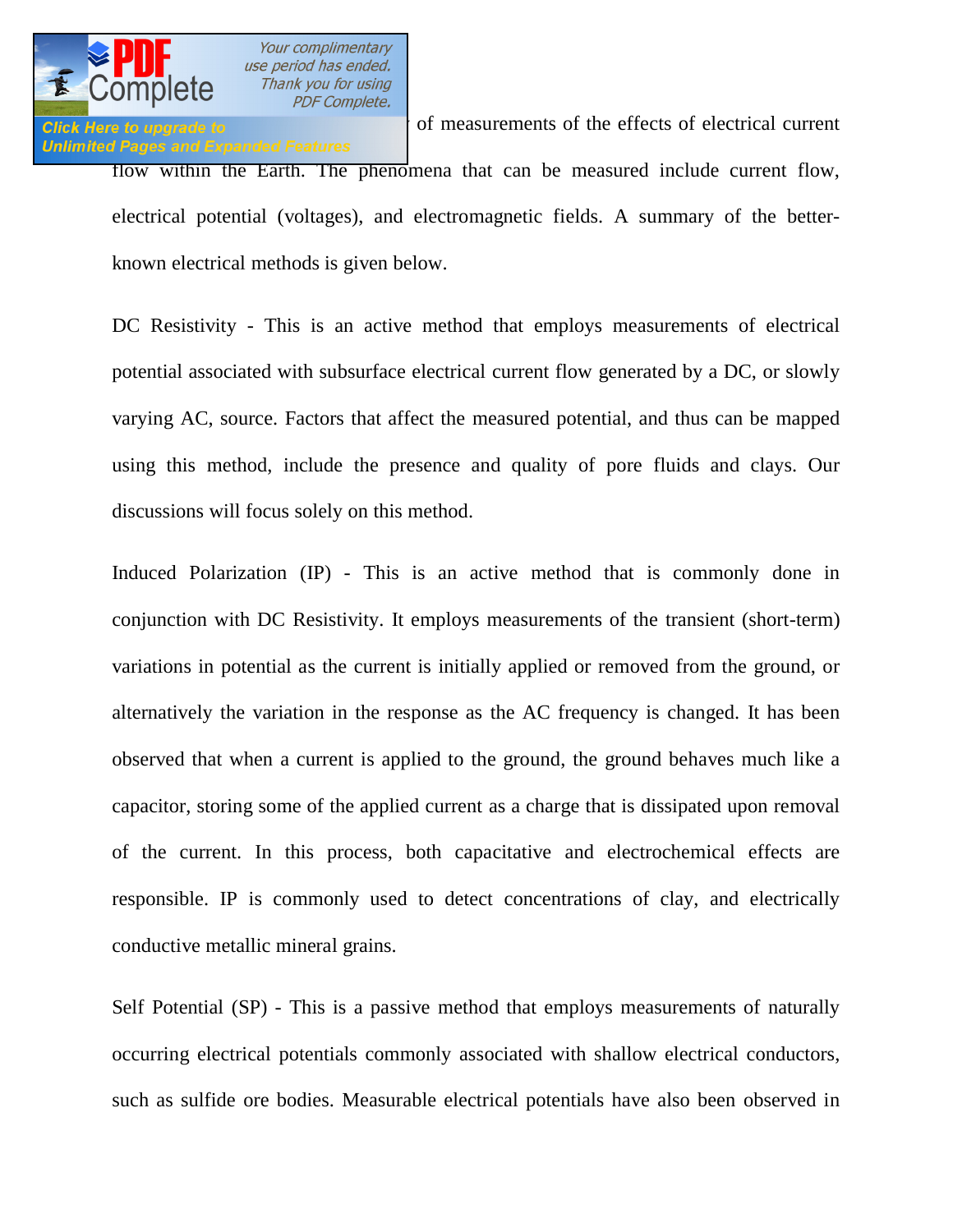

# **Unlimited Pages and Expanded Features**

**Click Here to upgrade to and certain biologic processes.** The only equipment needed for conducting an SP survey is a high-impedance voltmeter and some means of making good electrical contact to the ground.

Electromagnetic (EM) - This is an active method that employs measurements of a timevarying magnetic field generated by induction through current flow within the earth. In this technique, a time-varying magnetic field is generated at the surface of the earth that produces a time-varying electrical current in the earth through induction. A receiver is deployed that compares the magnetic field produced by the current-flow in the earth to that generated at the source. EM is used for locating conductive base-metal deposits, for locating buried pipes and cables, for the detection of unexploded ordnance, and for nearsurface geophysical mapping.

Magnetotelluric (MT) - This is a passive method that employs measurements of naturally occurring electrical currents, telluric currents, generated by magnetic induction from electrical currents in the ionosphere. This method can be used to determine electrical properties of materials at relatively great depths (down to and including the mantle) inside the Earth. In this technique, a time variation in electrical potential is measured at a base station and at survey stations. Differences in the recorded signal are used to estimate subsurface distribution of electrical resistivity.

### 4.0 Summary

In this unit, the meaning of resource evaluation was discussed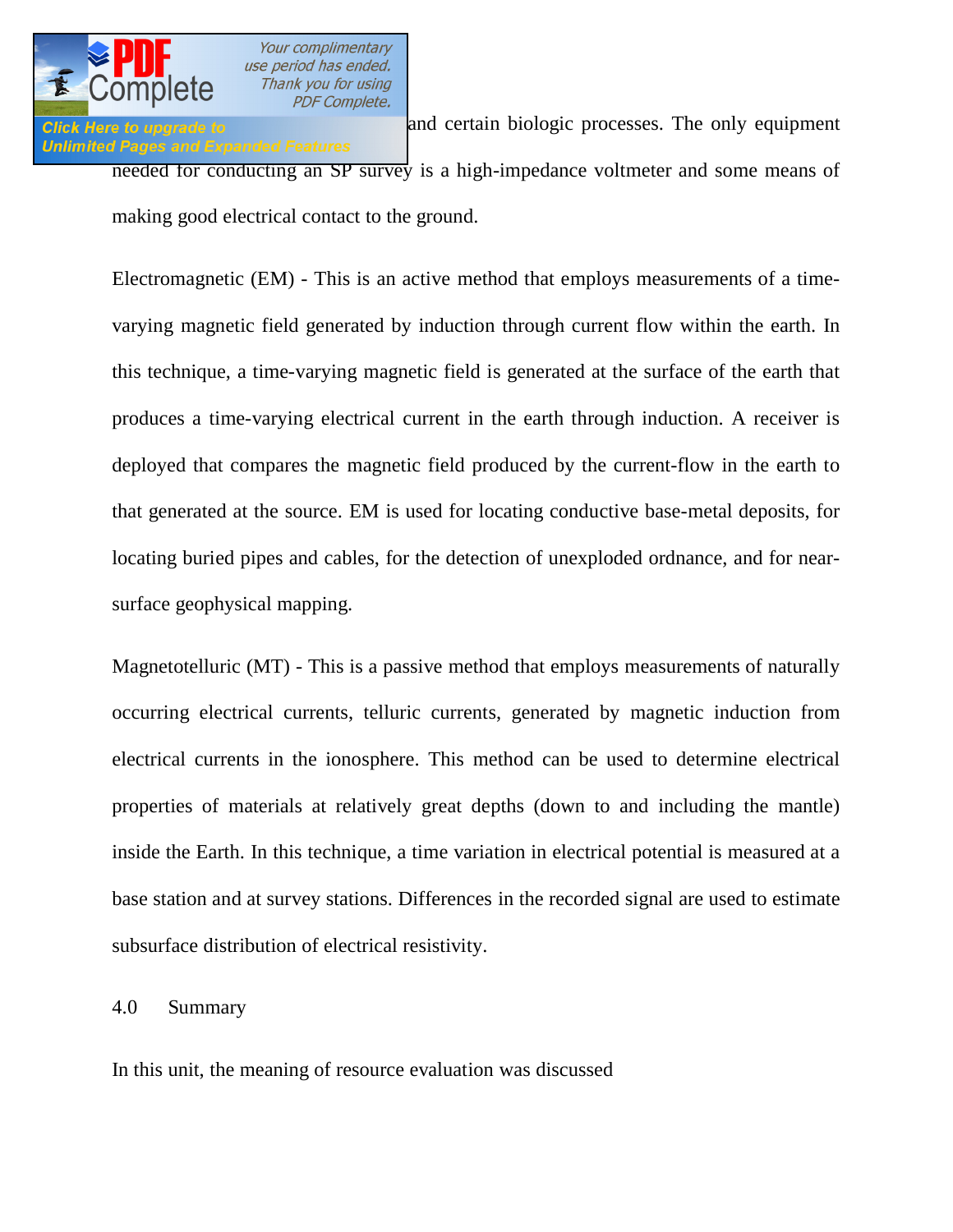

### 6.0 References/Further Reading

Brown, Alistair R. (2004). Interpretation of three-dimensional seismic data (sixth ed. ed.). Society of Exploration Geophysicists and American Association of Petroleum Geologists. ISBN 0891813640.

Biondi, B. (2006). 3d Seismic Imaging: Three Dimensional Seismic Imaging. Society of Exploration Geophysicists. ISBN 0-07-011117-0.

Claerbout, Jon F. (1976). Fundamentals of geophysical data processing. McGraw-Hill.ISBN 1560801379.

Ikelle, Luc T. and Lasse Amundsen (2005). Introduction to Petroleum Seismology. Society of Exploration Geophysicists. ISBN 1-56080-129-8.

Scales, John (1997). Theory of seismic imaging. Golden, Colorado: Samizdat Press.

Yilmaz, Öz (2001). Seismic data analysis. Society of Exploration Geophysicists. ISBN 1- 56080-094-1.

Chapman, C. H. (2004), Fundamentals of Seismic Wave Propagation (Cambridge University Press, Cambridge).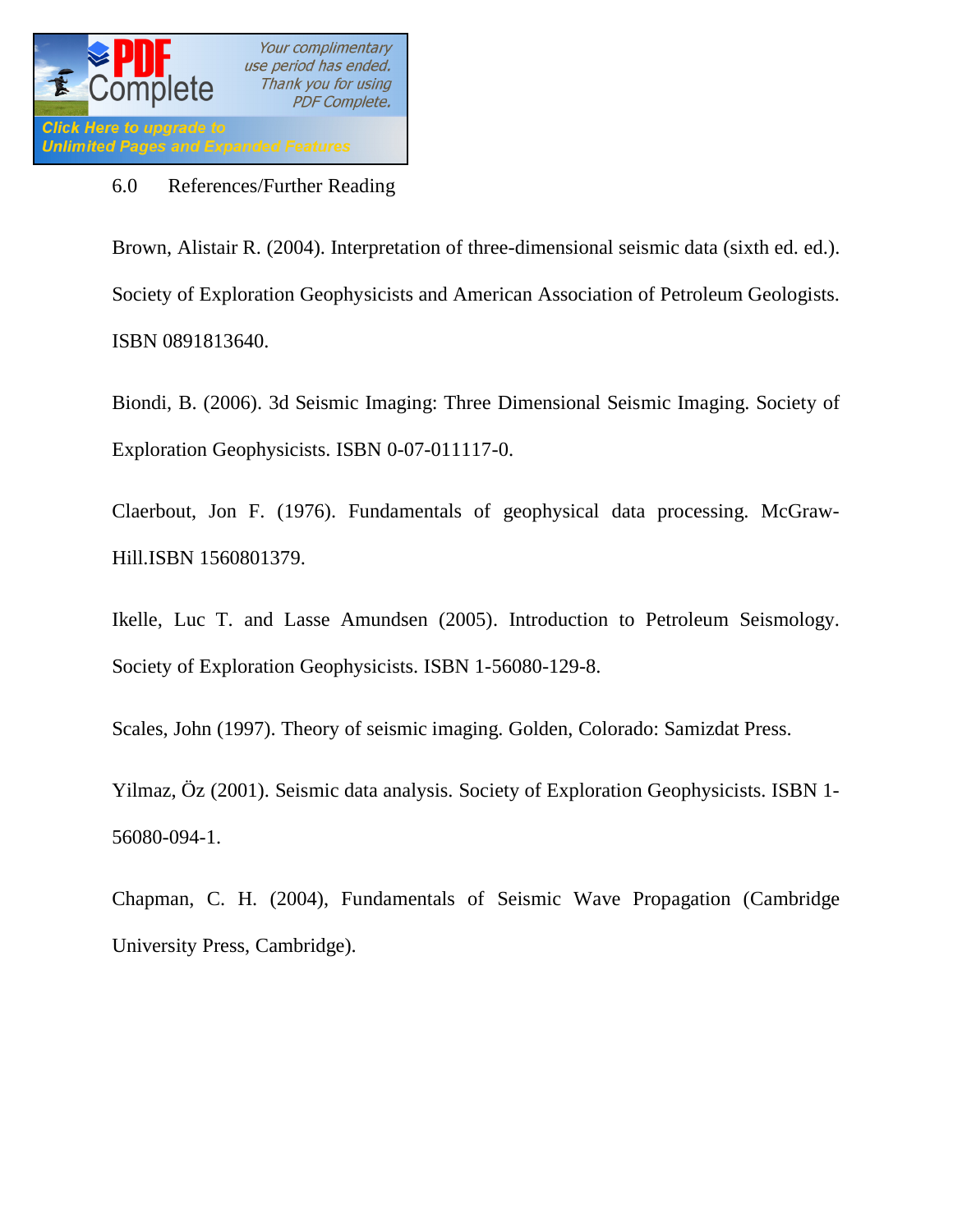

Unit 5 Solid Mechanics

**Unlimited Pages and Expanded Features** 

- 0.0 Introduction
- 1.0 Objectives
- 2.0 Main Body
- 3.1 Solid mechanics
- 3.1.1 Introduction and Definition (After Wikipedia, URL)

Solid mechanics is defined as the application of the laws and principles of mechanics and hydraulics to engineering problems dealing with soil as an engineering material. Soil has many different meanings, depending on the field of study. To a geotechnical engineer, soil has a much broader meaning and can include not only agronomic material, but also broken-up fragments of rock, volcanic ash, alluvium, Aeolian sand, glacial material, and any other residual or transported product of rock weathering.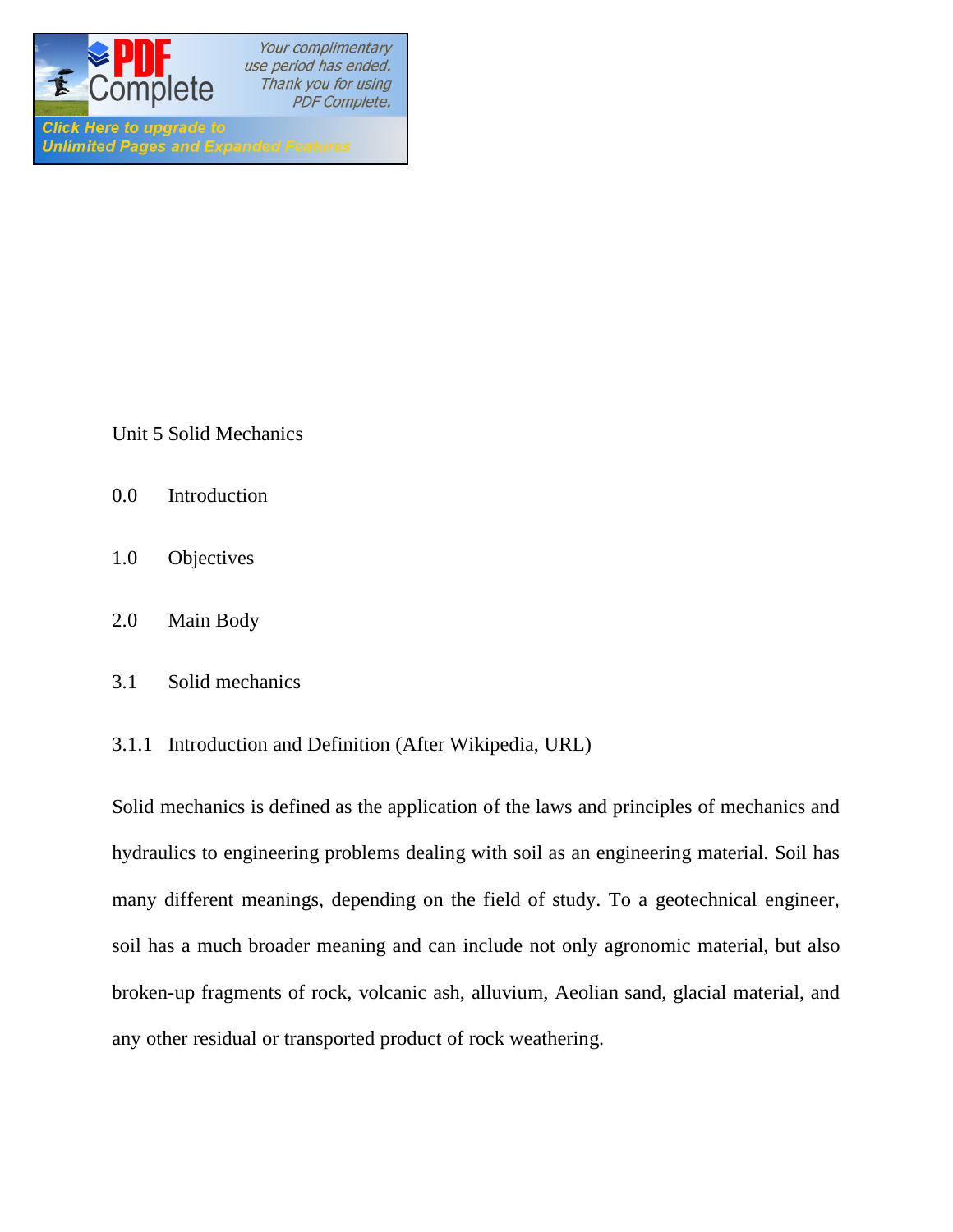

**Click Here to upgrade to S** the subject is concerned with the deformation and **Unlimited Pages and Expanded Features** strength of bodies of soil. It deals with the mechanical properties of the soil materials and with the application of the knowledge of these properties to engineering problems. In particular it is concerned with the interaction of structures with their foundation material. This includes both conventional structures and also structures such as earth dams, embankments and roads which are their-selves made of soil.

Solid mechanics is the branch of mechanics, physics, and mathematics that concerns the behavior of solid matter under external actions (e.g., external forces, temperature changes, applied displacements, etc.). It is part of a broader study known as continuum mechanics. One of the most common practical applications of solid mechanics is the Euler-Bernoulli beam equation. Solid mechanics extensively uses tensors to describe stresses, strains, and the relationship between them.

3.0 Summary

4.0 Conclusion

5.0 References/Further Reading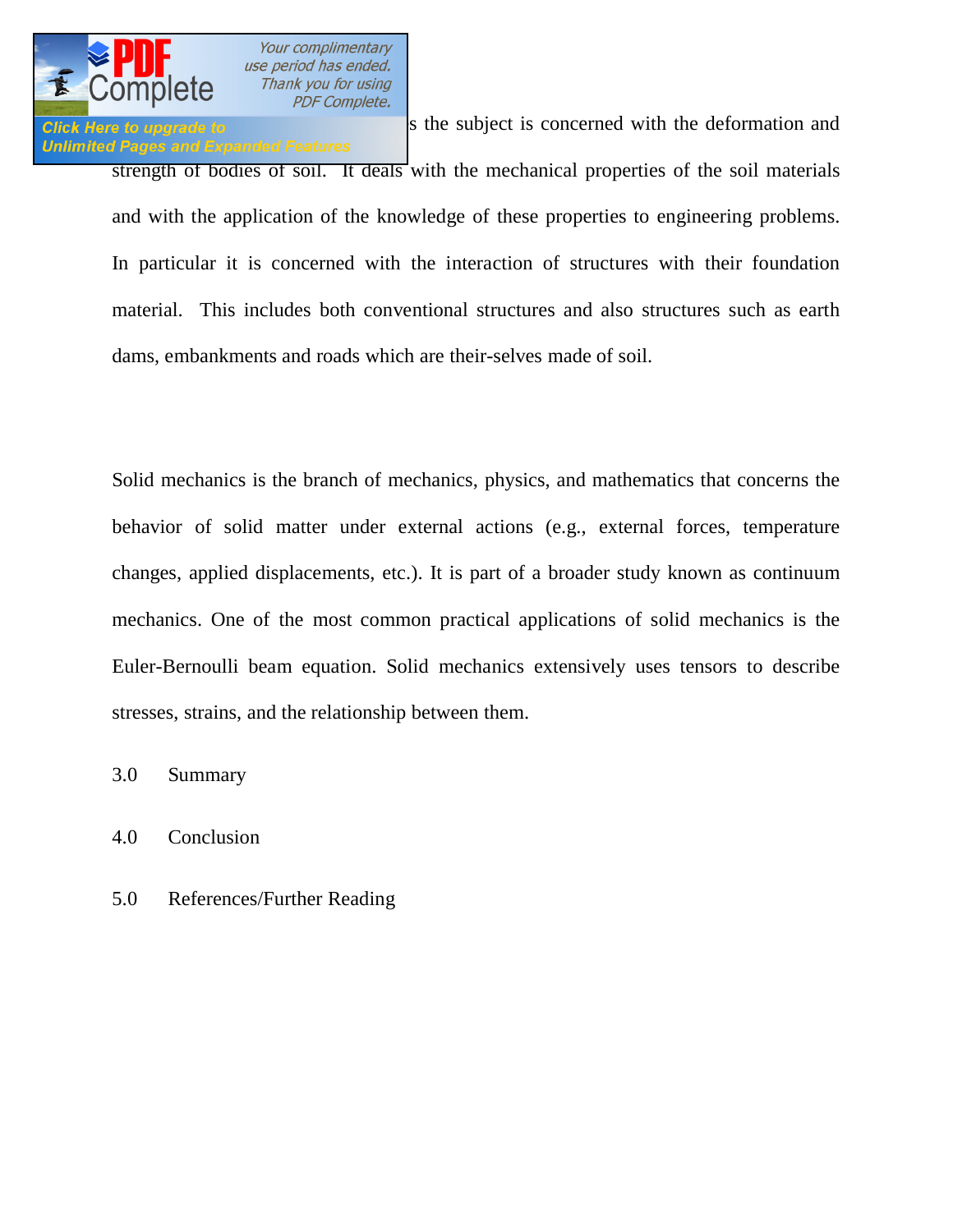

Unit 6 Fluid dynamics

- 1.0 Introduction
- 2.0 Objectives
- 3.0 Main Body

In physics, fluid dynamics is a sub-discipline of fluid mechanics that deals with fluid flowô the natural science of fluids (liquids and gases) in motion. It has several subdisciplines itself, including aerodynamics (the study of air and other gases in motion) and hydrodynamics (the study of liquids in motion). In the geomorphology, we are particularly concerned with hydrodynamics. Fluid dynamics has a wide range of applications, including determining the mass flow rate, predicting weather patterns, etc..

Fluid dynamics offers a systematic structure o which underlies these practical disciplines othat embraces empirical and semi-empirical laws derived from flow measurement and used to solve practical problems. The solution to a fluid dynamics problem typically involves calculating various properties of the fluid, such as velocity, pressure, density, and temperature, as functions of space and time.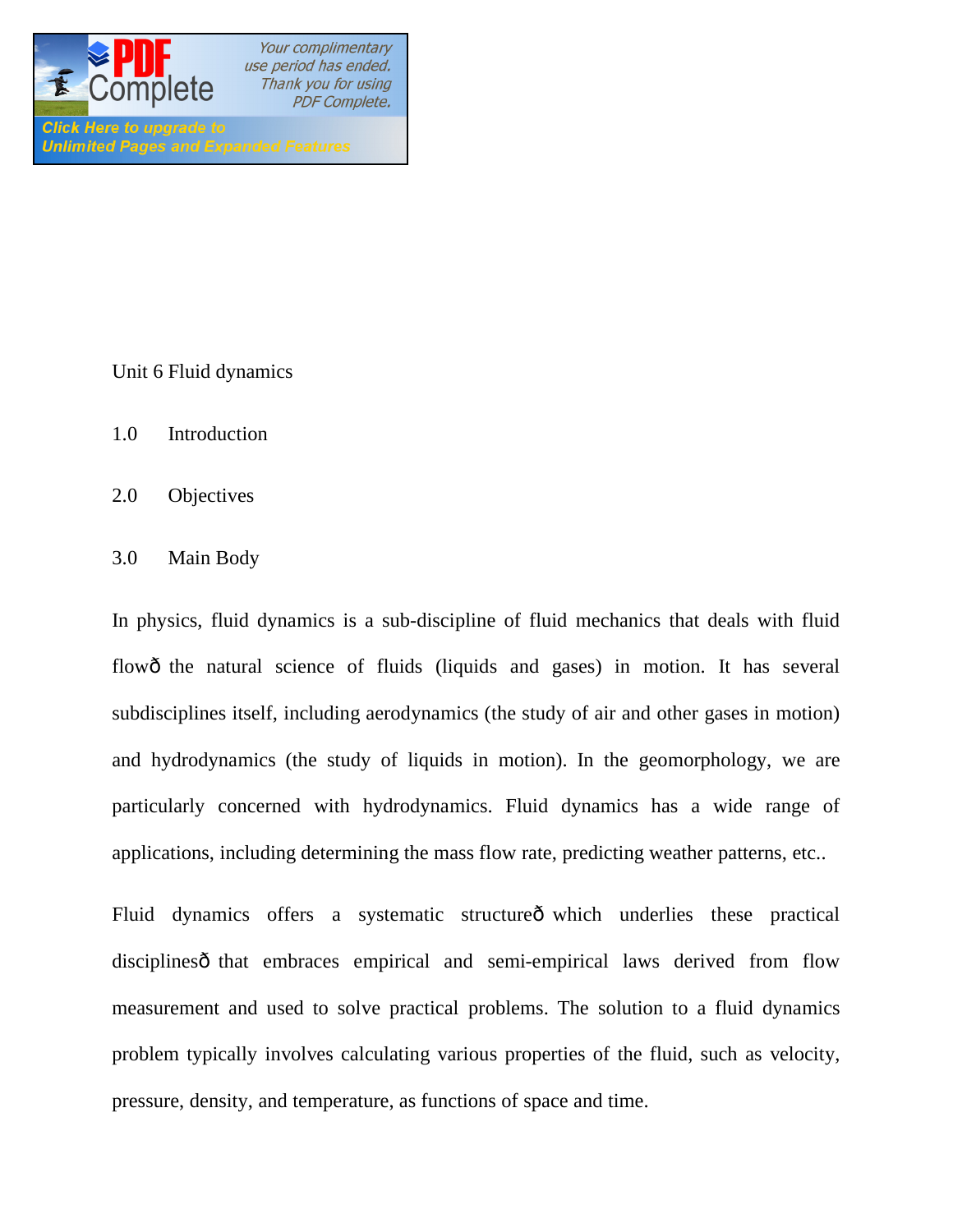

**Click Here to upgrade to Example 10 Something different than it does today. Before the Unlimited Pages and Expanded Features** twentieth century, hydrodynamics was synonymous with fluid dynamics. This is still reflected in names of some fluid dynamics topics, like magnetohydrodynamics and hydrodynamic stabilityô both also applicable in, as well as being applied to, gases.[1]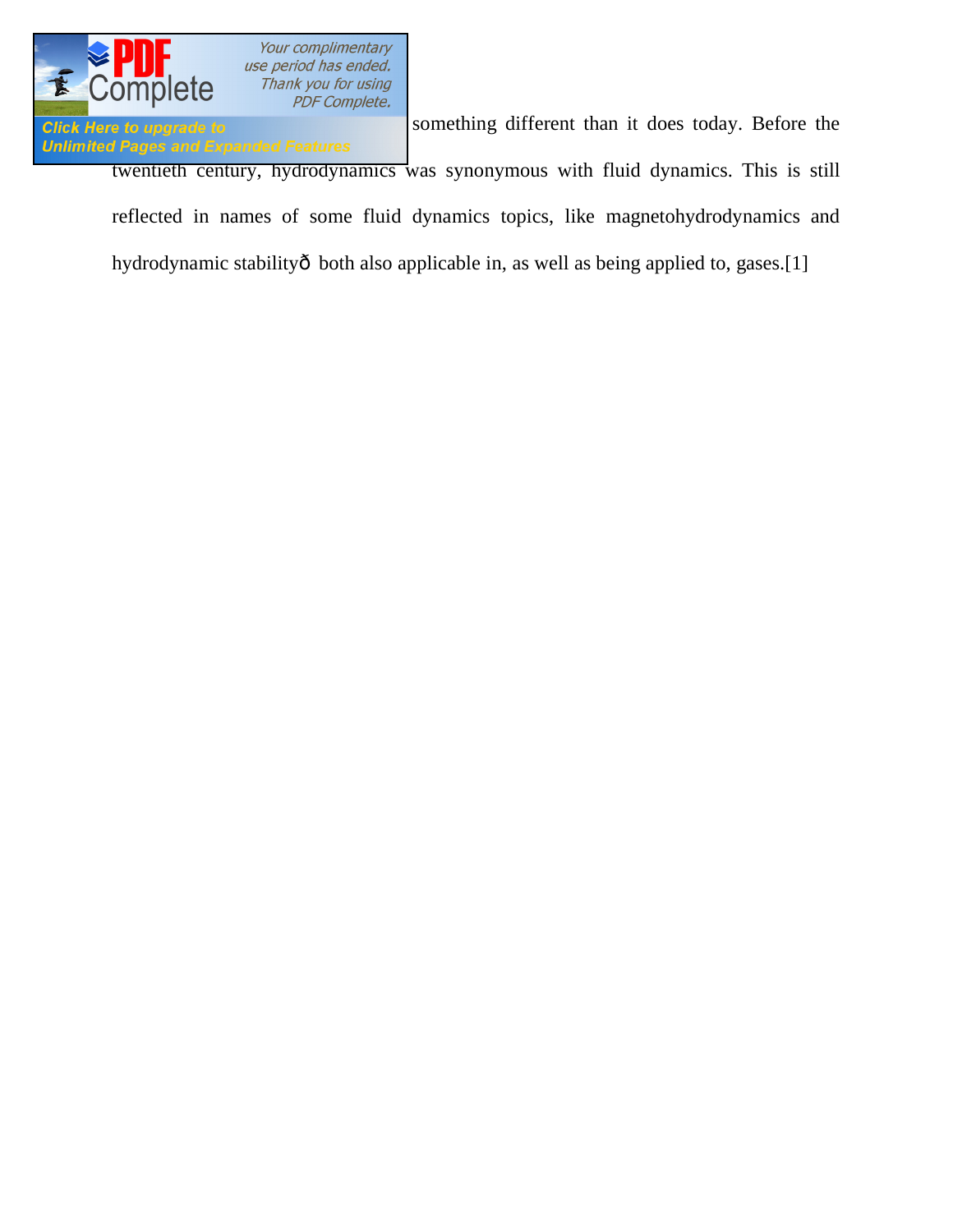

**Click Here to upgrade to Unlimited Pages and Expanded Features** 

Unit 7 Landscape evolution modeling

- 1.0 Introduction
- 2.0 Objectives
- 3.0 Main Body

A landscape evolution model is a physically based numerical model that simulates changing terrain over the course of time. This can be due to glacial erosion and deposition; erosion, sediment transport, and deposition in fluvial systems such as rivers; regolith production; the movement of material on hillslopes; more intermittent events such as rockfalls, debris flows, landslides, and other surface processes. This can also be due to surface uplift and/or subsidence. A typical landscape evolution model takes many of these factors into account.